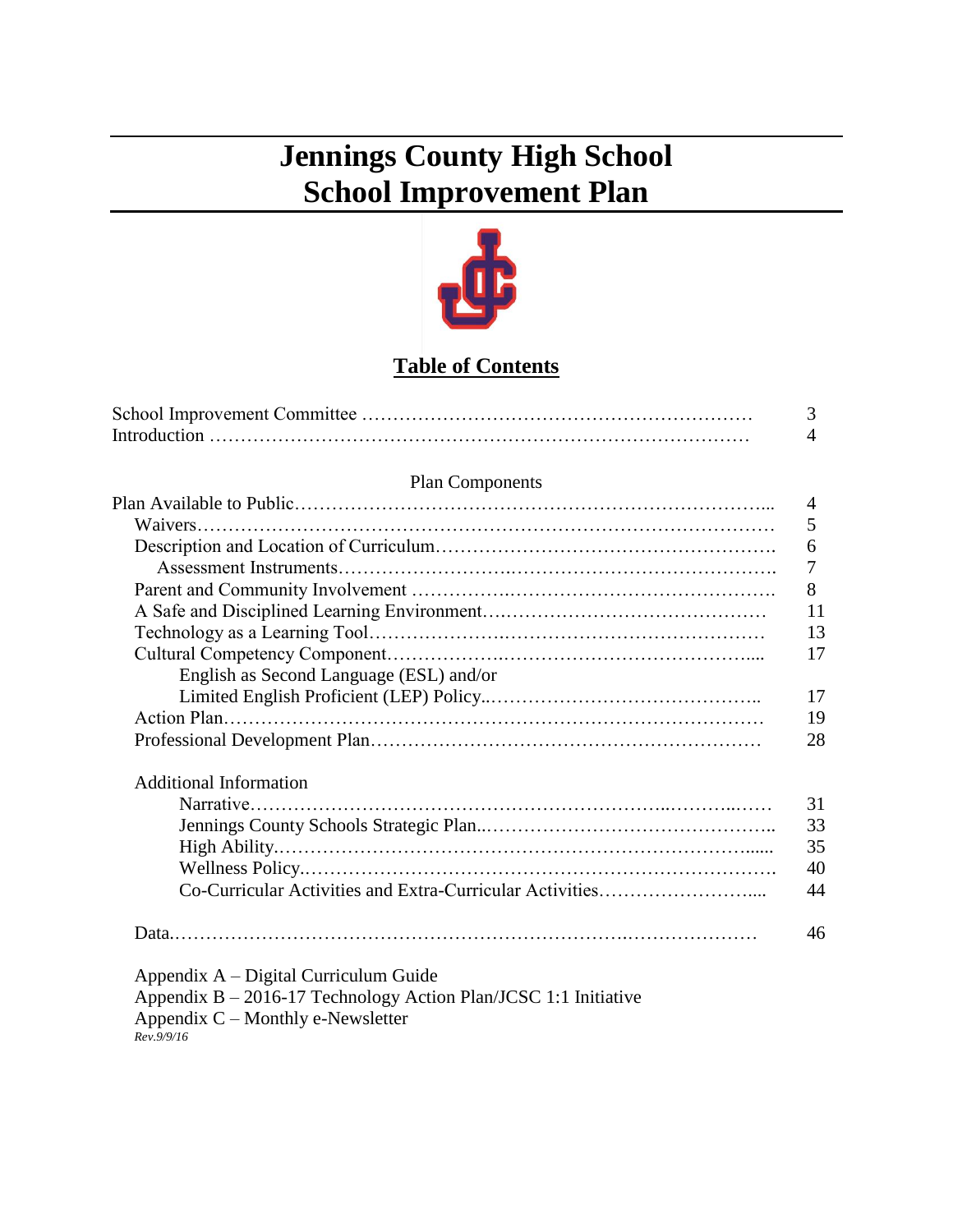## **JENNINGS COUNTY HIGH SCHOOL SCHOOL IMPROVEMENT COMMITTEE 2016-2017**

| <b>ROLE</b>       | <b>MEMBER</b>        | <b>TERM</b>    | <u>PROXY</u>             |
|-------------------|----------------------|----------------|--------------------------|
| Co-Chair Educator | Tom Black            | $\overline{2}$ | Johnny Bright/Mike Green |
| Co-Chair Educator | Mary Lynn Whitcomb   | 4              | Ed Ertel                 |
| Educator          | Stephanie Hart       | 3              | Taryn Kent               |
| Educator          | Molly Vaughan        | 3              | <b>Josh Creech</b>       |
| Educator          | Anne Poore           | 3              | <b>Ryan Cummings</b>     |
| Educator          | <b>Bill Doebbler</b> | 3              | Kim Graham               |
| Educator          | Gina Hackman         | 4              | <b>Brad Morris</b>       |
| Educator          | Andy Dean            | 4              | <b>Brad Briggs</b>       |
| Educator          | Neil Snyder          | $\overline{2}$ | Tricia Losey             |
| <b>Business</b>   | <b>Baron Wilder</b>  | 5              | <b>Wally Glover</b>      |
| Community         | Chad Speer           | 5              | Paul Eder                |
| Classified        | Cheryl Ward          | $\mathbf{1}$   | <b>Annette Sims</b>      |
| Parent            | Jeff Green           | 5              | <b>Susan Kinney</b>      |
| Student           | Sydney Gerkin        | $\overline{2}$ |                          |
| At-Large          | Seth Hulse           | 4              |                          |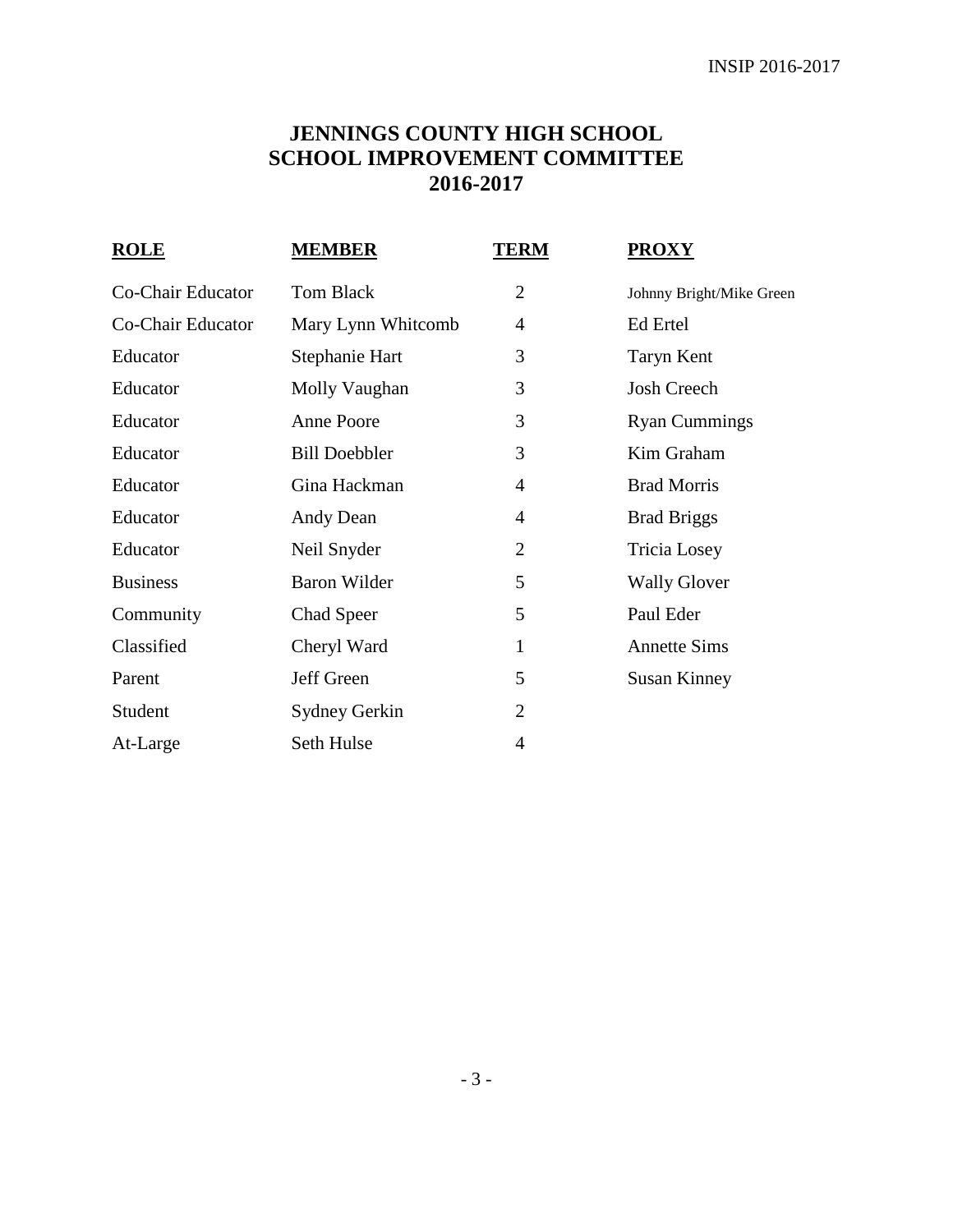## **Introduction**

Jennings County High School's Improvement Plan was developed to document the changes and progress our school has made while working to continuously improve everything we do. The plan provides our staff with an ongoing means for self-assessment, communication, continuous improvement, and accountability. The components used in this plan are based upon the Indiana Academic Standards required in Public Law 221.

This plan is a living document that describes JCHS and includes actual evidence of our work. It describes who we are, our vision for the school, goals, plans, progress, and achievements in the context of client demographics and needs and school partnerships. The plan also describes how we intend to increase student learning, our ultimate outcome. The School Improvement Committee was involved in developing the narrative for our plan based on representation from the entire staff.

Please enjoy this comprehensive report as it provides documentation of who we are and how we work together to continuously improve what we do to prepare our students to become successful citizens and participants in the future world!

Copies of the JCHS School Improvement Plan are available in the main office at the school and at the district office located at 34 Main Street, North Vernon, Indiana. The plan may be viewed or printed from the school's website at [http://jchs.jcsc.org/.](http://jchs.jcsc.org/)

*The Staff of JCHS*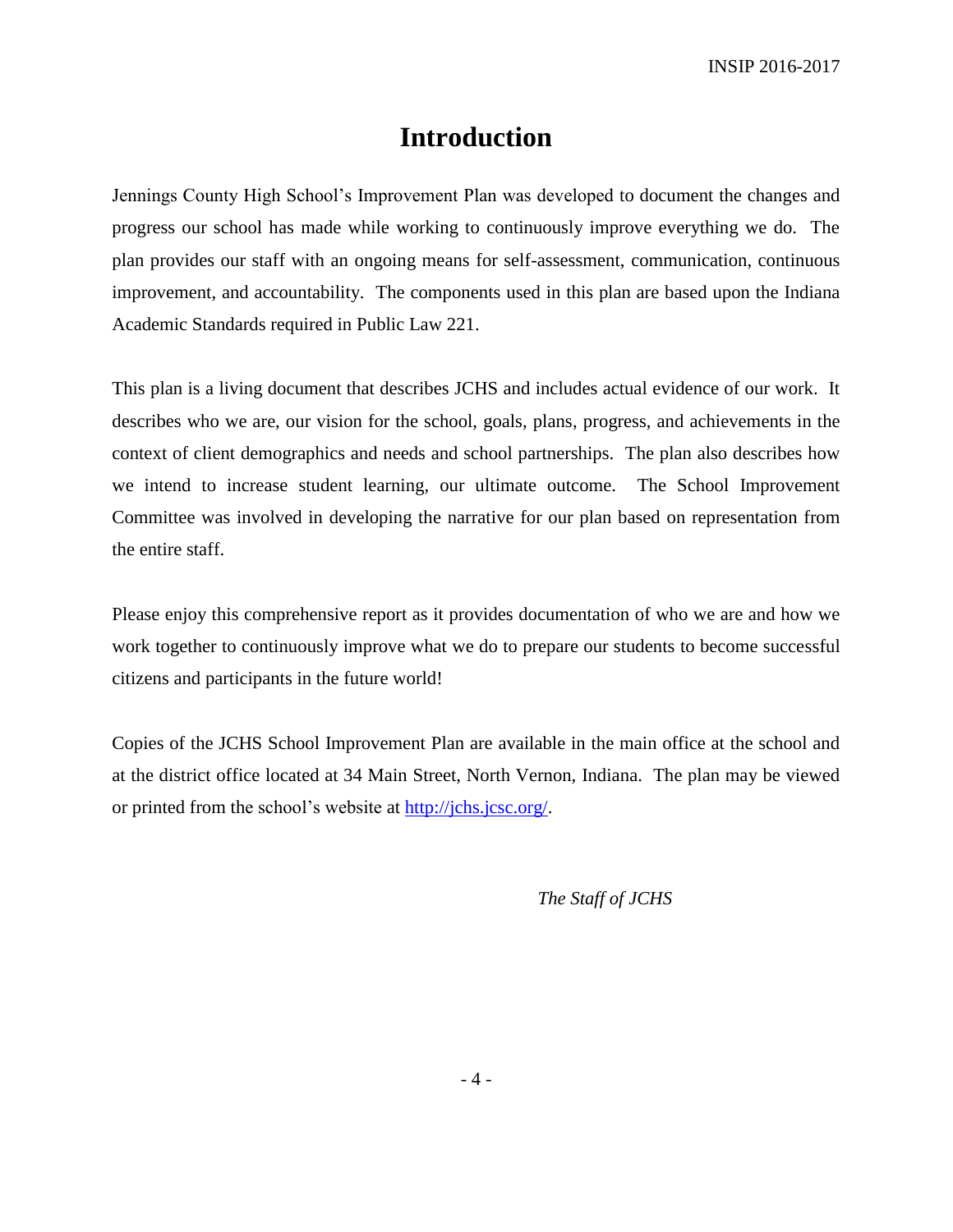# **Plan Components**

## **WAIVERS**

Jennings County High School's School Improvement Plan is addressing all the requirements of PL221 and, therefore, is requesting that no statutes or rules be waived.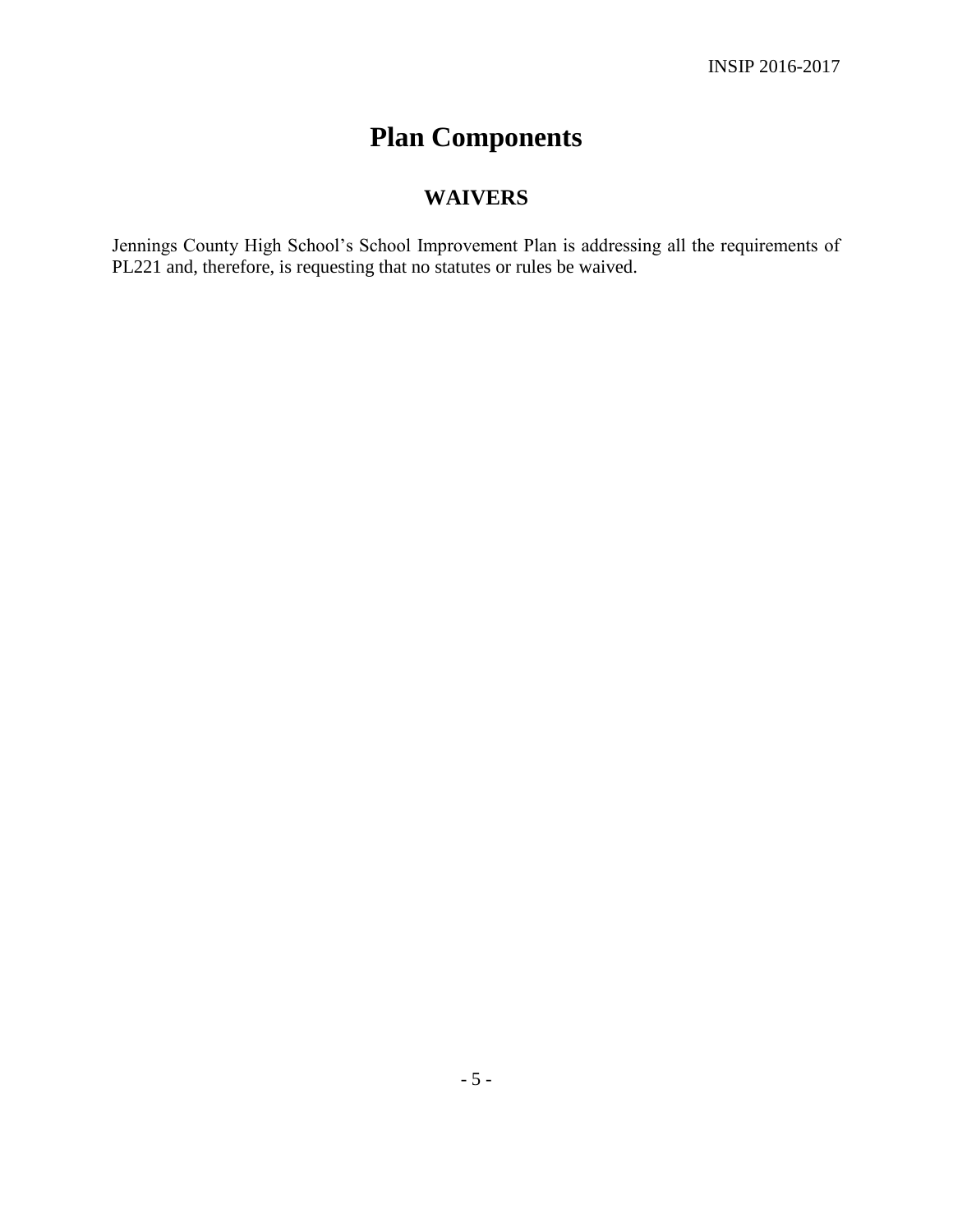## **Description and Location of Curriculum**

The curriculum of Jennings County High School is continuously being reviewed and updated by the school's administration, School Improvement Team, and staff. The Jennings County High School curriculum is compliant with the standards established by the Indiana Department of Education.

Jennings County High School students are offered a variety of educational opportunities. They may earn one of three types of diplomas: Core 40, Core 40 with Academic Honors, and Core 40 with Technical Honors. A general education diploma is available to students who opt out of the Core 40 diploma after their sophomore year.

Course descriptions have been submitted to the State for Academic Honors and Core 40 approval. Students are made aware of the Academic Honors and Core 40 through meetings, the student handbook, and the new student curriculum guide. Tutorial help is made available to students needing additional assistance on any level through the Panther Academic Lab. Jennings County Schools encourages students to achieve the Academic Honors Diploma.

Special information concerning schedules, credits, required and elective courses, college and trade school information and vocational guidance may be secured from the guidance office. Information concerning test results and their applications are also available from the counselors. Students are encouraged to make use of the available guidance services and to secure as much information as possible before making decisions that affect not only the present but also the future. Each student is required to complete a four-year plan, which includes participation in a career planning course.

In the guidance office students may find college catalogs, brochures, books on vocations, military information, job opportunities, professional vocational opportunities, college loans, scholarships and work study programs. Our students were awarded nearly \$500,000 in scholarships last year.

Articulation agreements are in place with various post-secondary institutions allowing students to earn dual credits and early college credits in 36 different courses. Students may participate in internships, apprenticeships, co-op programs, as well as other job shadowing experiences. Ten advanced placement courses are offered in English, mathematics, science, social studies, and art.

The curriculum for Jennings County High School is available at the school and at the district office located at 34 Main Street, North Vernon, Indiana. This year, after research into bestpractices, we developed a new Curriculum guide. This guide is available in the guidance office and on the school's website. Appropriate parts of the curriculum are routinely distributed to parents and students including career clusters and pathways.

The following information may be found in Appendix A:

- *New* JCHS Curriculum Guide
- Listing of the institutions and courses with articulation agreements
- Sample four-year planner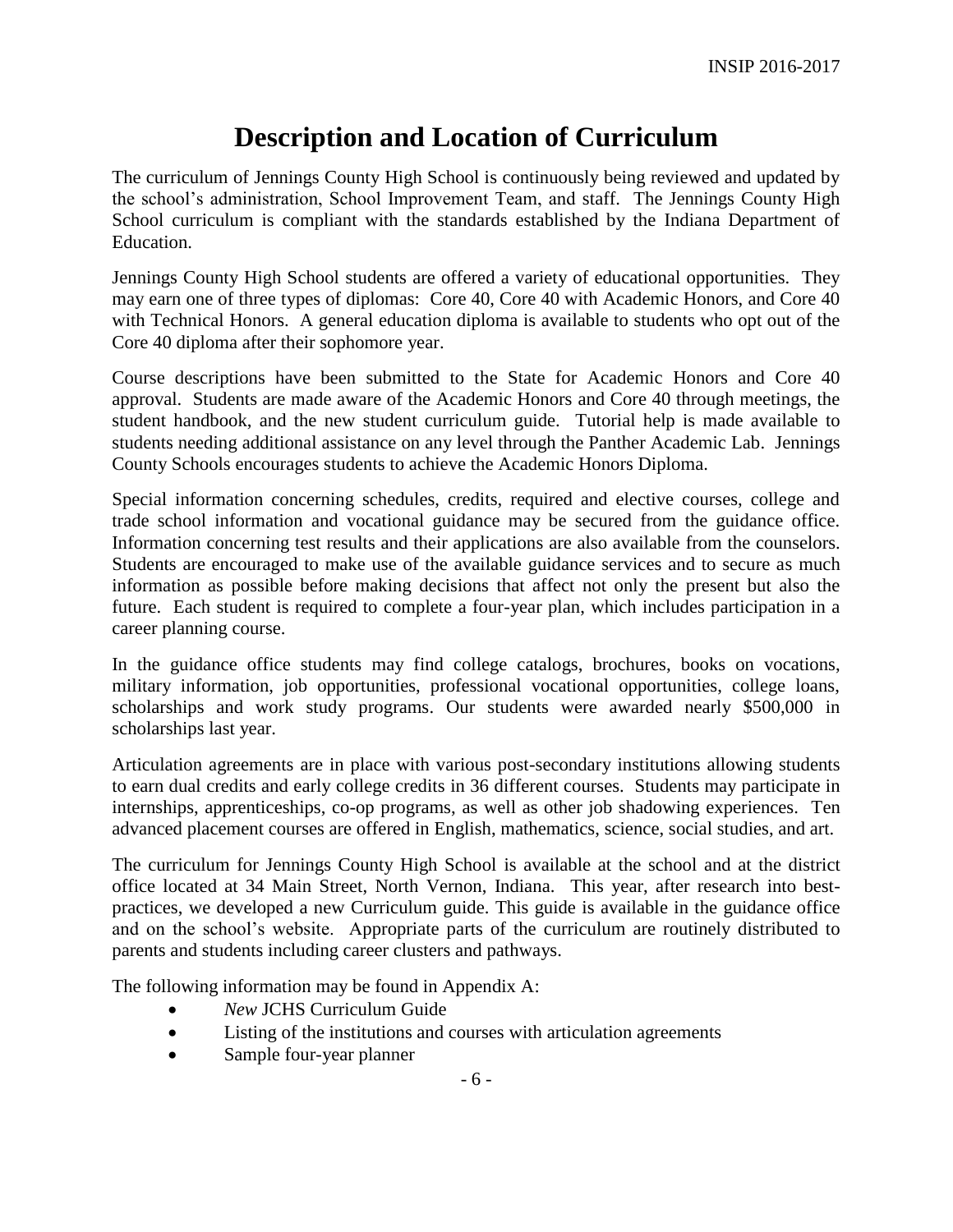#### **Assessment Instruments**

The following are types of assessments used in addition to the state mandated end of course assessments at Jennings County High School:

- Core 40 These comprehensive assessments are designed to determine how well students have mastered the content of a given course as defined by the Core 40 Standards. Core 40 End of Course Assessments will be administered in Algebra I and English 10 per the state testing schedule. ISTEP+ will be administered to Biology I, English 10, and any sophomores currently taking Algebra I for the first time. The results of these assessments will aid in determining areas of strength and areas needing improvement in skills work for students.
- Advanced Placement A grade of "3" or above will earn college credit at any state-supported college or university as stated in House Bill 1135. The Advanced Placement assessments are given at the end of the school year. These results are used by post-secondary institutions.
- PSAT This is a preliminary SAT which also serves as a route of entry for the National Merit Scholarship competitions. The PSAT is given to sophomores and juniors in October.
- SAT This is a college entrance examination that assesses English and mathematics. The SAT is given at Jennings County High School in October, November, December, January, March, and May. The students have the opportunity to take the test at other sites in November, December, January, March, and/or June.
- The Accuplacer exam is given to those students not taking the PSAT to determine their level of college and career readiness.
- SAT II These are specific subject tests for college admission or placement. The SAT II is given the same dates as SAT I.
- ACT This is a college entrance examination that assesses English, mathematics, reading, and science reasoning. The students have the opportunity to take the ACT each month.
- Acuity/NWEA This is an online-benchmark assessment and RTI program. Students take part in benchmark assessments three times per year and the online activities are then used extensively in our mandatory remediation/enrichment programs
- All classes at JCHS are required to administer final exams.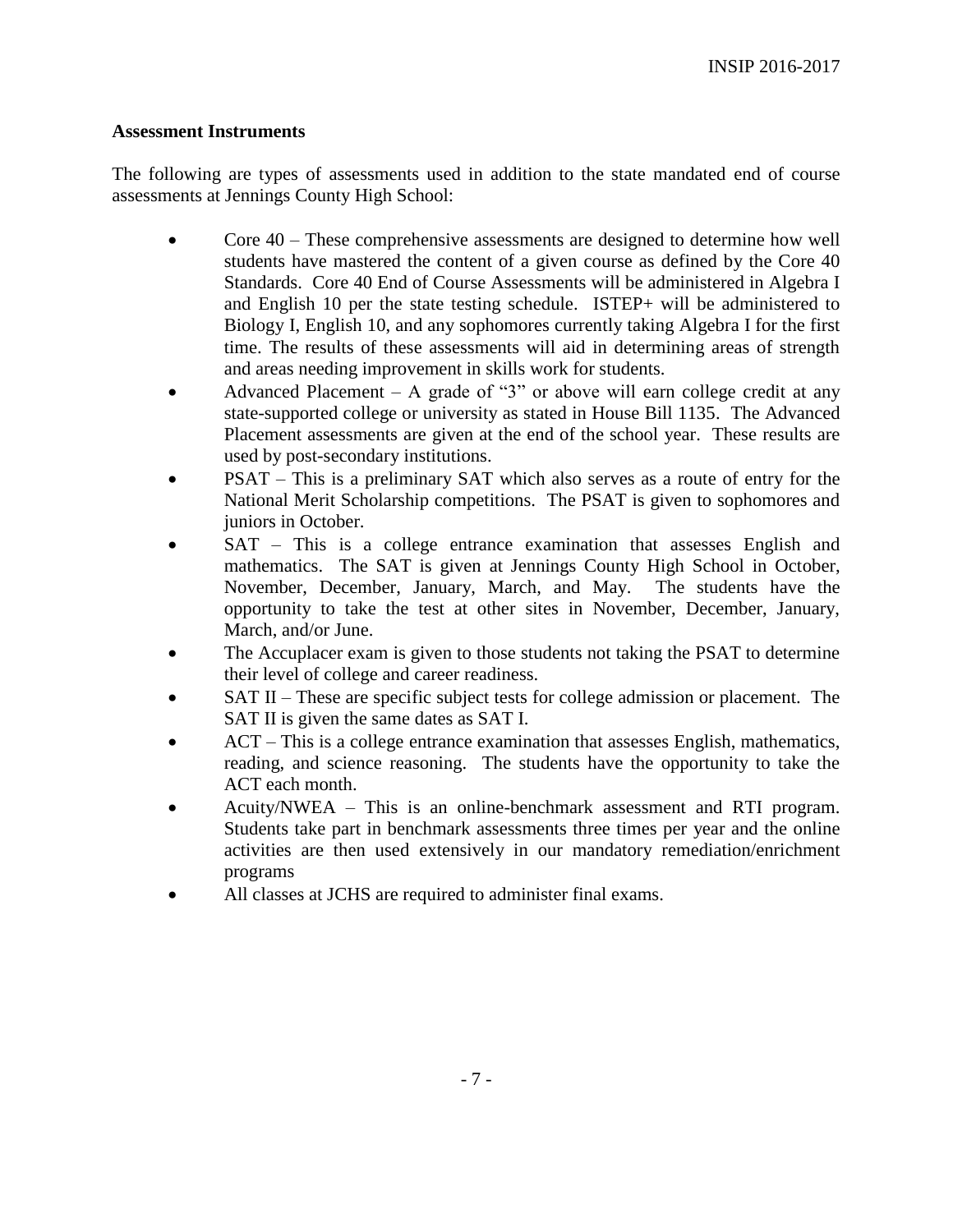## **Parent and Community Involvement**

The collaboration among students, parents and the community is a vital and integral part of the JCHS family. They volunteer an estimated 15,000 hours per year to make our students' educational experience a positive one. The following are examples of their participation:

#### Parents in School

- 1. Parent organizations (band, choir, orchestra, FFA, athletics)
- 2. Parent/Teacher Conferences (2217 in October 2015)
- 3. Over 1200 parents visited the school's "Pantherfest" showcase (March, 2016).
- 4. Attendance at yearly transitional planning meetings
- 5. Organization of After Prom
- 6. Chaperones for field trips
- 7. Work in concession stands
- 8. Volunteer coaches and help at sporting events
- 9. Presenters at academic and athletic awards banquets
- 10. Parental participation on textbook adoption committee
- 11. Business and community participation in Career Day
- 12. Access to student grades and information via the Skyward software system

#### Community in School

- 1. Business and college partnerships
- 2. Career Day
- 3. Career Planning Class
- 4. Community and Business involvement in "Pantherfest"
- 5. ETC-Job Fair

Students in Community

- 1. Internships
- 2. "Take Your Child to Work Day" (parents allow their children to job shadow their work experience)
- 3. Business and community participation on various school improvement-related committees
- 4. Partners in Education
- 5. Marketing
- 6. Youth Leadership Academy
- 7. JAG
- 8. PVE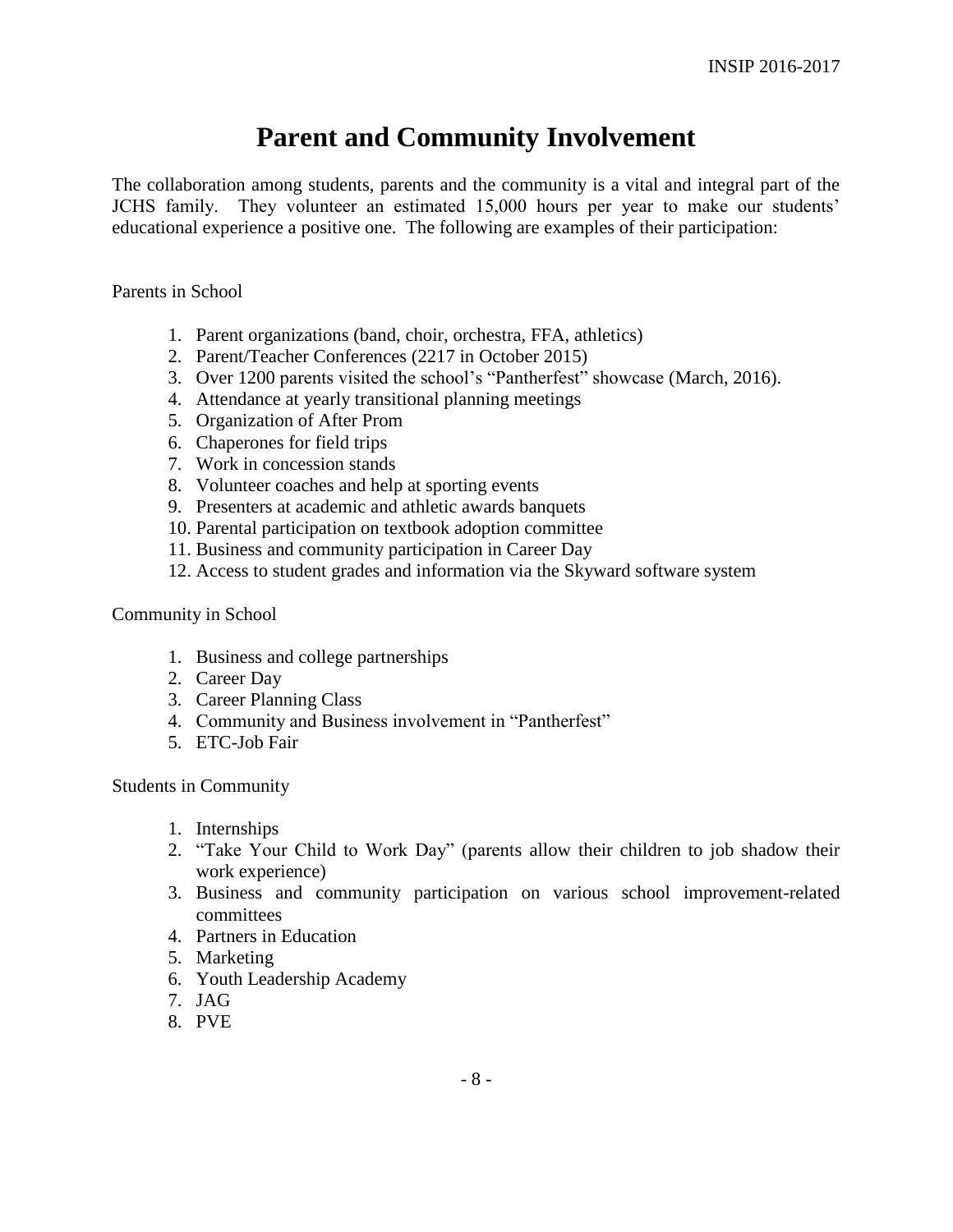#### Public Relations

- 1. Recipients of approximately 2,500 Panther Paws (positive notes) per year
- 2. Recipients of approximately 90 Student-of-the Month awards
- 3. Website
- 4. Comcast Cable Channel 96 and Cinergy-Metronet Channel 2
- 5. Monthly e-Newsletter from staff/guidance/administration
- 6. *The Plain Dealer and Sun* newspapers
- 7. Jennings Sunday section of the *Columbus Republic*
- 8. WJCP Radio
- 9. "Pantherfest"
- 10. JCHS has over 4,000 friends on Facebook
- 11. JCHS has over 2,000 followers on Twitter
- 12. JCHS was spotlighted on PBS as a rural-school success story, October 2015.
- 13. JCHS was also spotlighted in a two-page color-feature in *The Plain Dealer and Sun*, April, 2015

In order to maximize parental involvement in the future, Jennings County High School will focus on comprehensive technology review which includes: electronic portfolios, grade access for students and parents, individual teacher websites, professional development, blogging and wireless internet. The JCHS possibly could utilize the T.V. Production class to produce an infomercial promoting parental involvement as well.

Access to Learning Aides and School Resources

- 1. On-line Library Catalog. JCHS has a complete catalog of books and movies housed in its library available on the web so that students may reserve books, check account status, and obtain bibliographical information via the internet.
- 2. Virtual Library. JCHS has a collection of over thirty e-book reference resources that are accessible via the school website. In addition, the school has four other data bases that contain on-line encyclopedias, reference resources, newspapers, academic journals, videos, and podcasts that are accessible to students, parents, and the general public.
- 3. Textbook Companion Websites and several open-source textbooks are utilized for instruction.
- 4. Homework Helpline. JCHS also promotes the utilization of the Rose-Hulman University Math and Science Homework Hotline available to students and parents at 1-877-ASK-ROSE.
- 5. Many JCHS students have been able to recover credits via the internet using the online Edgenuity learning system.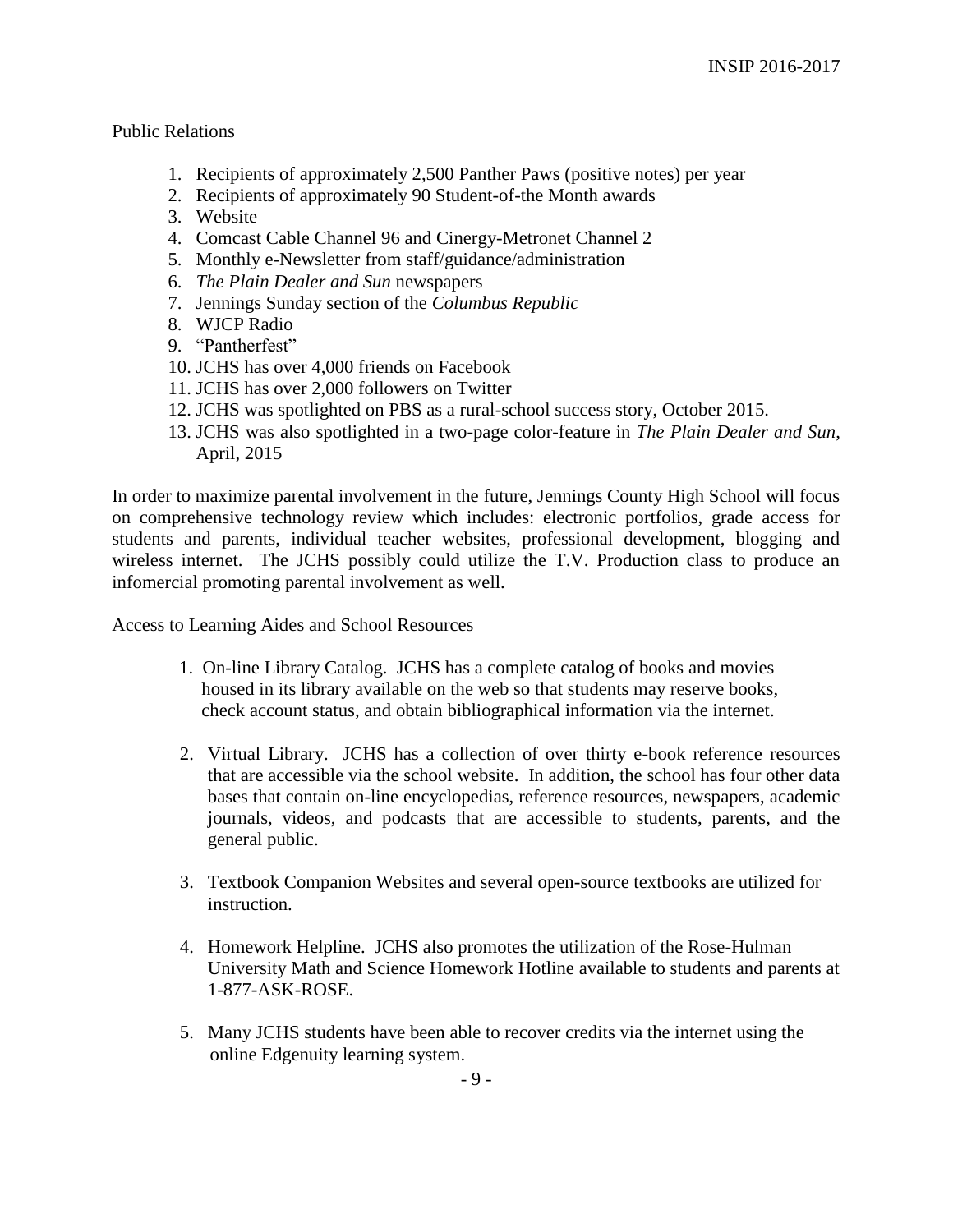- 6. Access to student academic performance. Parents have 24 hour access to their student's academic performance through Skyward, our student-information system. This may be accessed through the school website with the student's/parent's username and password.
- 7. On-line educational support resources. Students and parents may access a plethora of online curricular support that the teaching staff introduces them to.
- 8. All JCHS students will have a laptop computer for the 2016-2017 school-year. The devices will be incorporated into all aspects of instruction. In addition, the devices will be used for all End of Course Assessments.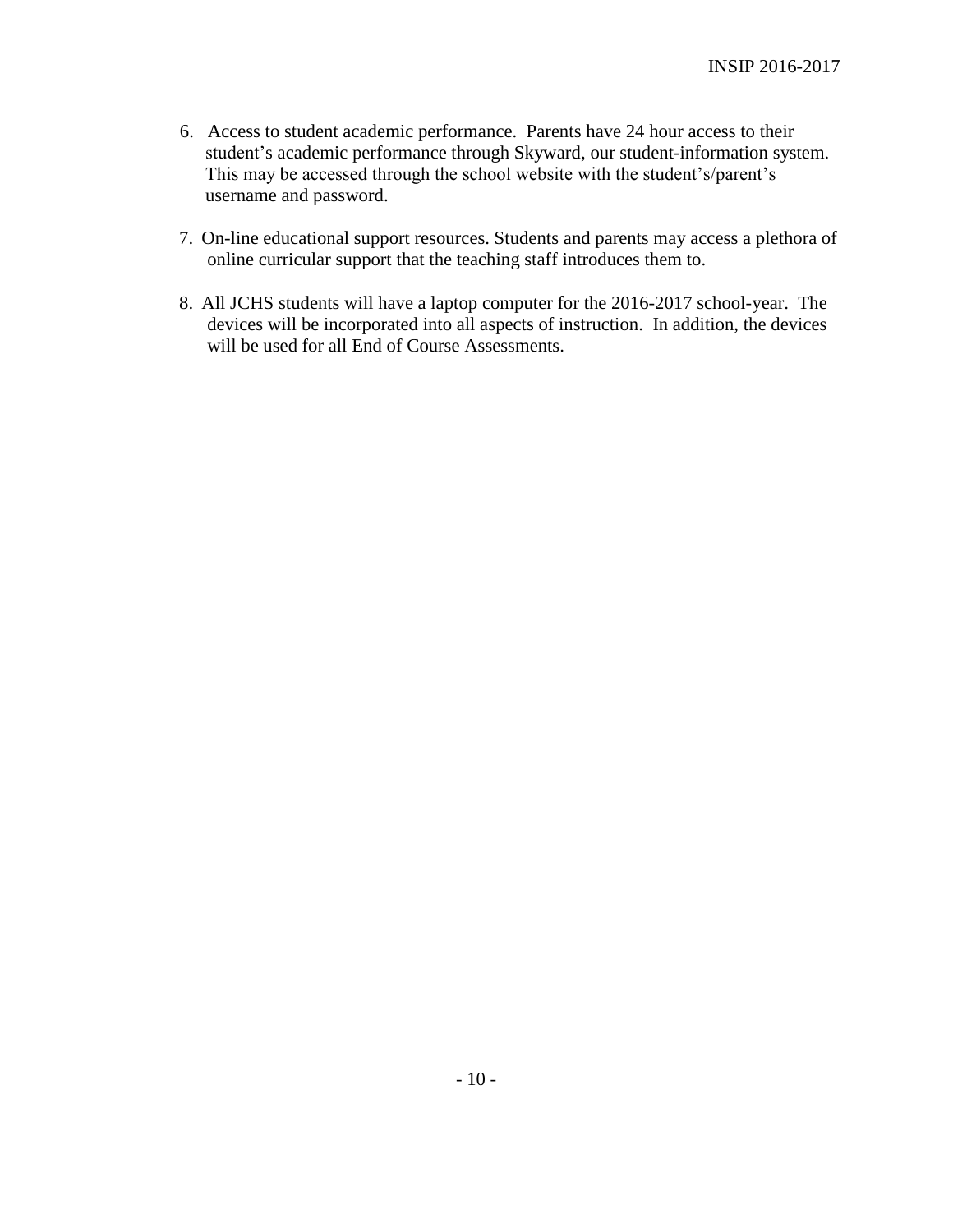## **A Safe and Disciplined Learning Environment**

To provide safe educational environments for all students in Indiana, the Indiana State Board of Education has adopted administrative rule (511 IAC 6.1-2-2.5) and the Indiana General Assembly has passed law (IC 5-2-10.1-9) to improve school safety. The new law requires every Indiana school corporation to designate a school safety specialist. The school safety specialist will coordinate the safety plans of each school in the corporation and act as a resource for other individuals in the school corporation on issues related to school discipline, safety and security.

Jennings County School district has not only a designated specialist, but also nine other safety specialists. All four of the high school administrators are school safety specialists certified through the Indiana School Safety Specialist Academy and the Indiana Criminal Justice Institute. The three building level specialists, in conjunction with the Crisis Response Team (nine faculty members of different expertise), are prepared to respond quickly, efficiently, and appropriately if and when an emergency arises. The Crisis Response Team meets once a semester to keep updated on any changes or updates in the crisis intervention plan.

Jennings County High School believes the safety of the students and staff must be of the utmost importance. The crisis preparedness plan, the Crisis Response Team and the school safety specialist believe the focus of school safety should be:

- Preventing a crisis
- Responding to a crisis
- Containing a crisis
- Providing support during and after a crisis
- Helping to avoid a future crisis
- A copy of the School Emergency Preparedness Plan, all monthly fire/emergency drills and severe weather emergency drills may be obtained in the main office of the high school.

Jennings County High School makes every effort to insure a non-threatening learning environment. Visitor access is limited with an additional set of security doors. Visitors are to report to the main office to sign in and are issued visitors' badges. All outside doors, with the exception of the main office door, are locked during the school day. In case of an emergency the entire school maintains a "lock down" procedure in which, not only are all outside doors locked, but students must remain in classrooms and classroom doors are locked. Intruder drills are conducted each semester to practice the lock down procedure. On-going communication with faculty and staff takes place via memos and e-mail.

Students are expected to adhere to the Jennings County High School Code of Conduct. Copies of student handbooks may be obtained in the main office and guidance office of the high school.

Information relating to suspension, expulsions and possession of alcohol, drugs or weapons may be found in the Data Section of this plan.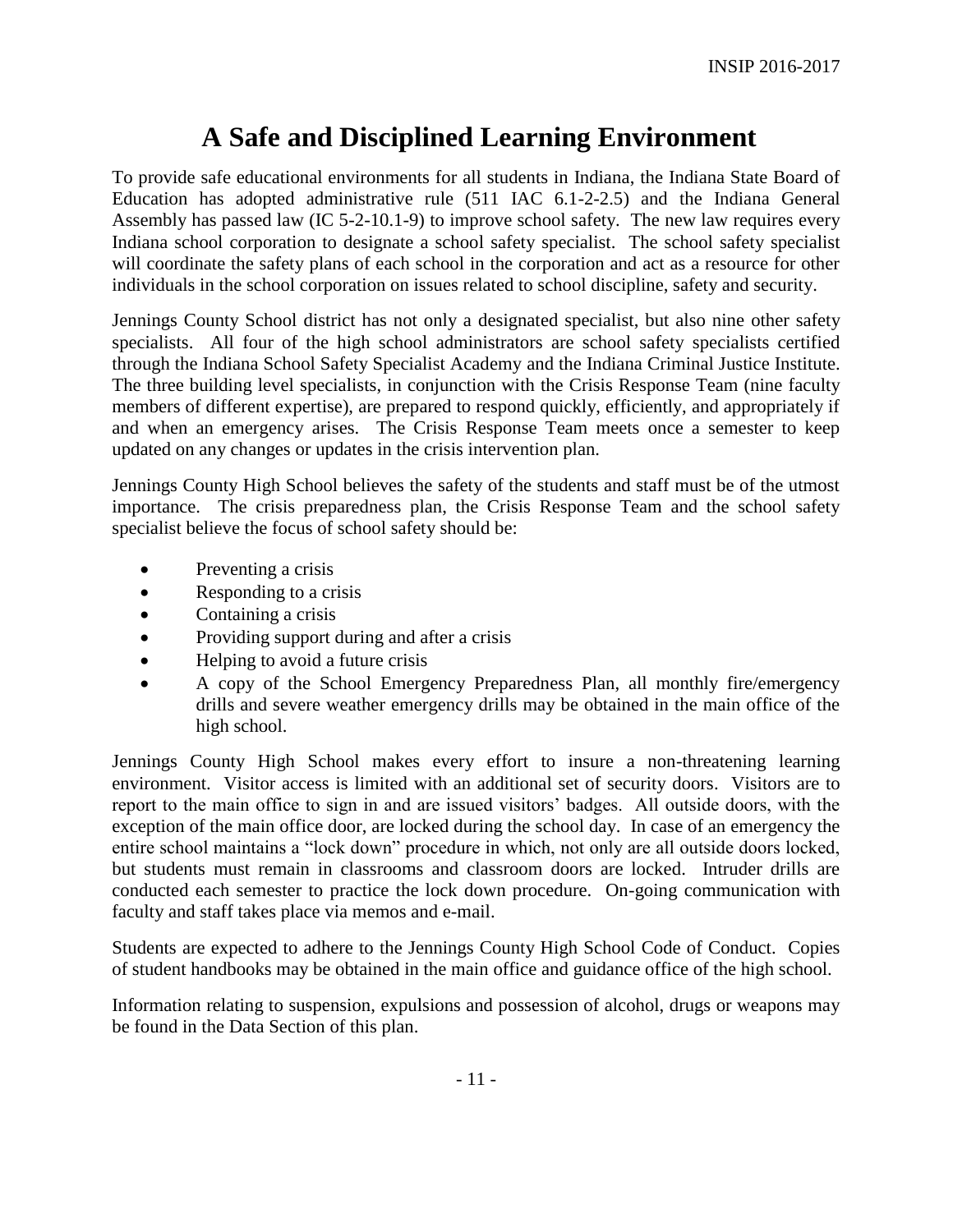Jennings County School Corporation has trained all teachers and administrators in the "Time to Teach" method of behavior management.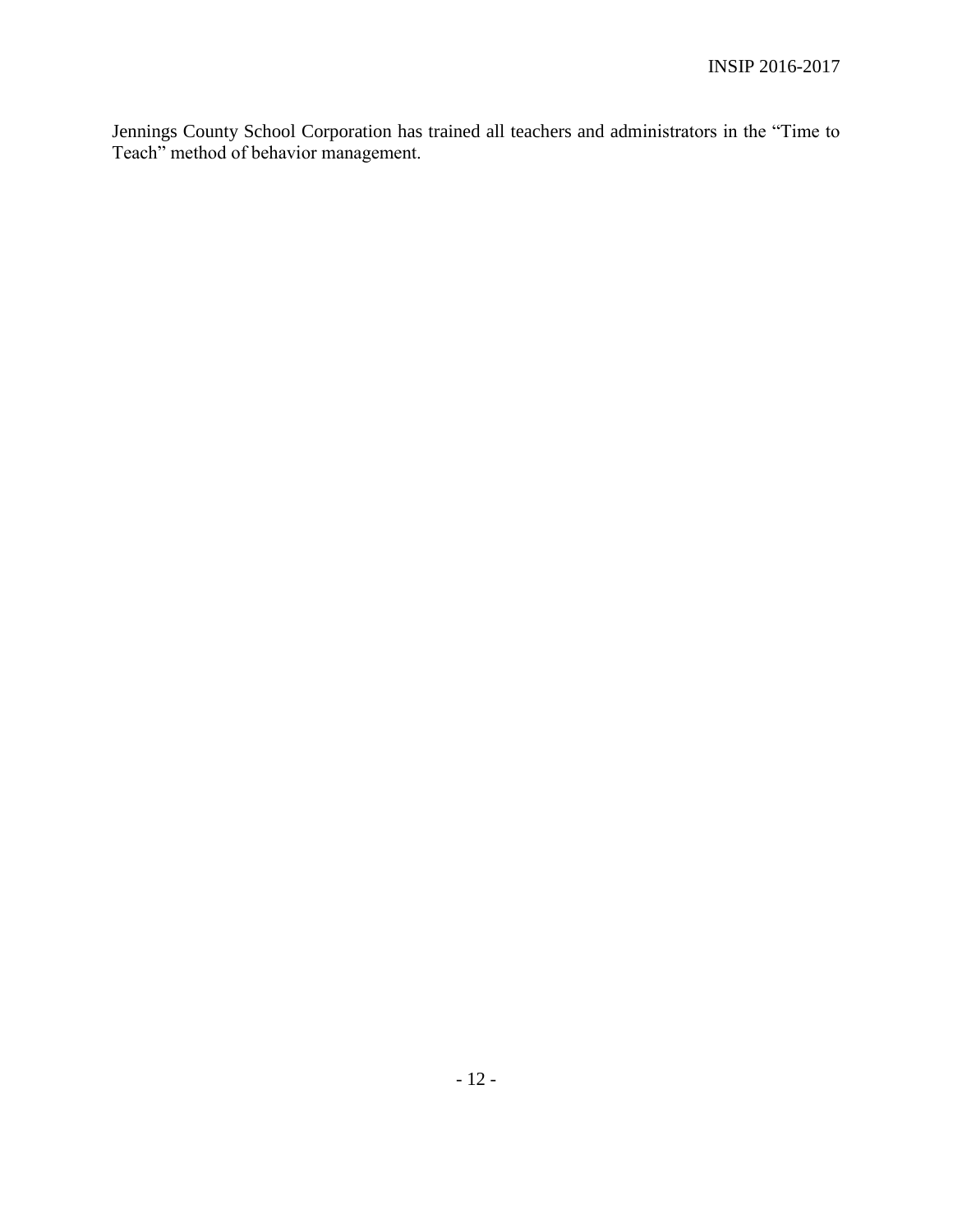## **Technology as a Learning Tool - 2016**

Jennings County High School's technology program is based on the corporation's on-going technology development plan. The technology program's objective is to provide support to teachers in planning and presenting quality, engaging, work-oriented instruction and assist students in accomplishing tasks.

Jennings County High School provides students and teachers with the opportunity to develop skills through the JCSC's 1:1 initiative. Students and teachers are not required to demonstrate a proficiency level utilizing the software or hardware. Rather, teachers and students are encouraged to explore and develop the skills they need to accomplish the goals they have set for themselves. The technology department is continuously attempting to update all hardware and software. Additionally, all teachers will develop three e-learning days in preparation for the 2016-17 school year.

**Current Status:** All JCHS students will have a laptop computer during the 2015-2016 school year. The technology staff has electronic tracking of repairs and monitors the necessary replacement of equipment. There are two full time computer technicians and one full time assistant for technology in the high school. All computer labs have been phased out as a part of the District's 1:1 initiative. The Media Center can accommodate two classes and has several open computer stations.

**Internet Connectivity**: During the spring of 2014 a new server and updated wireless network was installed in JCHS which provides improved internet access throughout the building. Additionally, our ingress/egress ratio was corrected allowing for smoother connectivity throughout the District especially during spring testing-windows our most vulnerable time. Previously, the district was upgraded to a fractional T3 Internet connection (Above 5.0 million bits/second) allowing the entire district to connect at five times the previous T1's speed. Each school is now connected to the Internet backbone at a T1 speed (1.5 million bits/second). Overall the school interactivity has been increased from at least five fold to ten fold in the last several years.

**Project Lead the Way:** Project Lead the Way Inc. (PLTW) is a national program forming partnerships among public schools, higher education institutions and the private sector to increase the quantity and quality of engineers and engineering technologists graduating from our educational system. PLTW has developed a four year sequence of courses which, when combined with college preparatory mathematics and science courses in high school, introduces students to the scope, rigor and discipline of engineering and engineering technology prior to entering college. PLTW courses offered at JCHS include: Introduction to Engineering Design, Digital Electronics, Principles of Engineering, Computer Integrated Manufacturing, Civil Engineering and Architecture, and Engineering Design and Development. The PLTW Bio-Medical Science Program was initiated during the 2008-2009 school year with the introduction of the Principles of Bio-medical Science course. The second course in the sequence, Human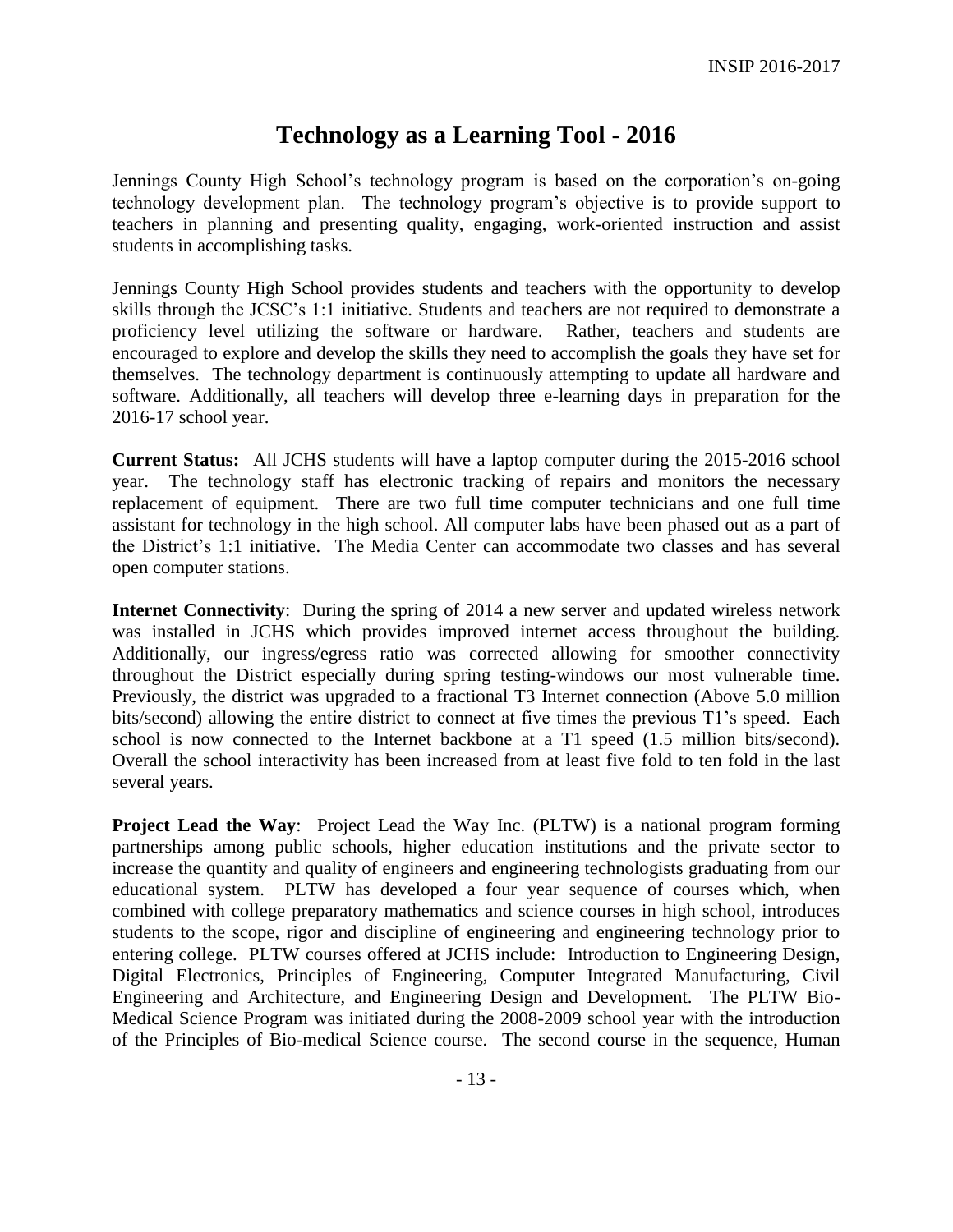Body Systems, was implemented during the 2009-2010 school-year and the third course, Medical Interventions, in 2010-2011. Biomedical Innovations, the final course in the sequence, was offered during the 2011-2012 school year completing the series of PLTW Biomedical courses.

**Community Interaction through Technology**: In a recent poll, 60% of the community said they rely on either the district web pages, the school channel available on cable television and internet streaming, to stay in tune with their schools. The web page offers unlimited access to teacher email, relays to the community the daily status of school closure/delay or simple information like the lunch menu. The school's cable channels/Internet presence offers 24/7/365 display of school news, non-profit community news, humane society, community plays and movies, church events, United Way, birthdays, school delays/closings, recycling center, school events, live broadcasts of sporting events, live broadcast of graduation and playing other school broadcast news programs keeps our community in touch with schools, and allows, the display of students' use of technology. This is streamed to the Internet and many events are watched live anywhere in our country or in the world.

**JCHS Facebook/Twitter Pages:** In an attempt to efficiently communicate with our public, JCHS is now utilizing Facebook and Twitter as an informational tool posting up-to-date messages to over 4,000 Facebook friends and 2,000 Twitter followers.

**The Webpage**: The Webpage is one of the primary outreaches between the schools and the public. The webpage also shows school schedules, current job openings, and a form that teachers can create a trouble ticket for computer problems, teacher email and phone contacts, food menus, school news, and common curriculum links. The web page was designed and created for student, teacher and community use. The new webpage will be through FinalSite.

**Cable Television**: In 2001, Comcast Cable began to offer our school channel 24/7/365. In 2009, CinergyMetro Net began to televise our school channel to their customers. Jennings County School's programming is now seen in three counties and 38,000 homes. Programming includes live sporting events, orchestras, choir concerts, dramas, and graduation shown live. The channels have allowed schools to be a servant to the community by displaying "boil water advisories", school delays and closings. The channel is a valuable tool for staying in touch with our local public.

**Channel One**: Channel One is a news program televised to our high school, four elementary schools, the central office, and the entire television community. Thanks to their digital recorders, we now download and record monthly programs intended for cross-curricular subjects. This DVD library now numbers over 2,000 titles and these programs are at no cost and are commercial free.

**Skylert:** Parents are now able to be notified of school cancellations, school delays, or other important information by cell phone, text-message, or email through this program.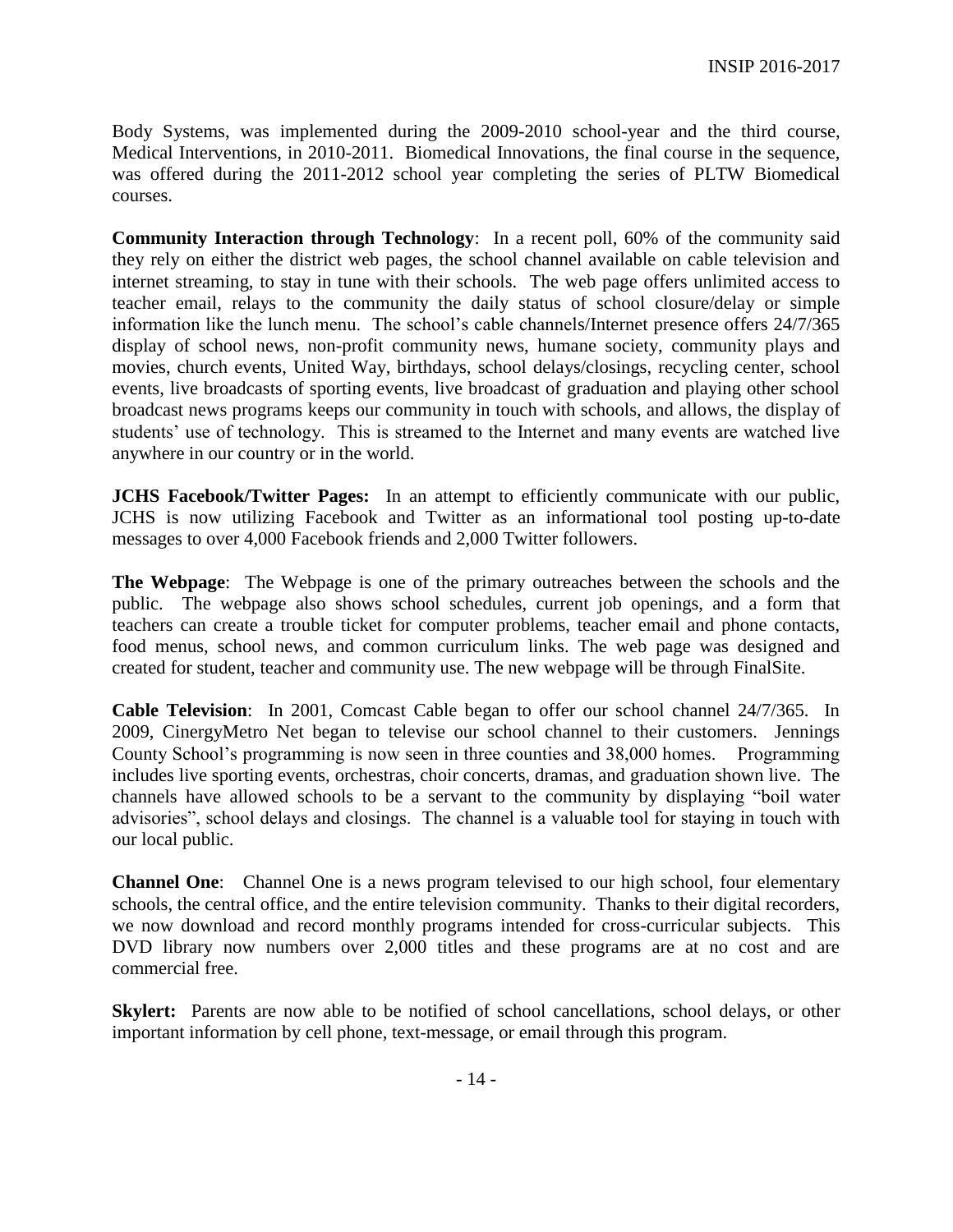**Library Automation**: The school district, including the high school uses the Follett library software package and keeps track of the high school 15,500 item inventory.

**Creative Programming:** Students using the new Adobe Creative Suite CS5 have now won 39 national video awards and ten state awards for non-broadcast video. Jennings County is the only school in Indiana to have the national Telly award, many of our national awards exists only here in Jennings County High School.

**Using Internships in Newspapers:** Jennings County High School has two seniors writing for the Columbus Republic newspaper. Thanks to the Internet, it is now possible for a JCHS student to complete an internship at an "out of county" place of employment. Reaching our community through the cable and newspapers has been a highly effective way to broadcast to not only our students, but the community in general. Technology makes that happen. During the 2015-2016 school-year and continuing throughout the summer, JCHS students had over 50 articles published in the Jennings County section of the Columbus Republic.

**Web Page Design Class**: JCHS offers a web design class that teaches the basics of Internet Webpage design and allows the students to acquire "real world" experiences in updating the school's webpage and designing their own webpage. Photoshop and HTML editing software is taught.

**Yearbook**: The high school yearbook is designed and saved at the company that prints the yearbook. This external movement has allowed for faster creation and increased the volume of data being saved and archived. The high school publication, the Bugle, is distributed on-line and in color.

**Business Department**: Classes prepare the students for use in Microsoft software. Students gain knowledge and expertise in Microsoft Excel, Word, PowerPoint, and Access. Additionally, we re-introduced Business Law as a dual credit through Ivy Tech in 2015-16. We are also pursuing the addition of Digital Applications this year, 2016-17, also through Ivy Tech.

**Technology Outreach:** Digital camera, projector, laptop and large screen television support is provided in our media area in assistance to technology learning. These materials are available for checkout to supplement teaching resources.

**LCD Projectors:** Over the past several years all classrooms at JCHS have been equipped with LCD projectors through building additions, the Cadre II Technology Grant, and the use of stimulus funds. JCHS classrooms are also equipped with Apple TV to connect the teachers' iPads with the LCD projectors in their classrooms. Through 5-Star Technologies we're looking at adopting a common platform for the 2016-17 school-year as we move to become a 1:1 District.

**Interwrite Mobi Devices:** In conjunction with the installation of the LCD projectors, the same classrooms have been equipped with Interwrite Mobi devices. The Interwrite Mobi and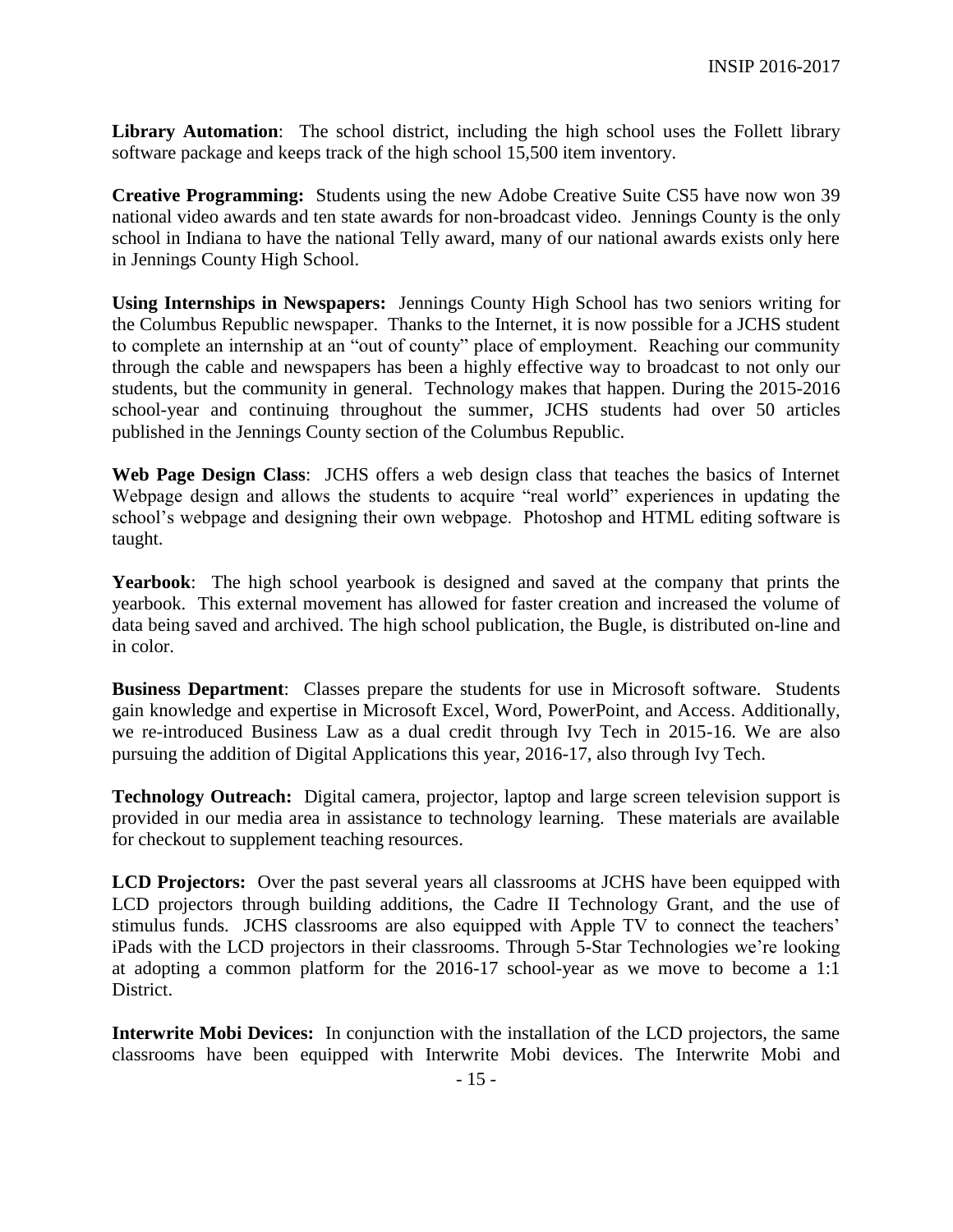Interwrite Mobi System is the industry's first multi-user interface designed specifically to support student-centered, collaborative learning. The teacher and student can concurrently interact with and contribute to the same digital content - ideal for team activities, learning simulations, student exploration, and more!

**On-line Courses:** The staff continues to develop and use on-line curriculum and courses through programs Google Drive, Google Classroom, and e-Textbooks



**One to One Computer Initiative:** Upon the start of the 2014-2015 school year, all JCHS students will have a laptop device. Our staff will continue with training on how to effectively incorporate the laptop into instruction throughout the 2014-2015 school year and beyond.

**On-line Textbooks:** JCHS is also exploring the utilization of on-line open source textbooks for classroom use. Social Studies, Business, AP Music Theory, among others have recently adopted e-texts as a part of the 1:1 Initiative.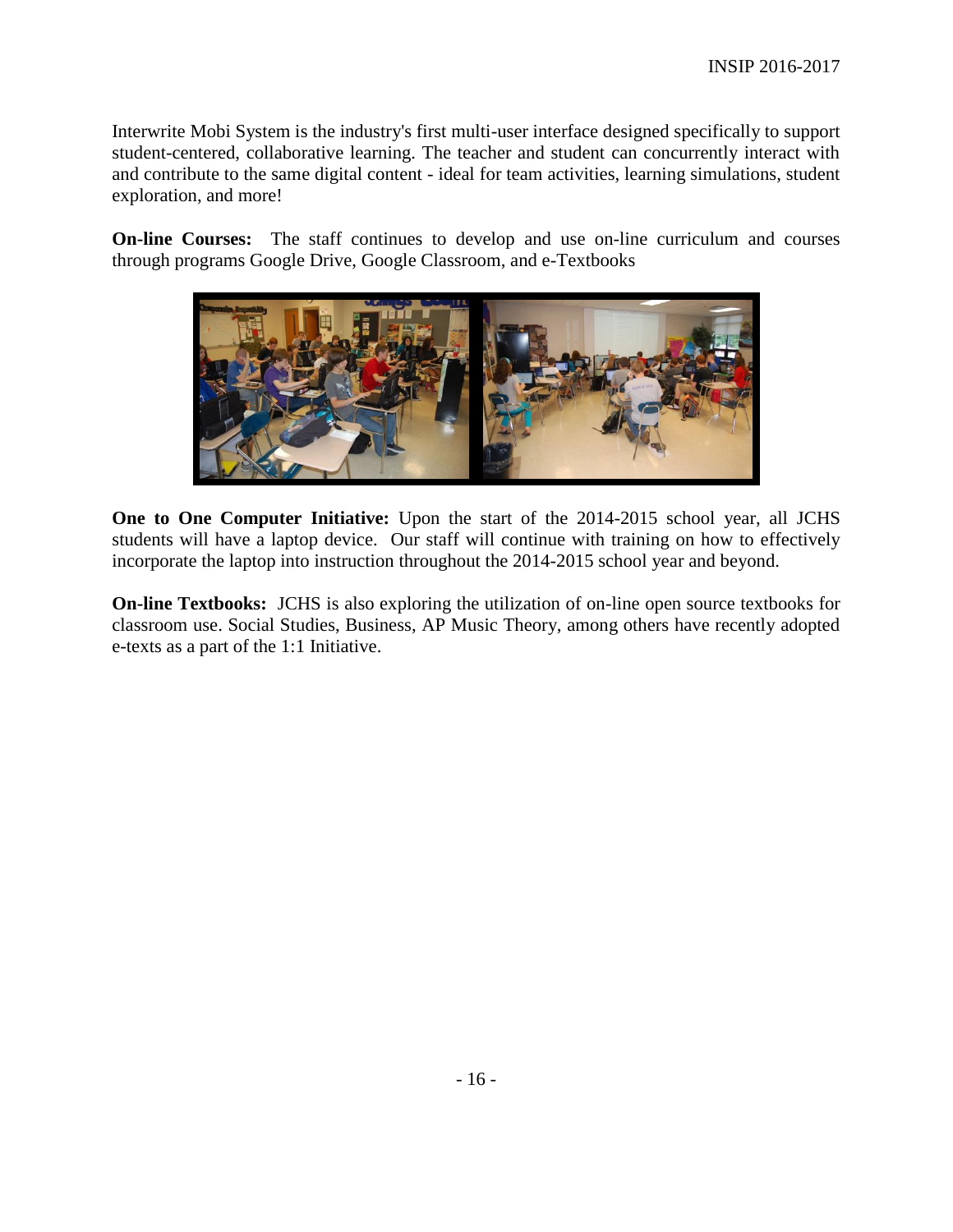## **Cultural Competency Component**

The ethnic make-up of Jennings County High School is predominantly Caucasian (93.7%). The remainder of the student population is 0.3% American Indian, 0.6% Black, 0.0% Asian, 3.6% Hispanic, and 1.8% Multiracial. 49% of the JCHS student population meets the requirements for free and reduced lunch. Despite a lack of diversity in our school population, promoting and educating our students about cultural diversity is important to us. Listed below you will find many ways in which cultural diversity and cultural responsively is incorporated into the daily working of our school.

- A corporation language counselor evaluates and properly places students with limited English language proficiency.
- Language and culture are being taught in French, Spanish, German, and Chinese classes.
- World languages class informs and compares a variety of world cultures.
- Saturday Classics This program is planned and ran by high school foreign language students that introduce elementary-aged students to the Spanish, German, and French culture and language.
- Foreign language clubs.
- Hosting foreign-exchange students.
- German Honor Society
- Booklet on Spanish school-type vocabulary and sayings given to all administrators and counselors.
- Variation of cafeteria lunch menus to showcase the cultural cuisine of different countries.
- Daily words of wisdom are used to teach tolerance and understanding of different races, culture, and religions.
- Many of our staff have been trained in Ruby Payne's "Understanding Poverty" and will participate in "Bridges out of Poverty" training during the 2012-2013 school year. Several who are not will be training in spring 2016.

## **English as Second Language (ESL) And/or Limited English Proficient (LEP) Policy**

Jennings County Schools will follow and adhere to the guidelines and laws set fourth by the Federal Title III program and the Division of Language Minority and Migrant Programs within the Indiana Department of Education for the identification, testing and development of Individual Education Plans for ESL/LEP students. The district has developed a set of procedures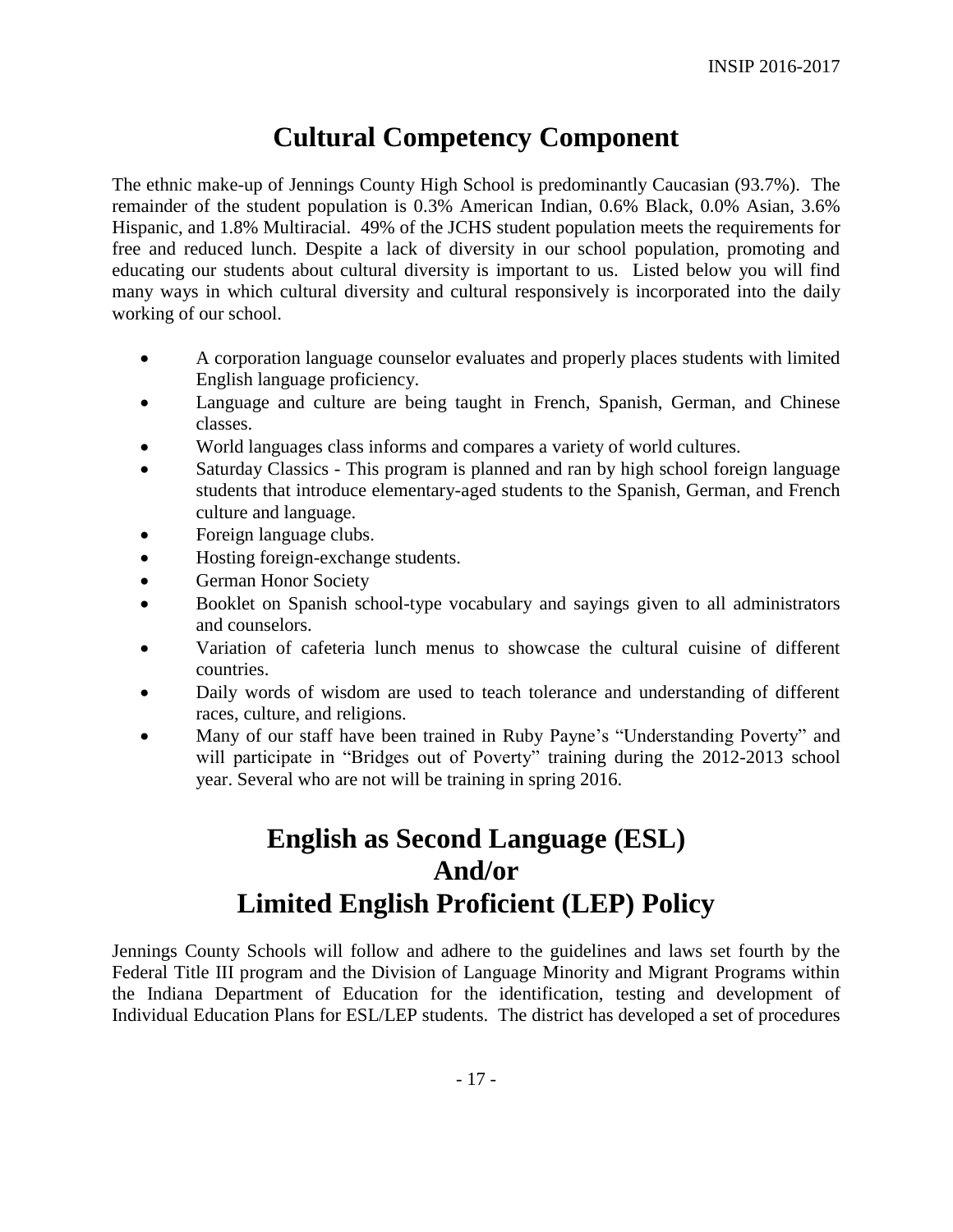and a program that guides JCS staff when enrolling and providing educational opportunities for ESL/LEP students. (See the JCS English as a Second Language (ESL) Policy /Program)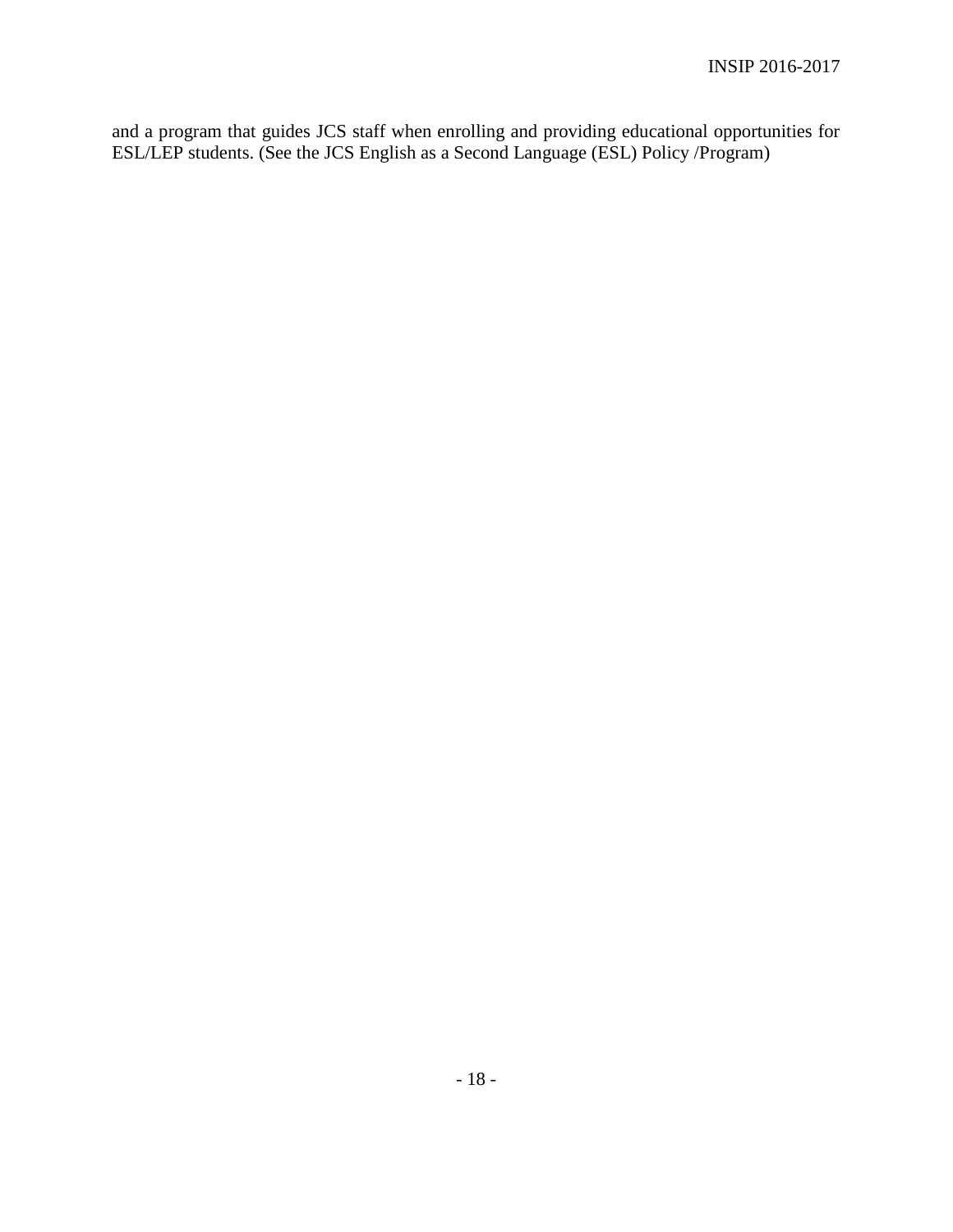# **Action Plan**

**The main goals that we will be working towards are:**

- **1. Improvement in student performance on the Algebra I ECA/ISTEP+.**
- **2. Improvement in student performance on the English 10 ECA/ISTEP+.**
- **3. Increase the number of students passing both the Algebra I and English 10 ECA/ISTEP+ before graduating after failing their sophomore year.**
- **4. Improvement on the school graduation rate.**
- **5. Improvement in the school attendance rate.**

**Goal #1: Student performance on the Algebra I ECA/ISTEP+ for the Sophomore cohort group will be at 80% for the 2016-17 school-year and will increase by 2% in each additional year. We are, however, reserving the right to change these percentages pending the outcomes of this year's test due to the issues experienced across the state with ISTEP in the 2014-15 school year and 2015-16 being the first year for it at the high school level.**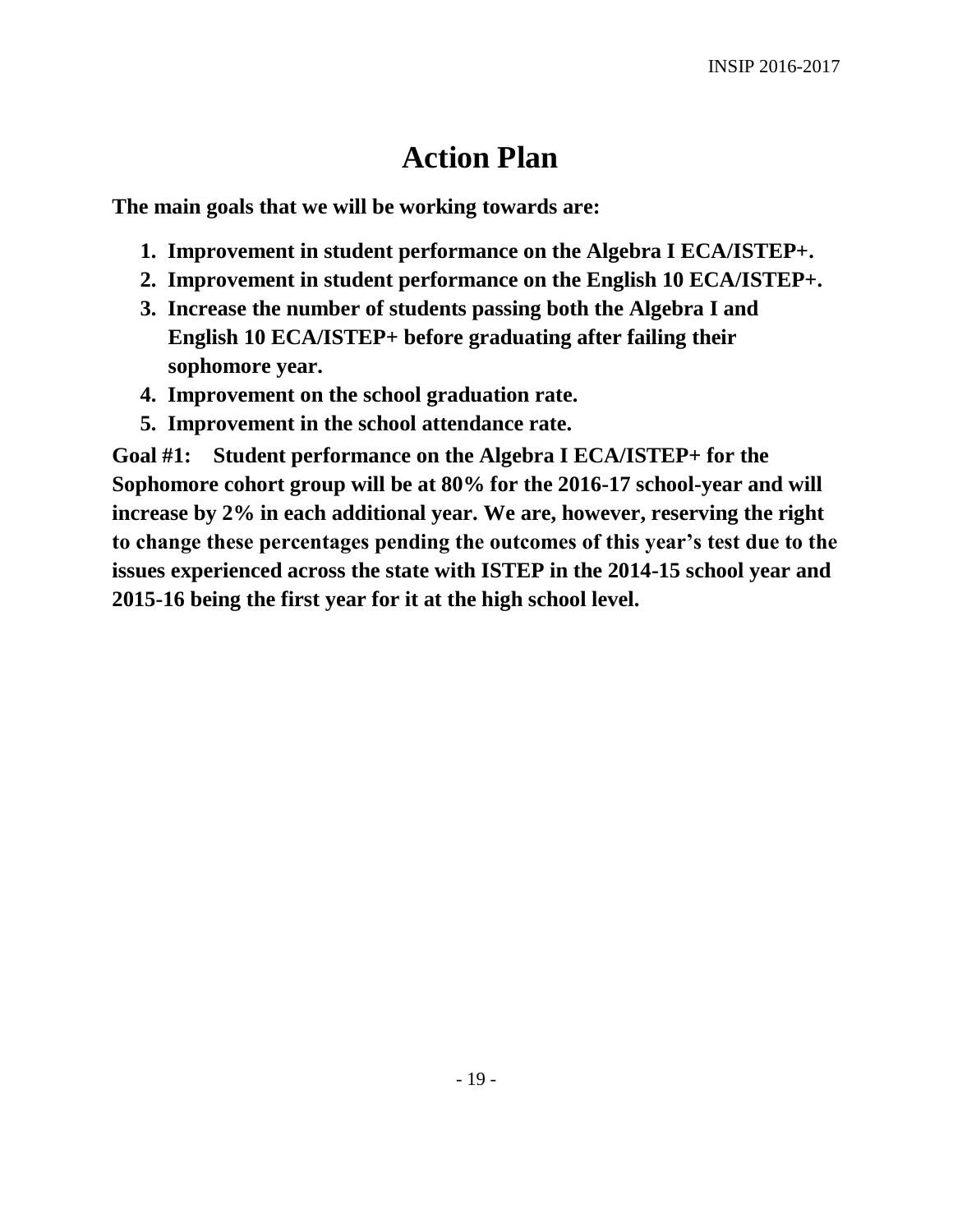

# **Algebra ECA**

## **Strategy**

### **General Data Collection**

A list of high priority websites are as follows:

Questa[r](http://www.google.com/url?q=http%3A%2F%2Fineca.questarai.com%2FAdmin%2F&sa=D&sntz=1&usg=AFQjCNE1G8q4SIZFy0hC5iyvdIBw416AxA) [http://ineca.questarai.com/Admin/](http://www.google.com/url?q=http%3A%2F%2Fineca.questarai.com%2FAdmin%2F&sa=D&sntz=1&usg=AFQjCNE1G8q4SIZFy0hC5iyvdIBw416AxA)

Learning Connectio[n](https://www.google.com/url?q=https%3A%2F%2Flearningconnection.doe.in.gov%2FLogin.aspx%3Fret%3D%252fDefault.aspx&sa=D&sntz=1&usg=AFQjCNGgr-C4qptuTpwi0FPbUzFmCRlIYw) [https://learningconnection.doe.in.gov/Login.aspx?ret=%2fDefault.aspx](https://www.google.com/url?q=https%3A%2F%2Flearningconnection.doe.in.gov%2FLogin.aspx%3Fret%3D%252fDefault.aspx&sa=D&sntz=1&usg=AFQjCNGgr-C4qptuTpwi0FPbUzFmCRlIYw)

Acuit[y](http://www.google.com/url?q=http%3A%2F%2Facuity.sripley.k12.in.us%2Flogin.m%3Fcommand%3DinvalidateState&sa=D&sntz=1&usg=AFQjCNFypOTN36yvIurdE4wovXYchFfUqg)\_[www.ctb.com/acuity-assessment](http://www.ctb.com/acuity-assessment)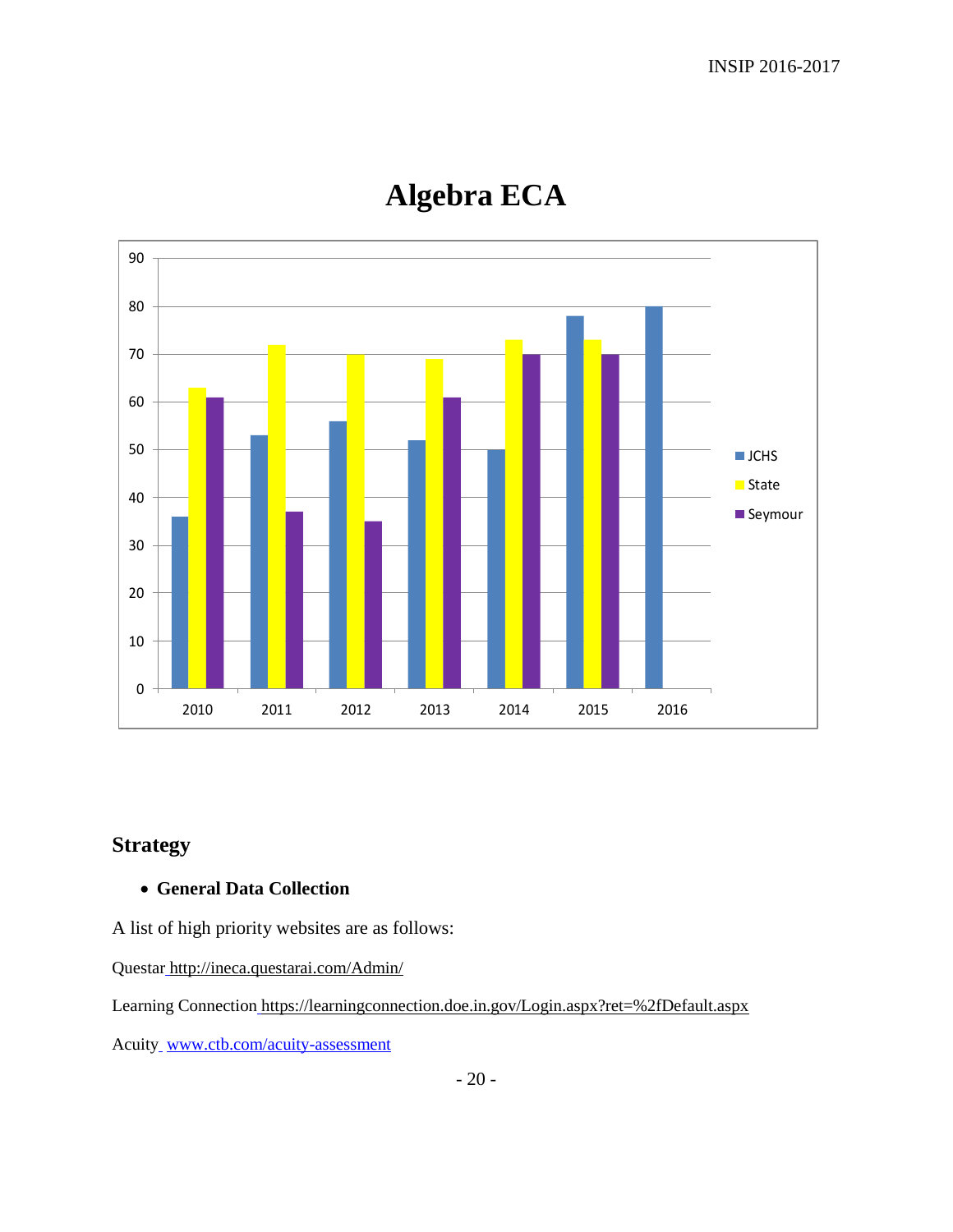Then we will move to the actual teaching blueprints.

Algebra 1 Blueprint [http://www.doe.in.gov/sites/default/files/assessment/algebraigradexamblueprint.pdf](http://www.google.com/url?q=http%3A%2F%2Fwww.doe.in.gov%2Fsites%2Fdefault%2Ffiles%2Fassessment%2Falgebraigradexamblueprint.pdf&sa=D&sntz=1&usg=AFQjCNG66a4MGYlfDGYT4-VnD8DMpLUw9g)

Ready Set info A1 [http://www.doe.in.gov/sites/default/files/assessment/alg-i-released-items](http://www.google.com/url?q=http%3A%2F%2Fwww.doe.in.gov%2Fsites%2Fdefault%2Ffiles%2Fassessment%2Falg-i-released-items-spring-2013.pdf&sa=D&sntz=1&usg=AFQjCNEUjxuWoNUXURISVrMrLK2h03z3Lw)[spring-2013.pdf](http://www.google.com/url?q=http%3A%2F%2Fwww.doe.in.gov%2Fsites%2Fdefault%2Ffiles%2Fassessment%2Falg-i-released-items-spring-2013.pdf&sa=D&sntz=1&usg=AFQjCNEUjxuWoNUXURISVrMrLK2h03z3Lw)

Administration/Data Team will gather Sophomore Cohort members current pass rate on entry.

Administration/Data Team will gather Sophomore Cohort members who still need to pass in the current year.

Administration/Data Team will gather 11-12 students who still need to pass by senior year.

Teachers/Data Team will develop Scope and Sequence of materials to be taught.

Teachers will develop common assessments at corresponding dates to ensure consistency.

Teachers will administer Algebra 1 Acuity. (Digital data-wall will be tracked and shared via Google Docs)

Administration/Data Team will adjust data walls based on students' results from Acuity exam, ISTEP+, and other benchmarks.

Teachers will progress-monitor in the classroom by establishing and updating student data binders.

### **Digital Data Wall Assembly**

Students will be included on a digital data wall in one of two categories. (Sophomore Cohort & 11/12 Cohort)

Students who have passed by cohort will be represented by a pass rate and overall number only.

Categories will be established by cut score deficiency in multiple ranges. (Ranges may vary depending on student population meeting each category.)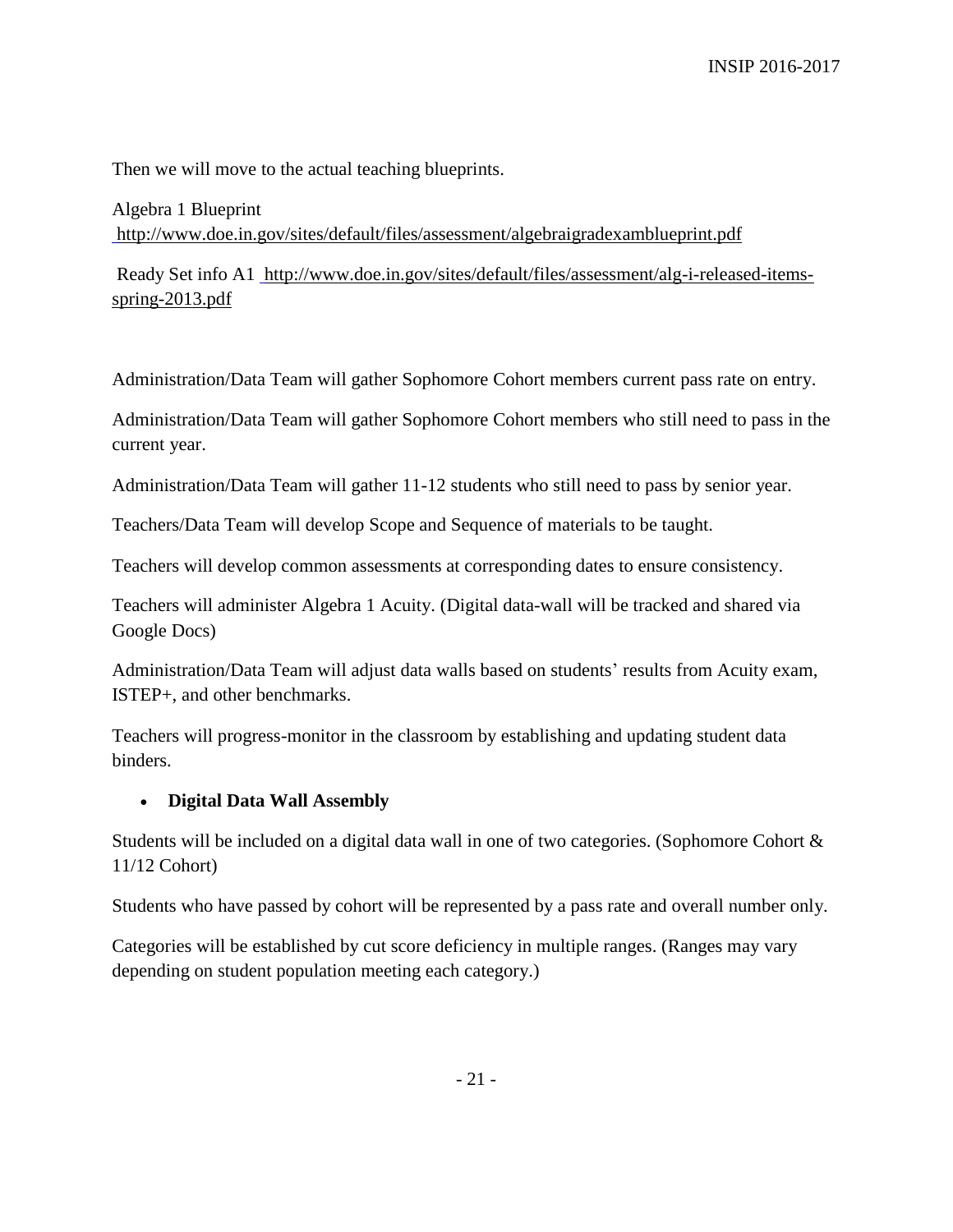Algebra I students will be placed in one of 5 categories based on their ISTEP+ results from their 8th grade year. A = Pass+, B Pass more than 25 points above cut score,  $C = 0-25$  points above cut score,  $D = -1$  to -25 points below cut score,  $F =$  More than -25 points below cut.

The passing cut score will be noted on the Data Wall for all to see and use as a motivator for students.

#### **Classroom Data**

Teachers will have overarching daily objective listed on each whiteboard or overhead.

Teachers will use pre-tests to determine entry mastery levels. (No variation from 90% mastery before opting out)

Teachers will use formative/entry tests below 90% in correlation with summative/exit test (Finals) to establish classroom growth and remediation needs. Data Team will monitor and remediate students in this process.

Teachers will re-teach, organize bell ringers, share in RTI information, and best practices to maximize overall impact on teaching of concepts. (Collaboration is key.)

Grades will be tracked along with entry/exit exams, as well as, Acuity results. At the end of the year there SHOULD be a positive correlation between classroom grades and ECA results.

### **Student Owned Data**

Students' Acuity scores and other benchmark assessments are tracked and shared as a part of our school-wide remediation/enrichment initiative.

Students will utilize a combination of Acuity and teacher-directed activities to show mastery in specific skill-areas particularly in the area of Power Standards.

**Goal #2: Student performance on the English 10 ECA/ISTEP+ will be at 79% for the 2016-17 school-year and will increase by 2% in each additional year. We are, however, reserving the right to change these percentages pending the outcomes of this year's test due to the issues experienced across the state with ISTEP in the 2014-15 school year and 2015-16 being the first year for it at the high school level.**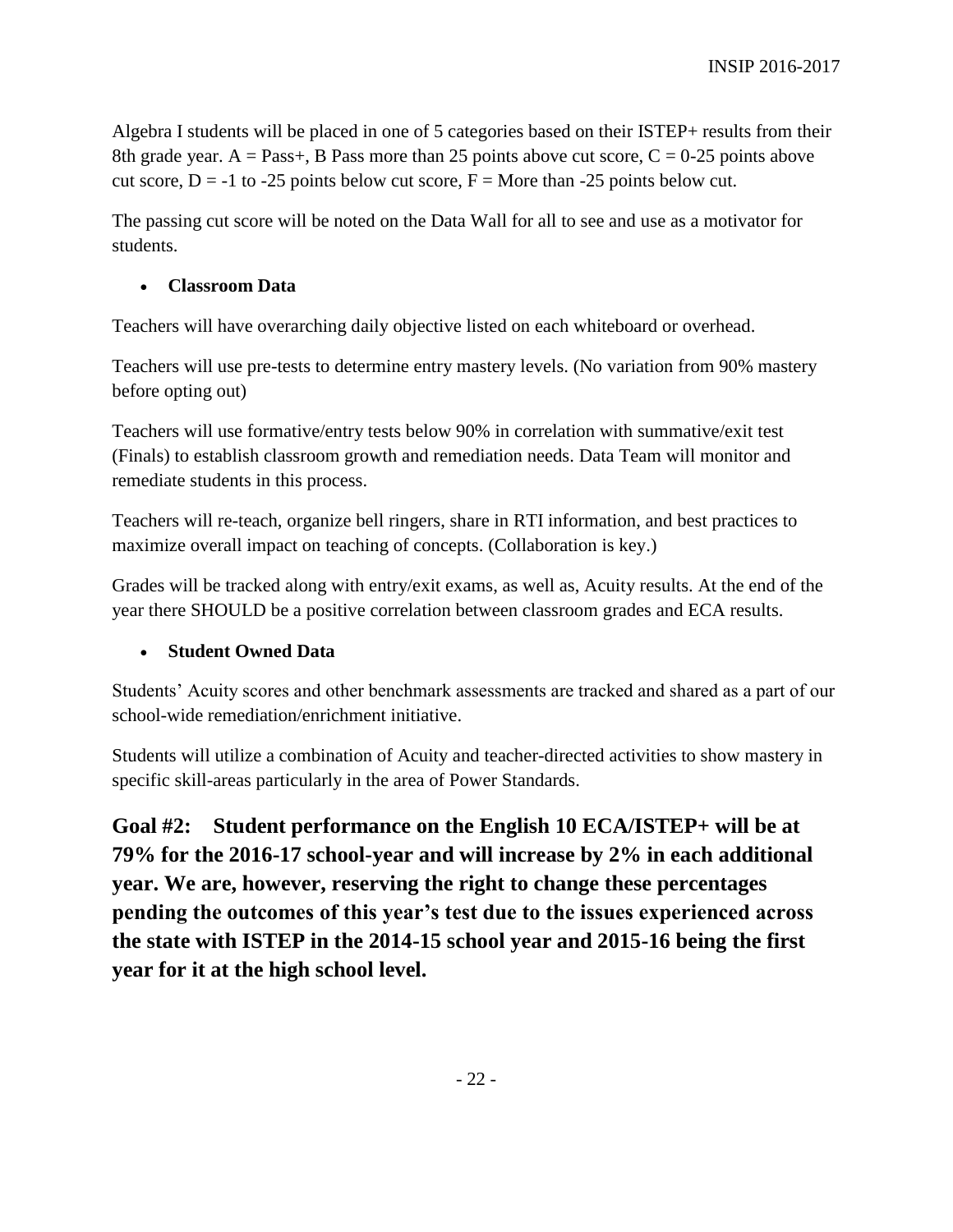

# **English 10 ECA**

## **Strategy:**

### **General Data Collection**

A list of high priority websites are as follows:

Questar [http://ineca.questarai.com/Admin/](http://www.google.com/url?q=http%3A%2F%2Fineca.questarai.com%2FAdmin%2F&sa=D&sntz=1&usg=AFQjCNE1G8q4SIZFy0hC5iyvdIBw416AxA)

LearningConnectio[n](https://www.google.com/url?q=https%3A%2F%2Flearningconnection.doe.in.gov%2FLogin.aspx%3Fret%3D%252fDefault.aspx&sa=D&sntz=1&usg=AFQjCNGgr-C4qptuTpwi0FPbUzFmCRlIYw) [https://learningconnection.doe.in.gov/Login.aspx?ret=%2fDefault.aspx](https://www.google.com/url?q=https%3A%2F%2Flearningconnection.doe.in.gov%2FLogin.aspx%3Fret%3D%252fDefault.aspx&sa=D&sntz=1&usg=AFQjCNGgr-C4qptuTpwi0FPbUzFmCRlIYw)

Acuity www.ctb.com/acuity-assessment

English 10 Blueprint [http://www.doe.in.gov/sites/default/files/assessment/eng10gradexamblueprint.pdf](http://www.google.com/url?q=http%3A%2F%2Fwww.doe.in.gov%2Fsites%2Fdefault%2Ffiles%2Fassessment%2Feng10gradexamblueprint.pdf&sa=D&sntz=1&usg=AFQjCNFpTPxrcoLmd8FgozdGJbKOUOZotw)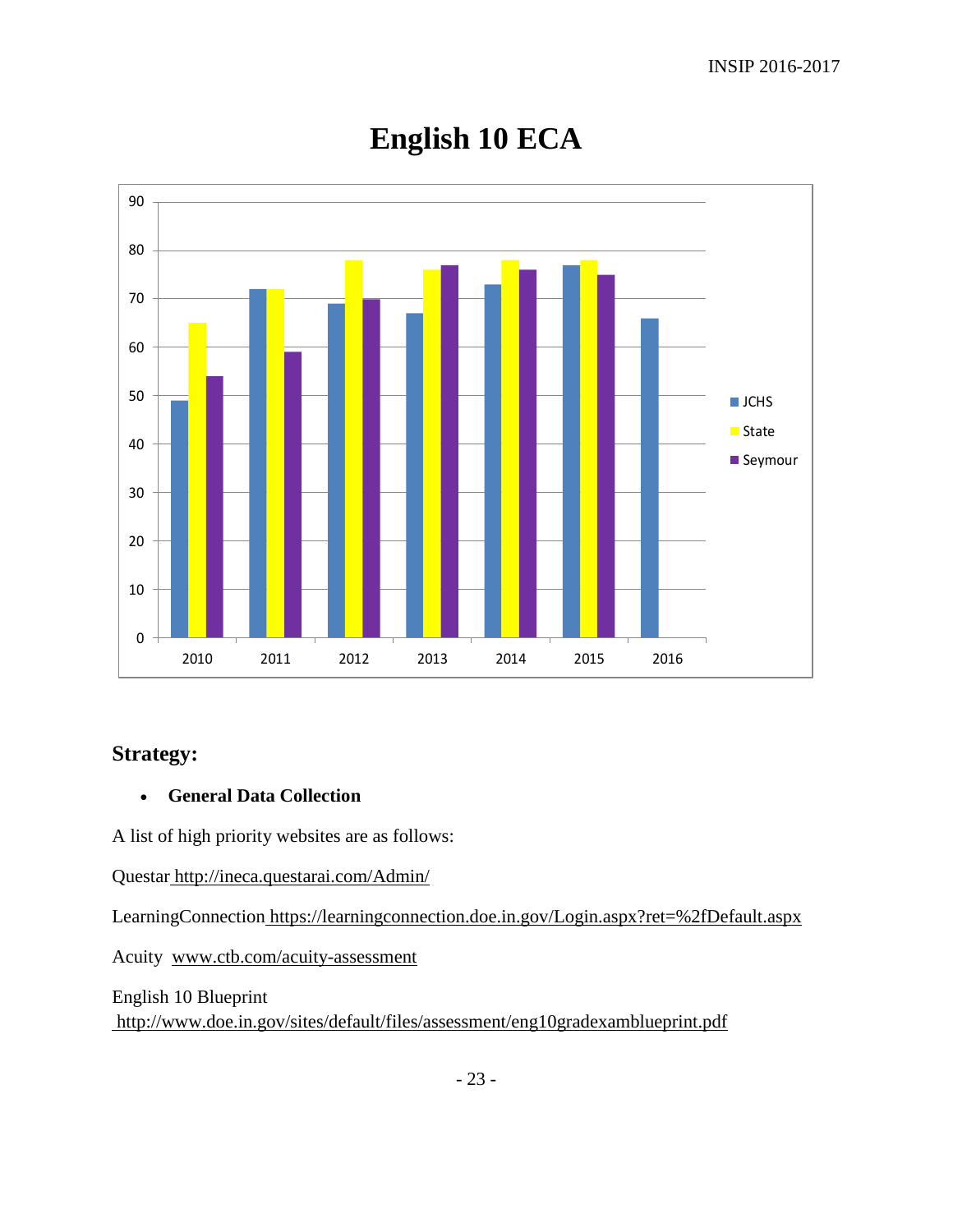Ready Set info E1[0](http://www.google.com/url?q=http%3A%2F%2Fwww.doe.in.gov%2Fsites%2Fdefault%2Ffiles%2Fassessment%2Fs13-eca-eng-10-scoring-notes.pdf&sa=D&sntz=1&usg=AFQjCNHE05nJYrSoegq4MKpayj1TOX9RaQ) [http://www.doe.in.gov/sites/default/files/assessment/s13-eca-eng-10](http://www.google.com/url?q=http%3A%2F%2Fwww.doe.in.gov%2Fsites%2Fdefault%2Ffiles%2Fassessment%2Fs13-eca-eng-10-scoring-notes.pdf&sa=D&sntz=1&usg=AFQjCNHE05nJYrSoegq4MKpayj1TOX9RaQ) [scoring-notes.pdf](http://www.google.com/url?q=http%3A%2F%2Fwww.doe.in.gov%2Fsites%2Fdefault%2Ffiles%2Fassessment%2Fs13-eca-eng-10-scoring-notes.pdf&sa=D&sntz=1&usg=AFQjCNHE05nJYrSoegq4MKpayj1TOX9RaQ)

Administration/Data Team will gather Sophomore Cohort current pass rate on entry.

Administration/Data Team will gather 11-12 grade student numbers who still need to pass the ECA.

Teachers/Data Team will develop Scope and Sequence of materials to be taught. Using CMA Aligned Blueprints provided by the IDOE

Teachers (ENG9 and ENG10) will develop common assessments at corresponding dates to ensure consistency.

Teachers will administer English 10 Acuity. (Student data will be tracked and collected and shared through Google Docs)

Administration/Data Team will adjust digital data walls based on students results from Acuity exams, ISTEP+, and benchmarks.

Teachers will progress monitor in the classroom by establishing and updating student data binders.

### **Digital Data Wall Assembly**

Students will be placed on data wall in one of two categories. (Sophomore Cohort & 11/12 Cohort)

Students who have passed by cohort will be represented by a pass rate and overall number only.

(English this will be your 11-12 graders only)

English students will be placed in one of 5 categories based on their ISTEP+ results from their 8th grade year. A = Pass+, B Pass more than 25 points above cut score,  $C = 0-25$  points above cut score,  $D = -1$  to -25 points below cut score,  $F =$  More than -25 points below cut.

The passing cut score will be noted on the Data Wall for all to see and use as a motivator for students.

### **Classroom Data**

Teachers will have overarching daily objective listed on each whiteboard or overhead.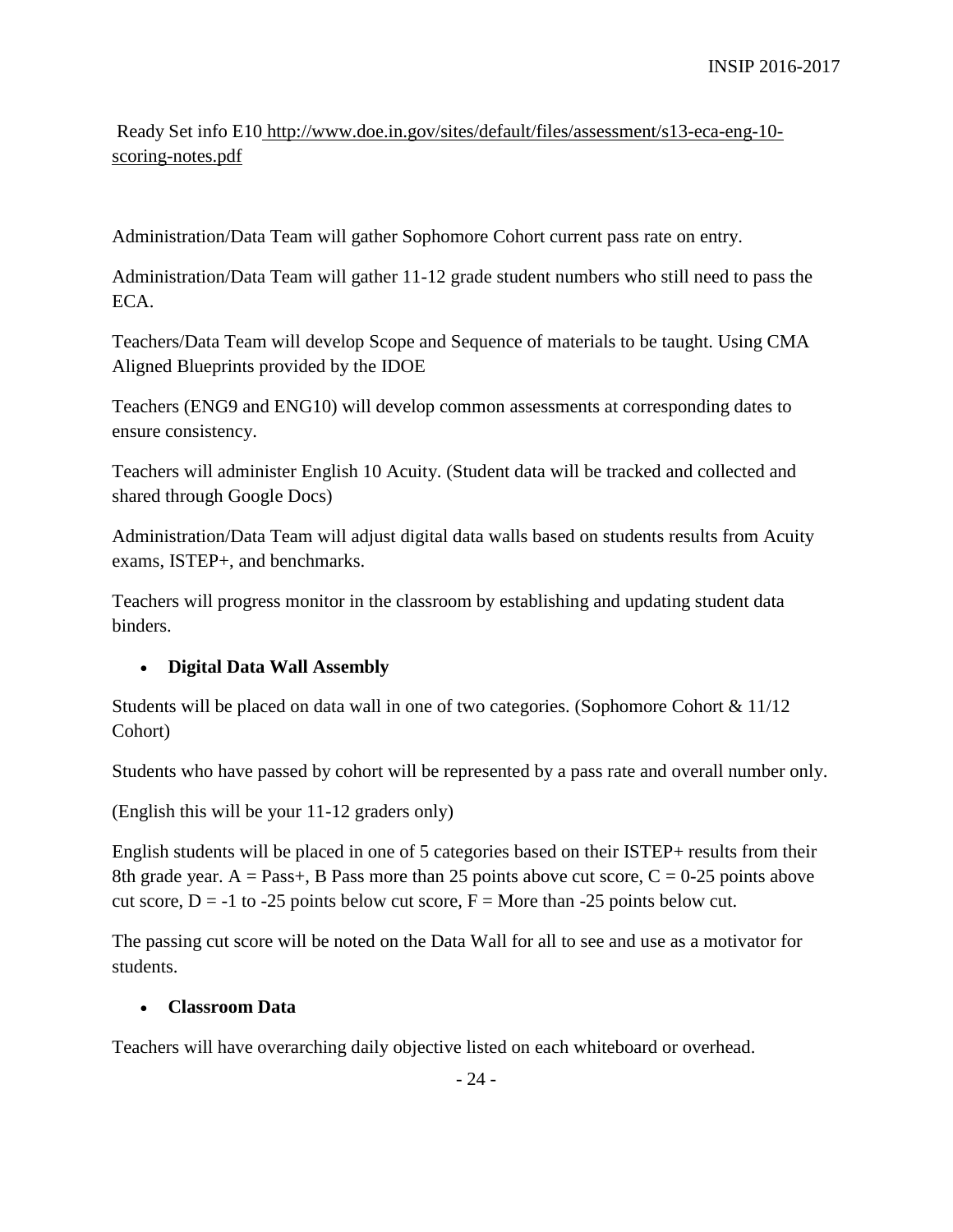Teachers will use pre-tests to determine entry mastery levels. (No variation from 90% mastery before opting out)

Teachers will use formative/entry tests below 90% in correlation with summative/exit test (Finals) to establish classroom growth and remediation needs.

Teachers will re-teach, organize bell ringers, share in RTI information, and best practices to maximize overall impact on teaching of concepts. (Collaboration is key)

Grades will be tracked along with entry/exit exams, as well as, Acuity results. At the end of the year there SHOULD be a positive correlation between classroom grades and ECA results.

### **Student Owned Data**

Students' Acuity scores and other benchmark assessments are tracked and shared as a part of our school-wide remediation/enrichment initiative.

Students will utilize a combination of Acuity and teacher-directed activities to show mastery in specific skill-areas particularly in the area of Power Standards.

## **Goal #3: 50% of students passing both the Algebra I and English 10 ECA/ISTEP+ before graduating after failing their sophomore year.**

### **Strategy:**

By analyzing individual ECA/ISTEP+ testing data, students will be remediated on their areas of weakness. Additionally, those juniors and seniors who have not passed the ECA/ISTEP+ in Algebra I or English 10 will continue taking the predictive Acuity tests to monitor their growth and prepare them for the ECAs. And, will continue in remediation programs to show mastery in tracked areas of weakness. Specific areas of weakness will be tracked by Administration/Data Team.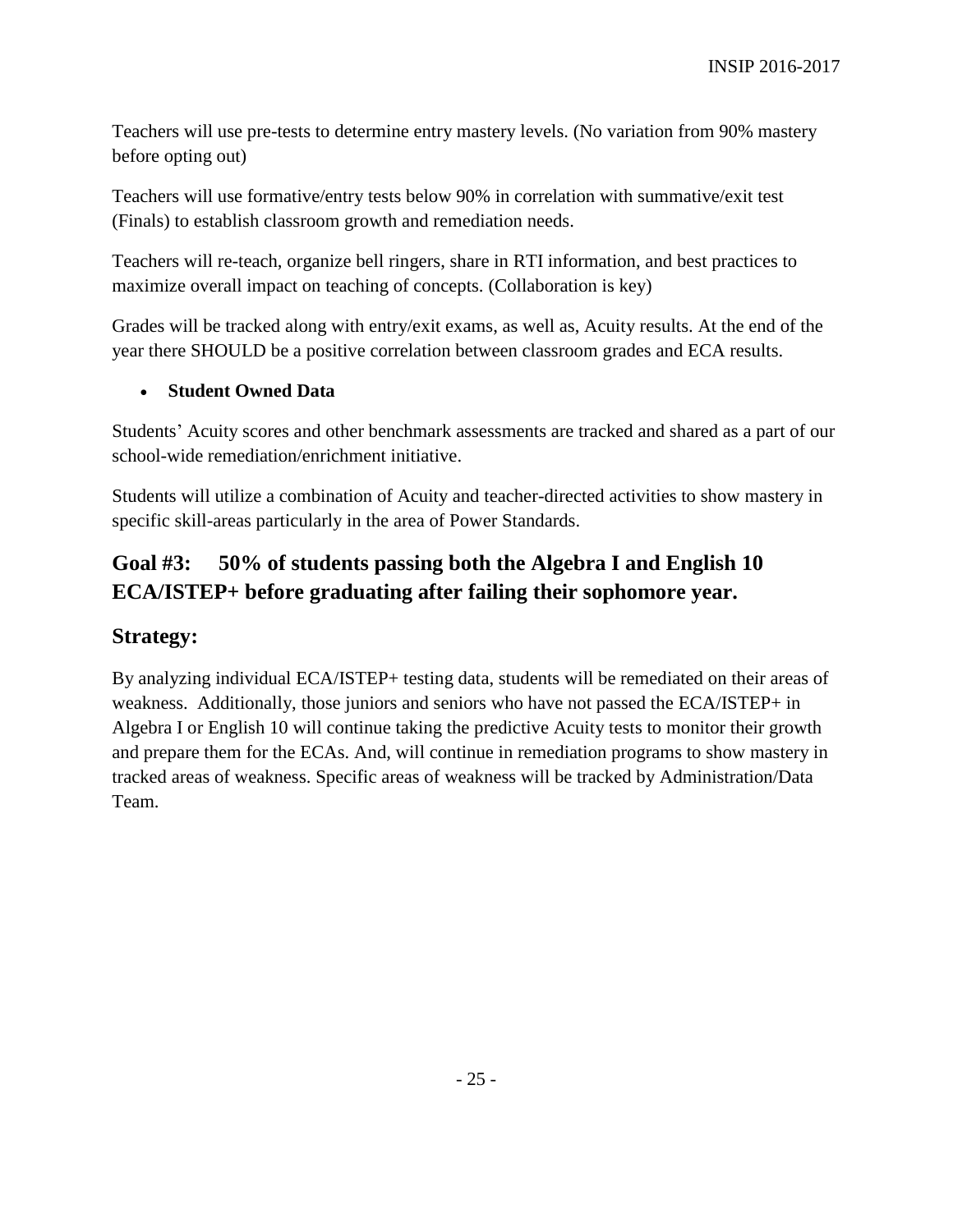## **Goal #4: The school graduation rate will remain at or above 90%.**



# **Graduation Rate**

## **Strategy:**

The class of 2016 will be the second to experience the reduction of mandatory credits for graduation from 48 to 42. This alone should provide a boost to the graduation rate. Innovative programming such as IMPACT and online credit recovery courses should also lead to an increase. Additionally, the Board approved summer extension program (IDOE October 1 completion) will aid in this effort as well. A push to increase the number of students passing the ECAs and, thus, not need a waiver to graduate through data tracking and remediation should also help.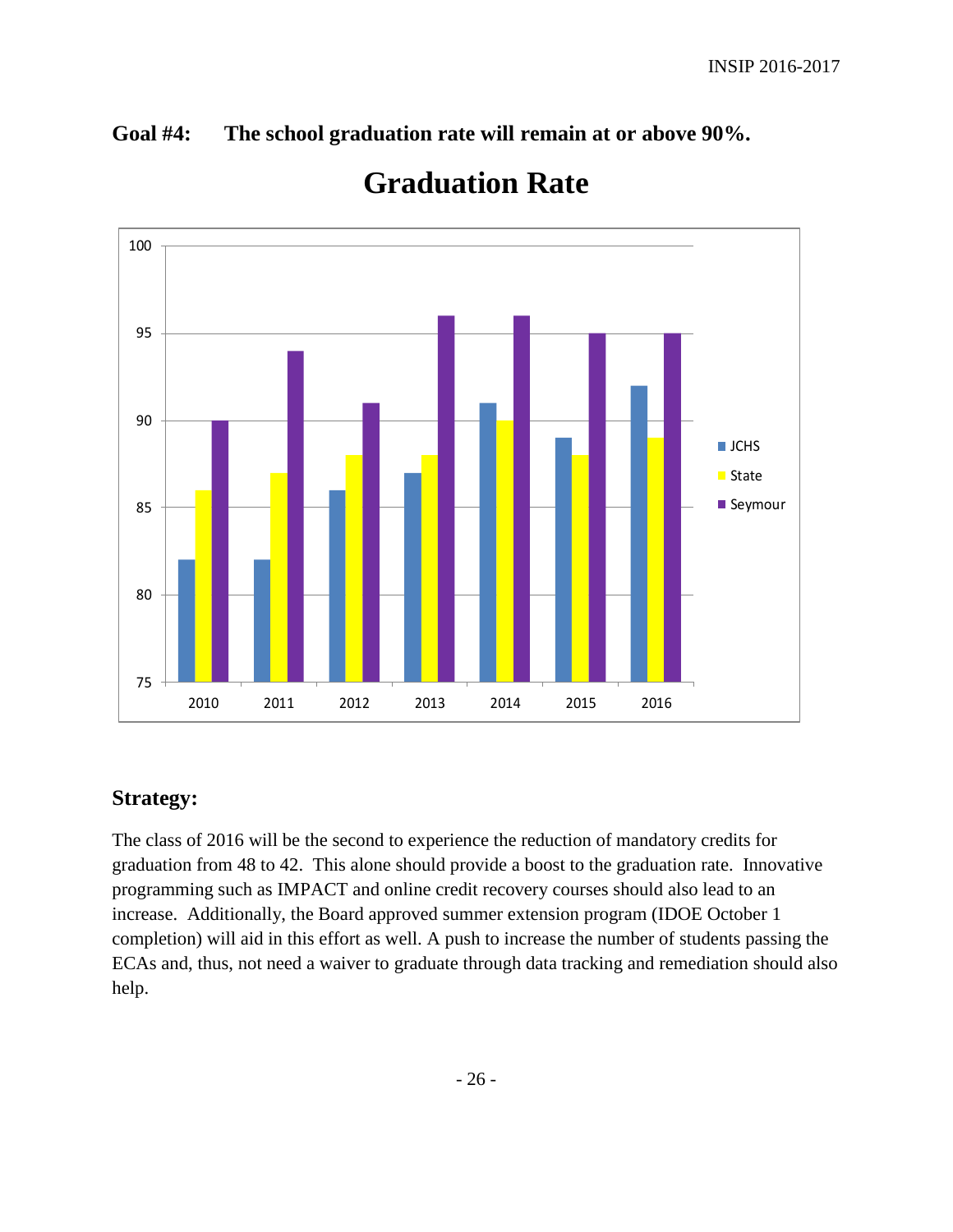**S**

**Goal#5: The school attendance rate will improve to 96.5% and increase by .2 in each following year.**



## **Attendance Rate**

### **trategy:**

The administration and attendance officer will research and explore innovative methods to improve student attendance.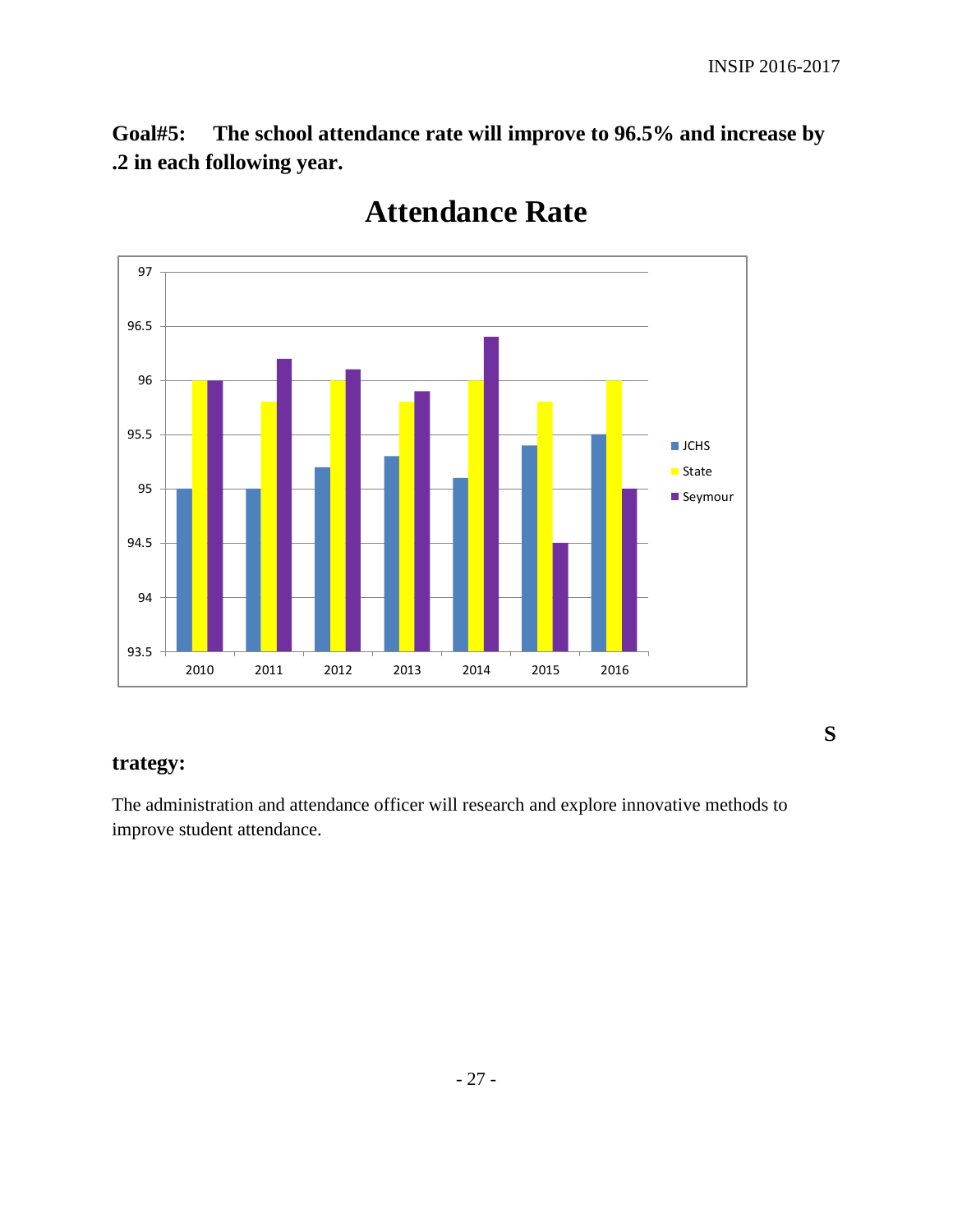#### **Professional Development Plan**

#### **2014-2015**

- 1. Development of data-based approach to the Algebra I ECA as described in the Action Plan.
- 2. Development of data-based approach to the English 10 ECA as described in the Action Plan.
- 3. Continue staff training on the ACE method as our Writing Across the Curriculum model.
- 4. Continue the implementation of the Westfield model into our Biology I Curriculum to improve ECA results.
- 5. Attend Professional Learning Communities Conference to begin planning for implementation for 2015-2016.
- 6. Attend training on the Predictive Acuity test for Algebra I and English 10 assessments.
- 7. Begin planning to develop Teacher-led Remediation program for Algebra I and English 10 within the school day.
- 8. Continue to analyze best practices in all areas of the curriculum.
- 9. Revisiting Core Values, Measurable Goals, and our "Brand" from our work in the "Good to Great" book.
- 10. Research ways to limit classroom interruptions.
- 11. Attendance at "High Schools That Work" Summer Conference
- 12. Teacher training on Laptops and associated software programs and websites.
- 13. Continue horizontal and vertical alignment of curriculum with the middle school.

#### **2015-2016**

- 1. Continue the development of data-based approach to the Algebra I ECA as described in the Action Plan.
- 2. Continue the development of data-based approach to the English 10 ECA as described in the Action Plan.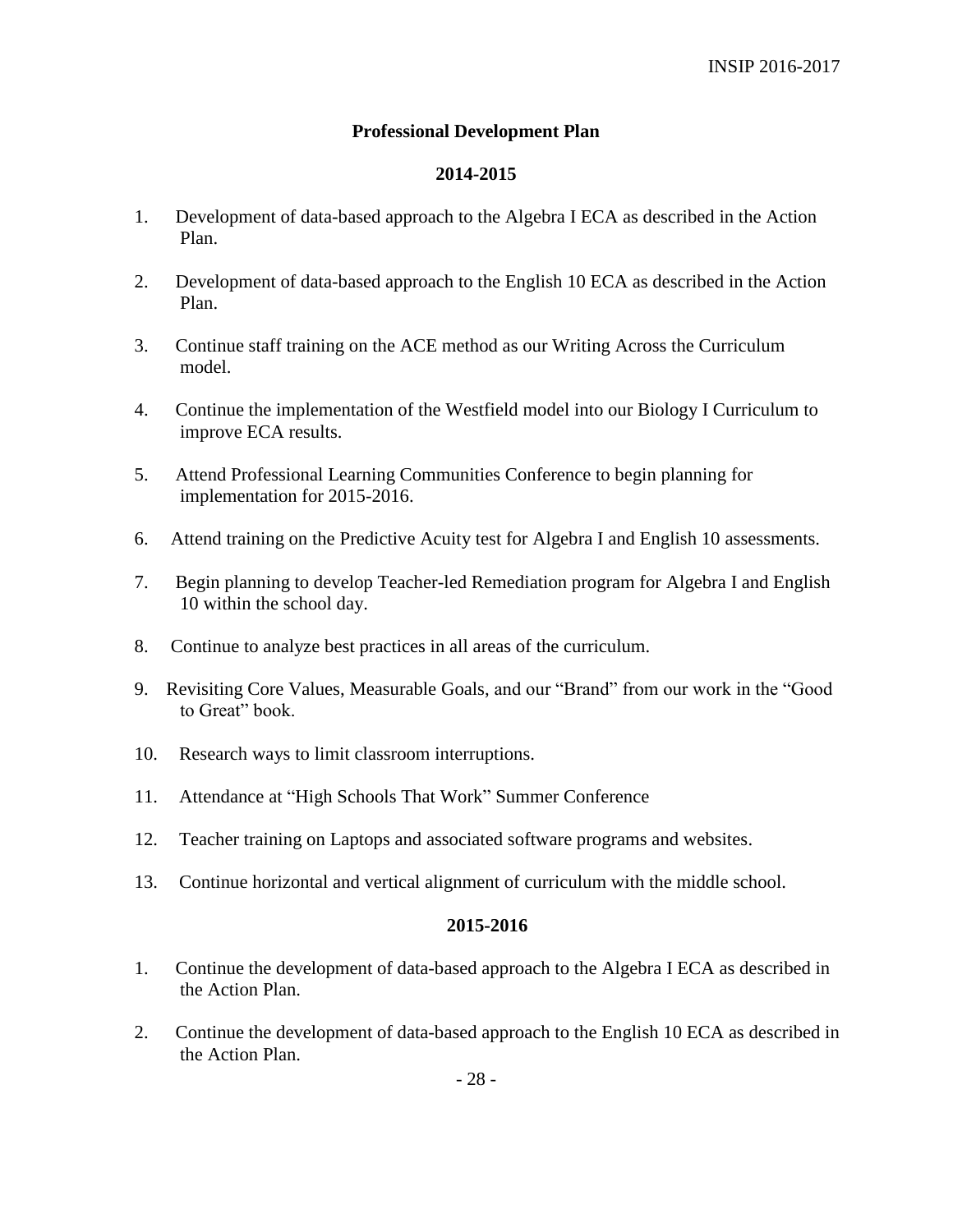- 3. Continue staff training on the ACE method as our Writing-Across-Curriculum model.
- 4. Continue the implementation of the Westfield model into our Biology I Curriculum to improve ECA/ISTEP+ results. This includes development and use of common assessments.
- 5. Begin implementation of Professional Learning Communities.
- 6. Attend training on the Predictive Acuity test for Algebra I and English 10 assessments. And, look at NWEA as a future tool with Pearson becoming the new testing company.
- 7. Begin and progress-monitor implementation of Teacher-led Remediation program for Algebra I and English 10 within the school day utilizing certified staff in conjunction with Data Team.
- 8. Continue to analyze best practices in all areas of the curriculum.
- 9. Revisiting Core Values, Measurable Goals, and our "Brand" from our work in the "Good to Great" book.
- 10. Research ways to limit classroom interruptions.
- 11. Attendance at "High Schools That Work" Summer Conference
- 12. Teacher training on Laptops and associated software programs and websites.
- 13. Continue horizontal and vertical alignment of curriculum with the middle school.

#### **2016–2017**

- 14. Continue the development of data-based approach to the Algebra I ECA/ISTEP as described in the Action Plan.
- 15. Continue the development of data-based approach to the English 10 ECA/ISTEP as described in the Action Plan.
- 16. Continue staff training on the ACE method as our Writing-Across-Curriculum model.
- 17. Continue the implementation of the Westfield model into our Biology I Curriculum to improve ECA/ISTEP+ results. This includes a change in sequence with Biology becoming a sophomore-level course and the continued use of common assessments.
- 18. Continue implementation of Professional Learning Communities.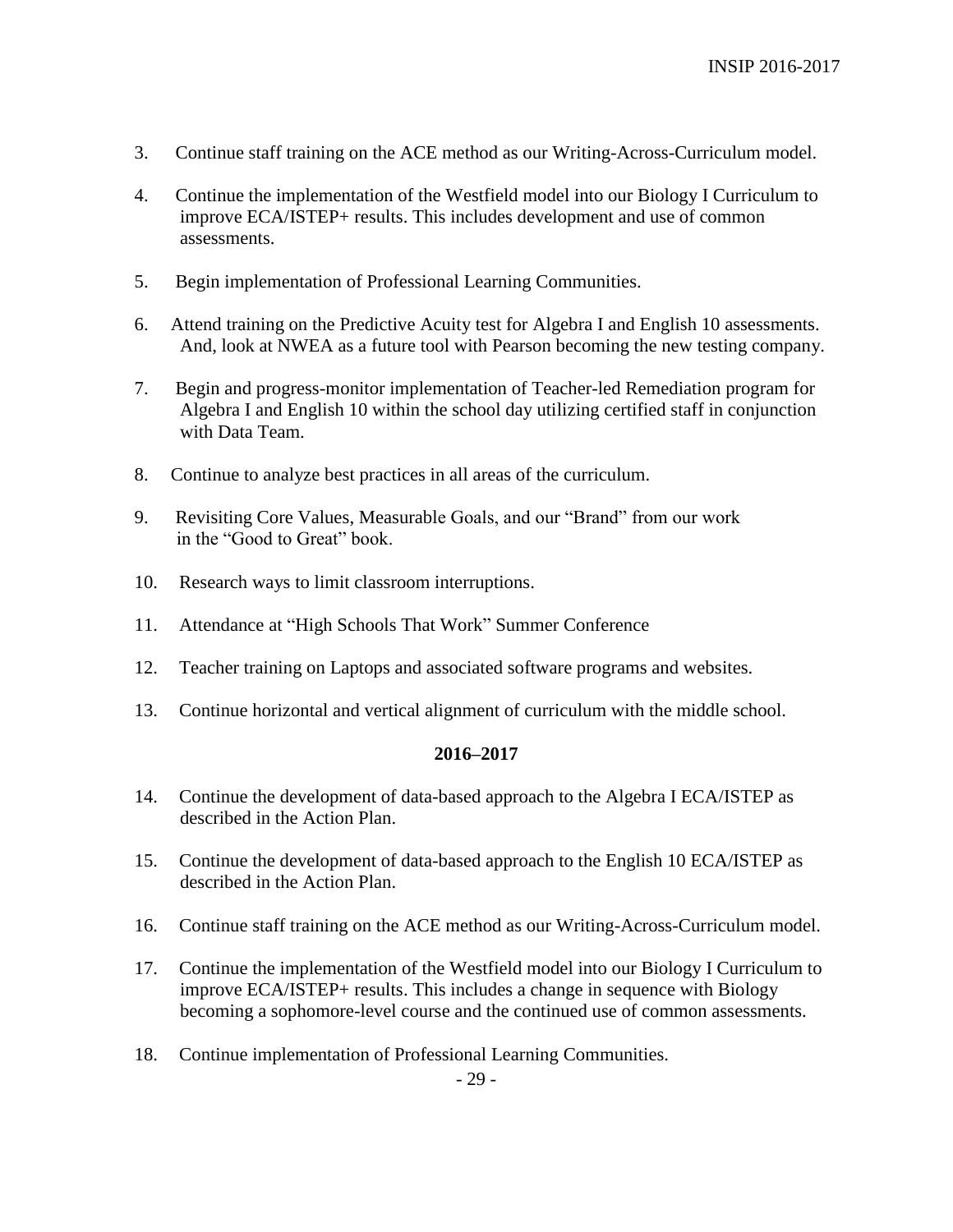- 19. Attend training on the Predictive Acuity test for Algebra I and English 10 assessments. And, we will be adopting NWEA as a tool with Pearson becoming the new testing company.
- 20. Begin and progress-monitor implementation of Teacher-led Remediation program for Algebra I and English 10 within the school day utilizing certified staff in conjunction with Data Team.
- 21. Continue to analyze best practices in all areas of the curriculum.
- 22. Revisiting Core Values, Measurable Goals, and our "Brand" from our work in the "Good to Great" book.
- 23. Research ways to limit classroom interruptions.
- 24. Attendance at "High Schools That Work" Summer Conference
- 25. Teacher training on Laptops and associated software programs and websites.
- 26. Continue horizontal and vertical alignment of curriculum with the middle school.

The committee verifies that our Professional Development Plan complies with the State Board's Core Principles for Professional Development.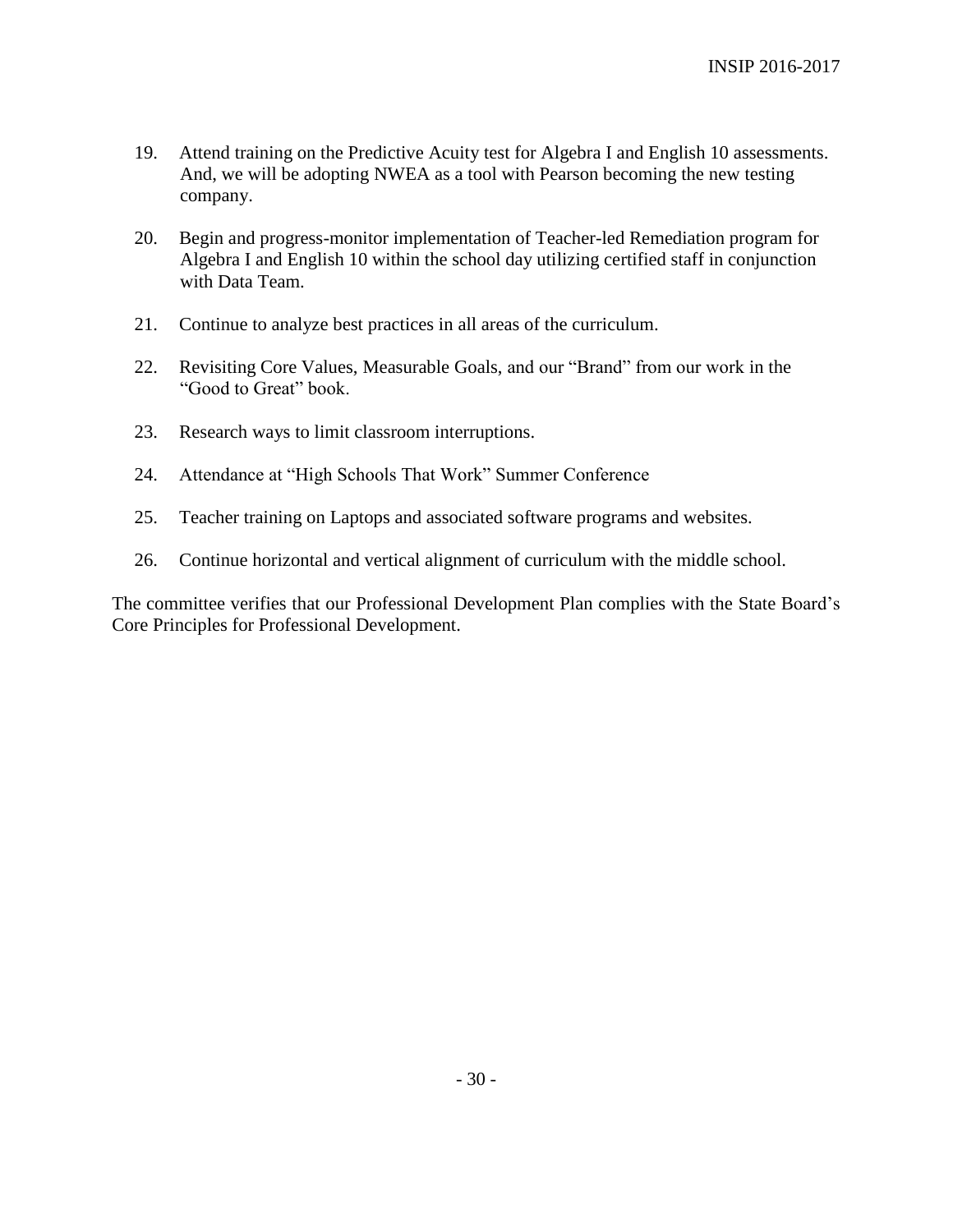## **Additional Information**

## **Narrative**

#### **Community Demographic Data**

**Population:** In 1990 the population of Jennings County was 23,661, in 2013 the population was 28,241, and the projected population for 2020 is 29,415. In 2013 the school age population was 5,289. Census information from 2013 states that there are 1346 nonwhite or persons of mixed race in Jennings County and that there are 1,178 single parent households.

**Education:** In 2014, 237 of the 326 Jennings County High School graduates went on to higher education. Of those, 140 went to a 4-year school, 80 went to a 2-year school and 17 went to vocational/technical training. 16 graduates entered military service, while 67 planned to enter the workforce. In Jennings County, 85.2 percent of the adults over 25 have a high school diploma or higher. 8.9% of these adults have a B.A. or higher degree.

**Income:** The per capita income in 2012 was \$35,048 annually and the median income was \$46,023. The poverty rate that year was 15.7% with the poverty rate among children under 18 at 22.6%. In May 2013 it was reported that Jennings County Schools provides 2,800 children received free or reduced fee lunches.

**Birthrate:** In 2008 the teen birth rate per 1,000 females age 15-17 (Rate per 1,000) was 31.0.

**Employment:** Despite a small drop in the unemployment rate, it is still a huge concern for our community. 1,172 people were in unemployed in July 2013 down from 1,662 people in 2011, the unemployment rate is now 8.8% down from 11.0%. The 13,287 member workforce makes up the manufacturing base for the community. Over the years the community has suffered a blow with the closing of several major employers. However, the Muscatatuck Urban Training Center on the State Developmental grounds, the Honda plant in neighboring Greensburg and WindStream Technologies, Inc. have brought some new employment opportunities.

**Concerns:** The business community is concerned with the apparent lack of communication skills, problem solving skills, math and English skills, attendance rates, and the perceived low graduation rate of the students in Jennings County who do not seek post secondary training. Like students across the state and country, Jennings County students are not always prepared to enter the work force after graduation. The lack of professional and highly skilled job opportunities available locally prevents many of our college graduates from returning to the area. **Hopes:** In March of 2011, North Vernon was named as one of two Indiana cities chosen as pilot communities for the Indiana Stellar Communities Grants. The grant should provide approximately 16 million dollars to improve the city.

**Other education/training opportunities:** In the fall of 2011, The Jennings County Academy of Learning (JCAL) opened offering alternative instruction to approximately 105 students from grades 6-12 who have struggled in the traditional educational environment. The high school portion of this program was relocated to JCHS at the beginning of the 2014-2015 school year. Two teachers and one assistant maintained two classrooms that utilized the Edgenuity system to deliver and monitor online curriculum. Students were a part of the general population in order to take classes not available through Edgenuity. In addition, students from the general student population were able to attend this program for credit recovery purposes. The name of the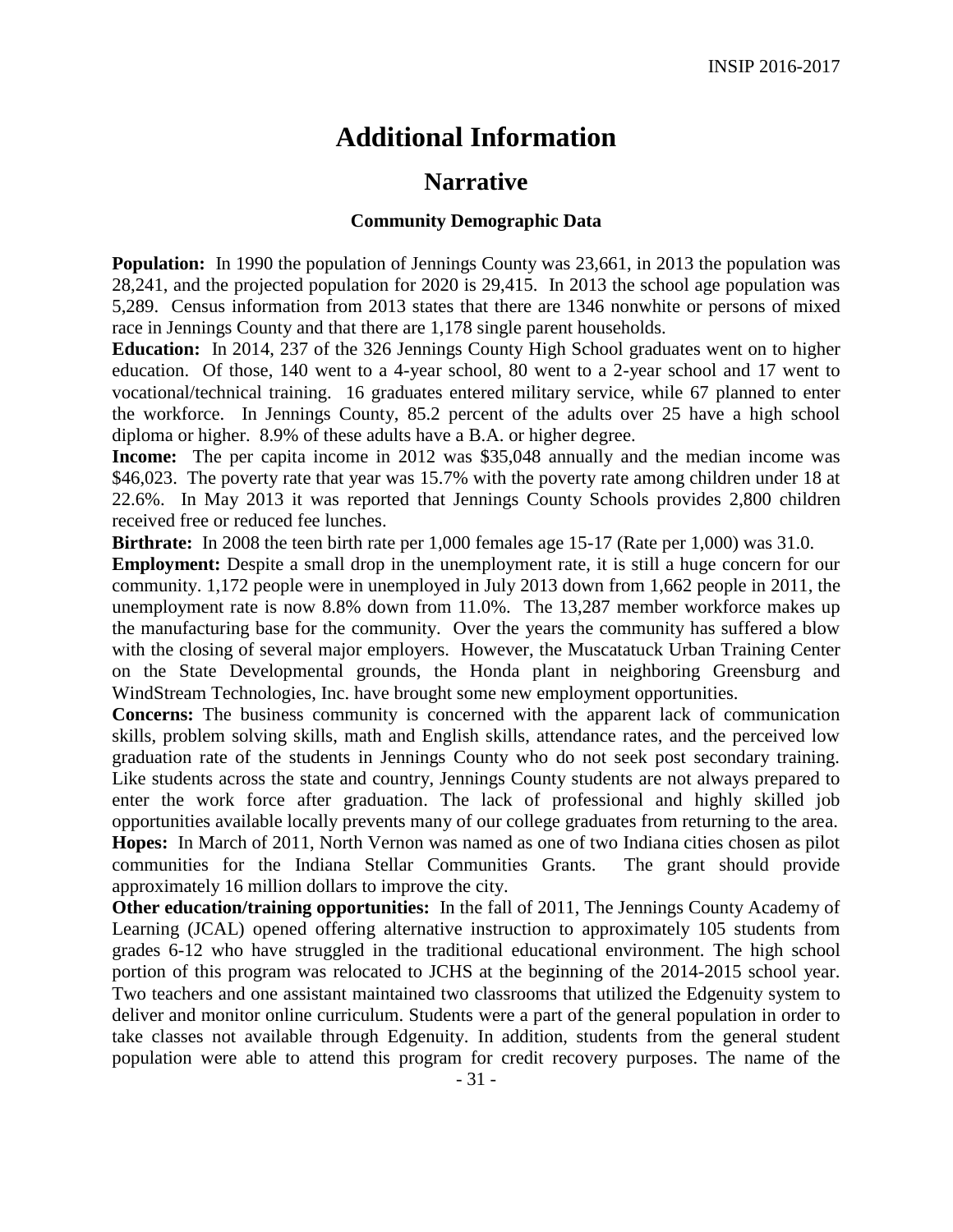program was changed from JCAL to IMPACT. At the beginning of the 2015-16 school year the IMPACT program will adopt a philosophy/curriculum more in-line with the IDOE alternative education initiative [http://www.doe.in.gov/cte/alternative-education.](http://www.doe.in.gov/cte/alternative-education) The second classroom will continue as a credit recovery program utilizing the Egenuity program.

#### **School Data**

There are approximately 1,400 students in Jennings County High School. Over 300 students graduate each year and an average of 70% each year claim to have plans to pursue a postsecondary education each year. Jennings County High School has added at least 60 new courses since changing to a Block 8 schedule format. Students have remediation and assistance opportunities in the school such as: Panther Academic lab, Basic Skills Development classes for freshman who failed the  $8<sup>th</sup>$  grade ISTEP+ exam as well as a required Study Hall, and a Core 40 ECA remediation lab with Edgenuity software and teacher support. Students with discipline or attendance concerns are served through: Saturday School, ACEP, RESTART, ALSO, and IMPACT. These programs aid students with decision making skills and enable them to remain in school in order to graduate.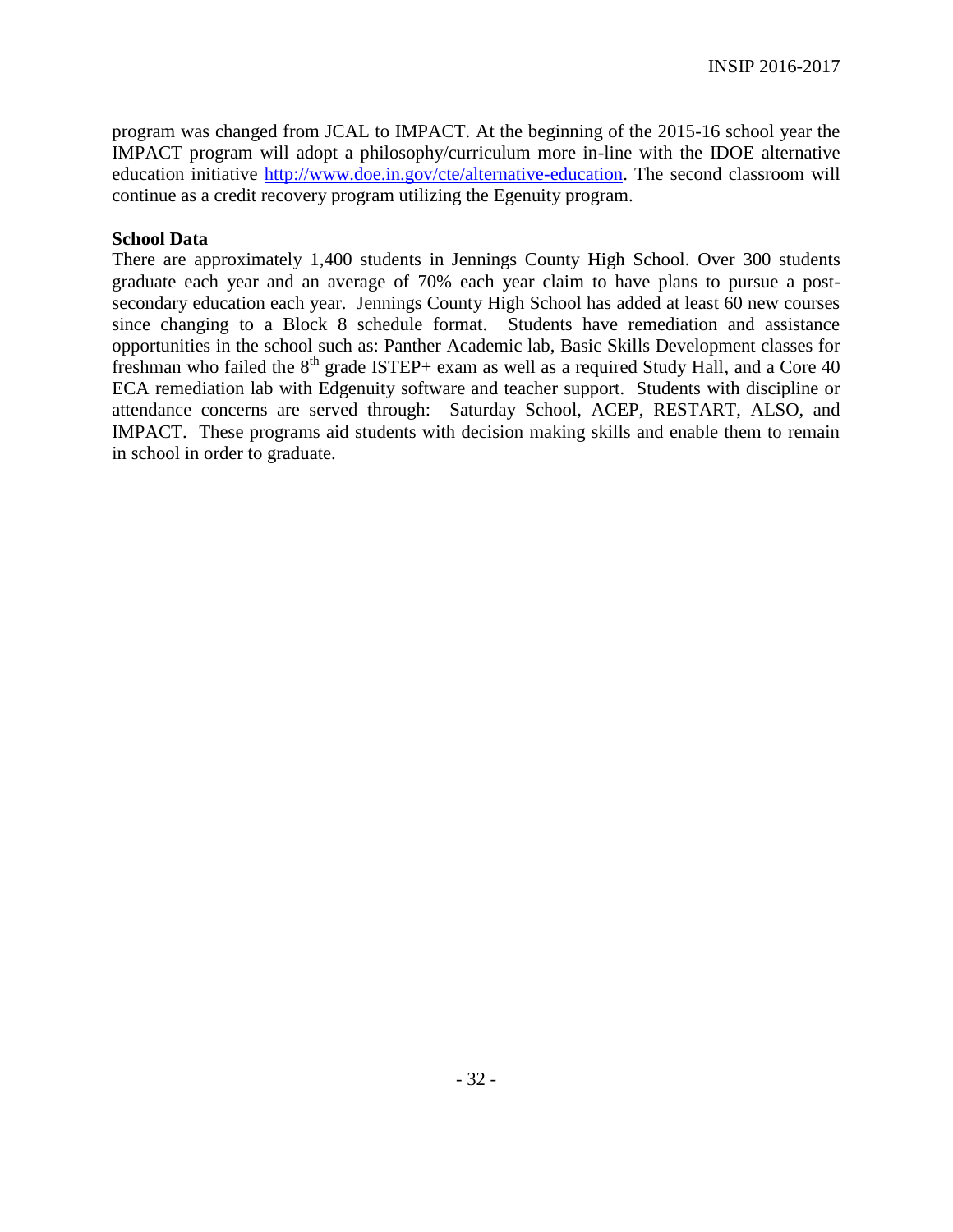## **Jennings County Schools Strategic Plan**

### *Our Core Values*

**We believe that….**

- **An open and positive environment promotes respect, honesty and trust;**
- **Lifelong learning encourages creativity, responsibility and productivity;**

 **The partnership among schools, families and the community is essential to the complete educational experience;**

- **Each person is unique and has value;**
- **When each person contributes, the individual and community thrive;**
	- **Understanding diversity enhances our lives and community;**
		- **Goal setting and high expectations lead to success;**
			- **Everyone can learn.**

#### *Our Mission*

**Our mission is to inspire and empower our students to reach their full potential as lifelong learners and productive members of a global community.**

*Our Strategic Objectives*

**By 2017, our students will….**

- **Identify and pursue the skills needed to continually develop their potential;**
	- **Invest time and energy to enrich their community;**
		- **Continually be empowered as lifelong learners.**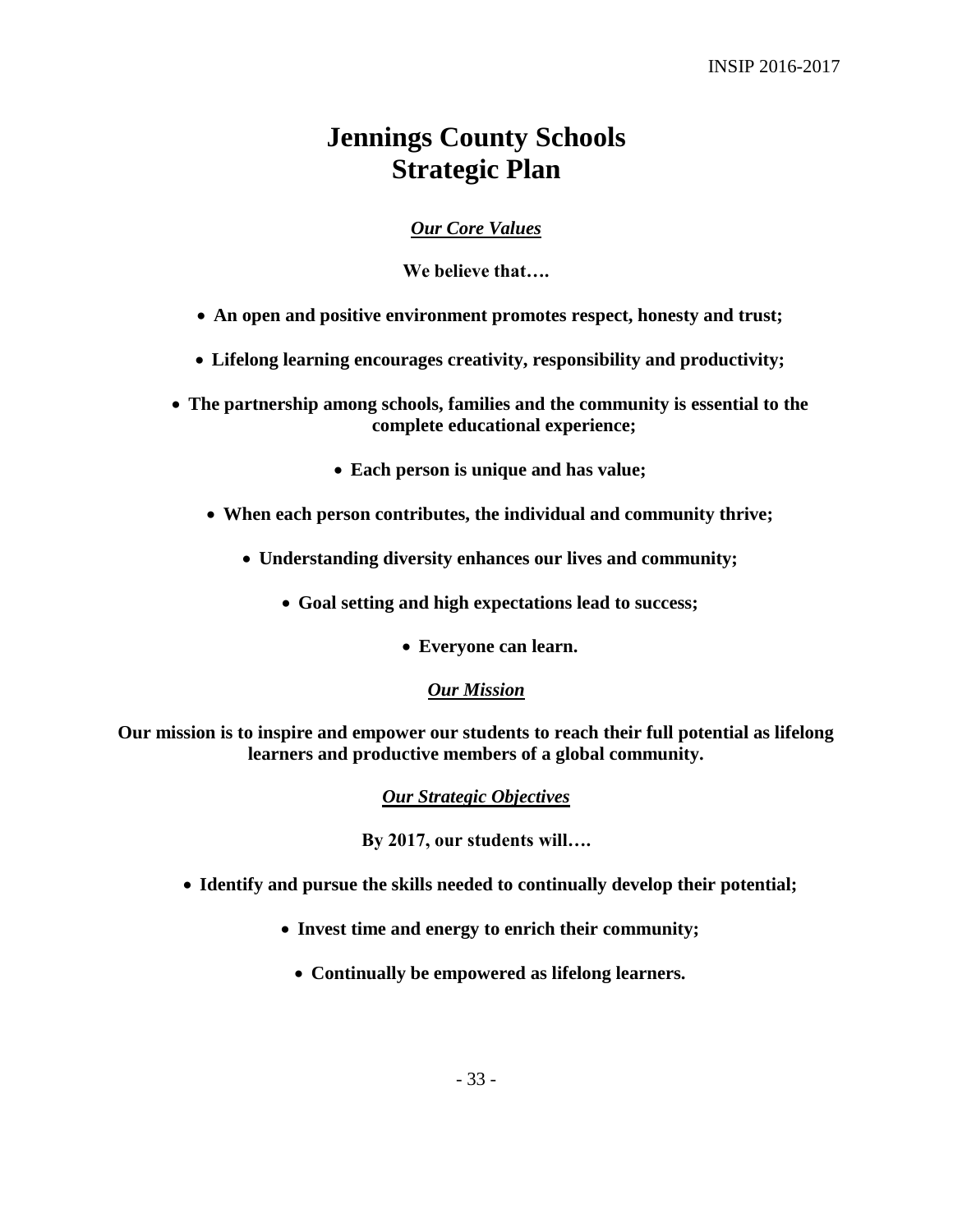### *Our Strategies*

### **We will….**

- **Ensure all employees understand, engage in and commit to our mission and strategic objectives;**
	- **Ensure our community understands, supports and contributes to our mission;**
- **Align all curricula, programs, services, policies, procedures and resources to achieve our mission and strategic objectives;**
- **Collaboratively develop and implement a plan for using technology to optimize our mission.**

### *Our Strategic Delimiters*

**We will not adopt any new program or service unless it….**

- **Aligns with and contributes to our mission and/or**
	- **Aligns with or reduces current practices.**

**We will not allow….**

**"old stories", perceptions or excuses to limit us or our mission.**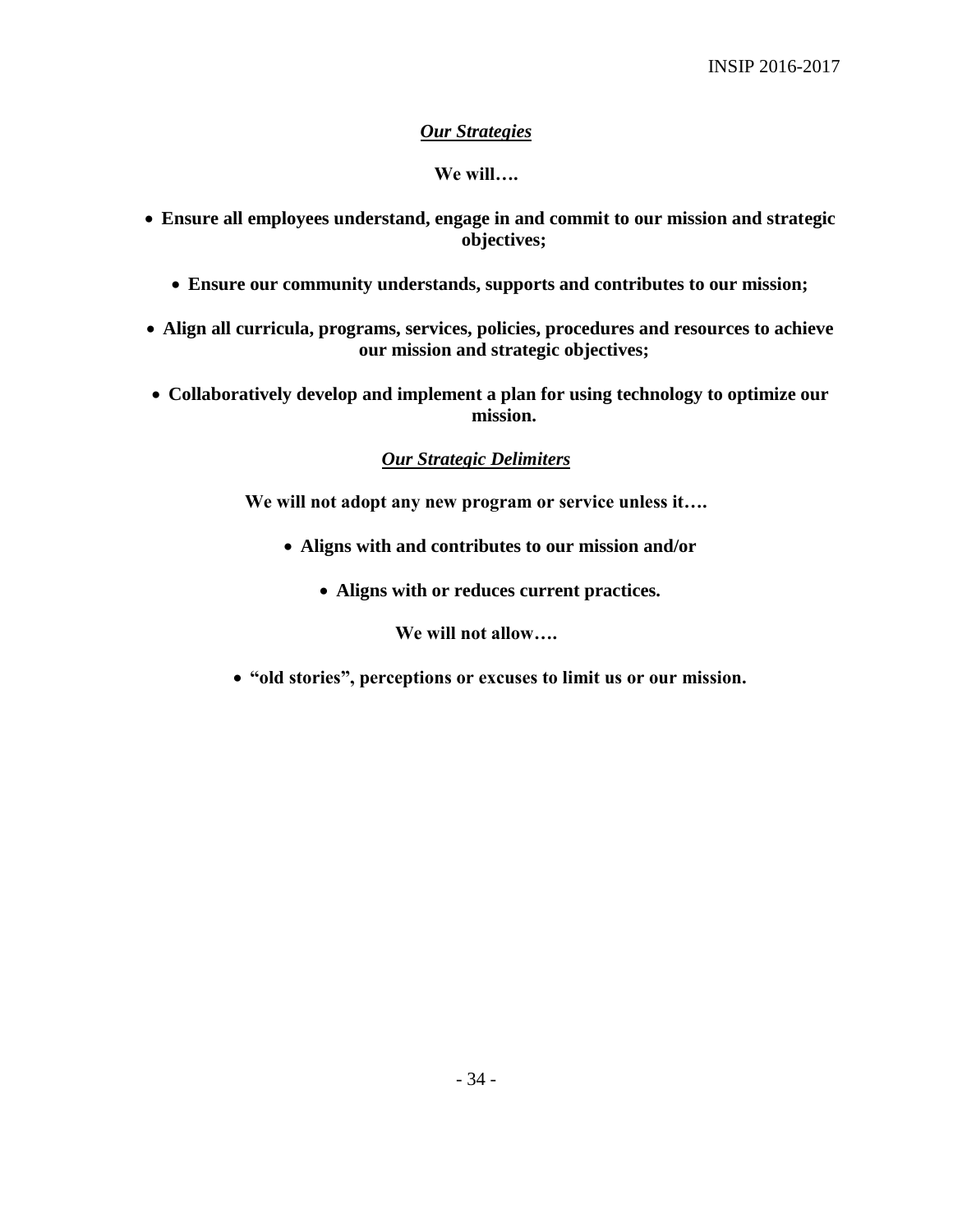## **High Ability:**

Formally Gifted and Talented

#### **The state of Indiana defines a high ability learner as:**

A student who: (1) performs at, or shows the potential for performing at, an outstanding level of accomplishment in at least one domain when compared to other students of the same age, experience, or environment; and (2) is characterized by exceptional gifts, talents, motivation, or interests.

#### **Our task as defined by the State of Indiana**

School corporations will meet the educational needs of identified high ability students through differentiated curriculum, instruction, and programming options such as cluster grouping, ability grouping (between classes or within class), honors classes, and/or selfcontained classes.

#### **In order to accomplish the task as defined by the State of Indiana the following specific tasks must be completed:**

#### **1. Professional development**

- A. The building coordinators will make substantive progress towards becoming certified in High Ability education
- B. The faculty as whole will be encouraged to assist the coordinators with identifying students of high ability.
- C. The faculty will be informed of terminology and the state standards concerning high ability education.
- D. The faculty will be informed about the characteristics of a student of high ability and the characteristics of a good student who may not be of high ability. This will help our faculty assist the building coordinators create an initial pool of candidates for the program.
- E. The faculty will be assisted in learning how improve differentiated instruction so that when honors or AP classes are not available the needs of high ability students can still be met.
- F. The faculty will also need to be informed concerning the ways in which to engage a student of high ability.
- G. The faculty will need to address the difficult issue of equal assessment is not fair. Students of high ability should be allowed to not do "busy work" even when their classmates need to do so. The differentiated classroom training will help with this issue.

#### **2. Creation of an advisory council**

A. The council must have members from the community and from within the school.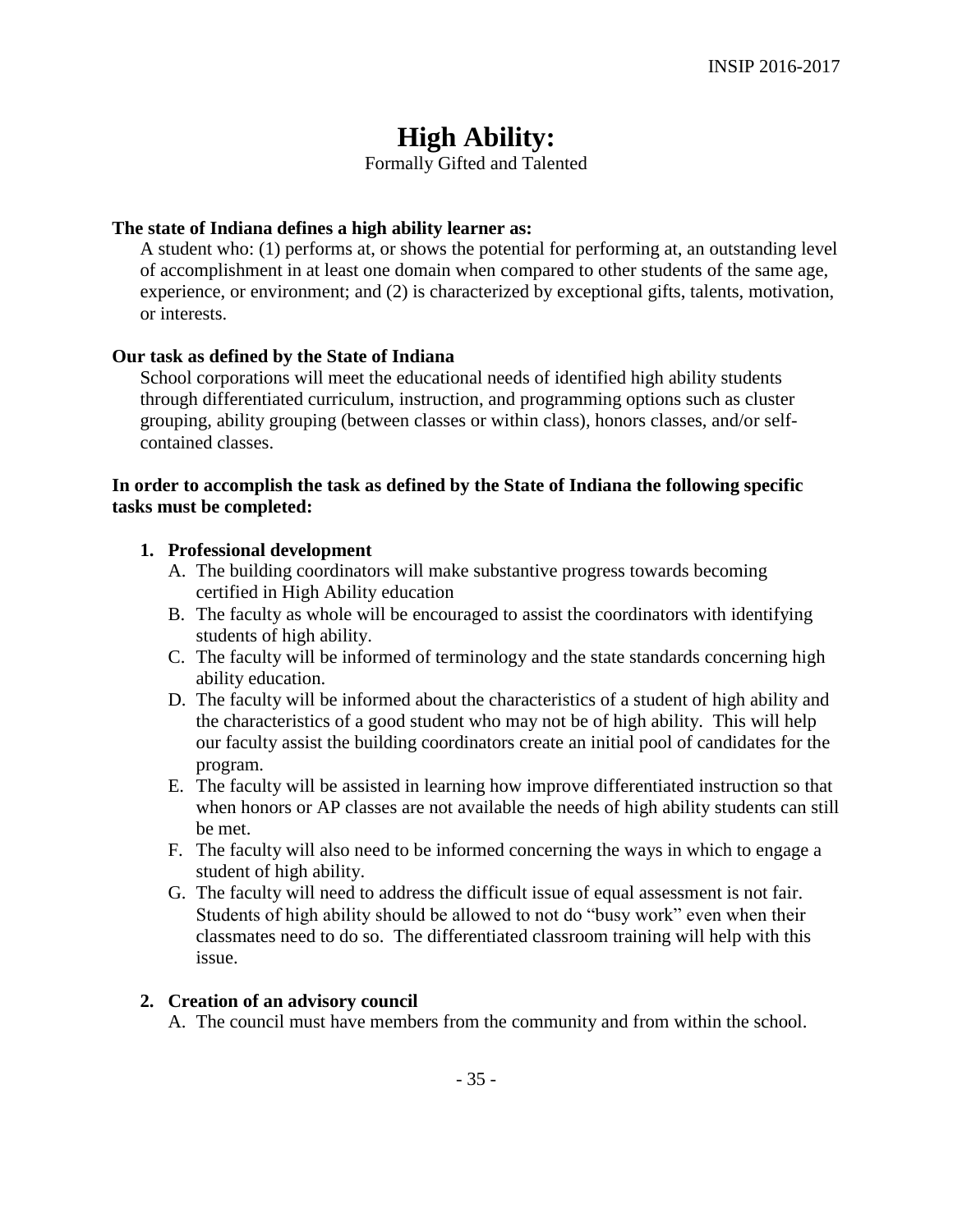- B. The council will assist the coordinators with the creation and implementation of the High Ability program.
- C. The council will be an invaluable asset during the yearly evaluation of the program.

#### **3. The Selection of students for the program**

- A. Create a list of initial candidates using ISTEP results and include all students that have passes with a PASS+ score.
- B. Additional students can be added to the initial pool through teacher nomination of students that may not score well on the ISTEP. Special attention will need to be given to students whose primary language is not English and students who have learning disabilities.
- C. Narrowing of the initial candidate list will occur through gathering information from the teachers, students, parents, and assessments.
- D. Assessments must include at least one of the following tests: NNAT, OLSAT, Raven's progressive matrices, Stanford Binet Intelligence Scale, or WISC III.
- E. Oral interviews must occur with each student prior to elimination from the candidate list. Careful attention must be given to students whose primary language is not English, and students who have a learning disability. The interview forms will be created by the building coordinators using the state standards as a guide.
- F. Classification each student into one of the following domains:
	- i) General Intellectual
	- ii) General Creative
	- iii) Language Arts
	- iv) Mathematics
	- v) Specific Academic
	- vi) Technical or Practical arts
	- vii)Visual or performing arts
	- viii) Interpersonal
- G. Invite the students on the narrowed list to join the program.
- H. The process of selection must be clear and documented with a compelling method for excluding students from the invitation list.
- I. All documentation must be made available upon parent request.

### **4. The High Ability Program**

- A. Students are required to do the following things to maintain membership in the high ability program prior to their senior year:
	- i) Complete a nine week long project once a semester working with a mentor teacher or approved mentor outside of the school. A rubric for the projects will be developed by the building coordinators and approved by the advisory council.
	- ii) Maintain a GPA of 8.0 or above.
	- iii) Enroll into at least two honors or AP classes each year.
- B. In During their senior year, the students must do the following things: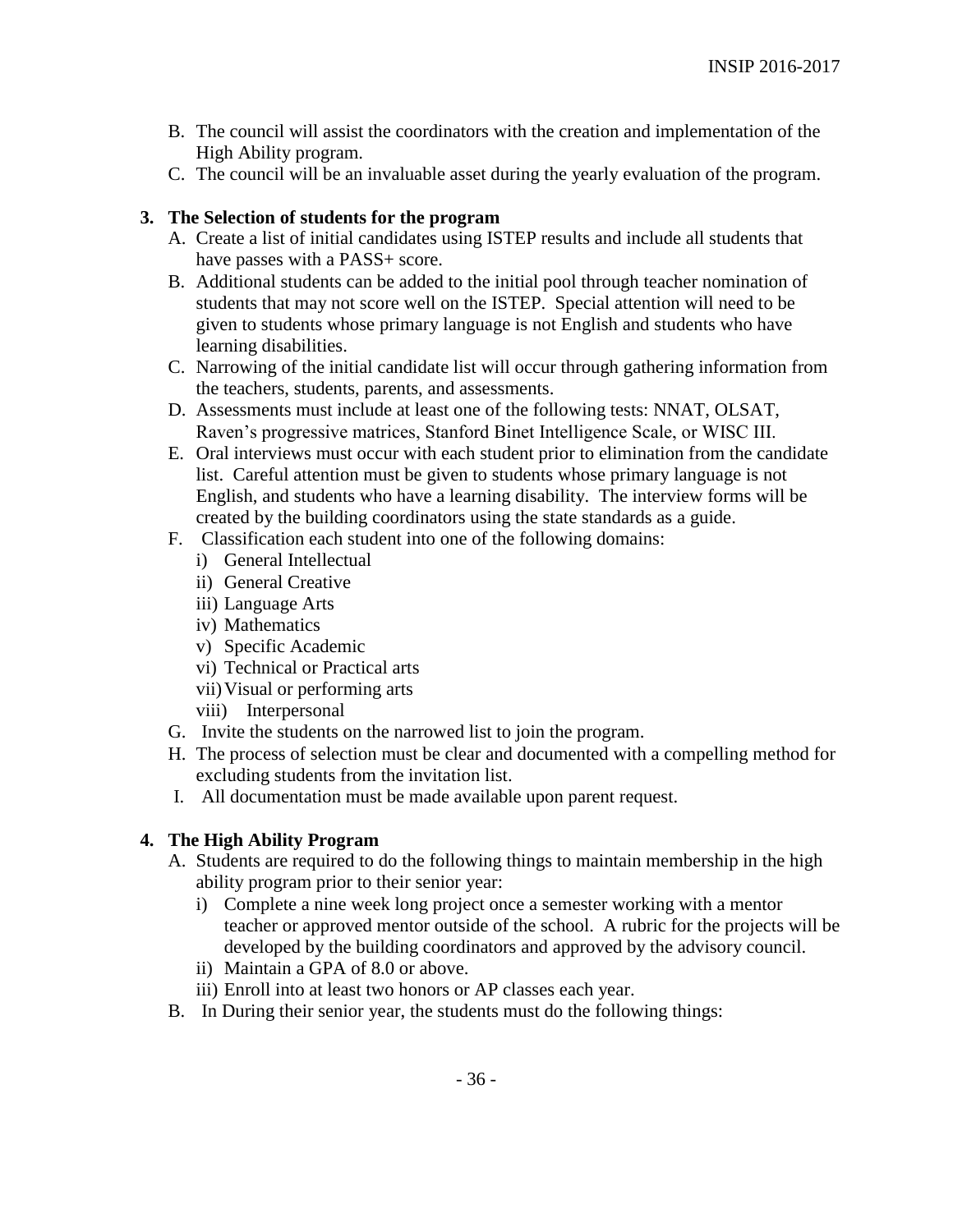- iv) Complete a year long portfolio or project. A rubric for the project and portfolio will be developed by the building coordinators and approved by the advisory council.
- v) Maintain a GPA of 8.0 or above
- vi) Enroll into at least two honors or AP classes.
- vii)Requirements for invitation
- viii) Requirements to maintain membership
- ix) Requirements for graduation

#### **5. Program Evaluation**

- A. Collection of student, parent, and teacher feedback on a yearly basis.
- B. Creation of a feedback database to collect and analyze this data.
- C. Collection of demographic data must occur each year to assess the diversity of the students within the program.
- D. Student feedback will collect specific information concerning the complexity of the work they are being asked to do and the level of satisfaction with the work they are asked to complete.
- E. Student feedback will also include information about the projects and whether the project was meaningful on many levels.
- F. Teacher feedback will help demonstrate the level of complexity of the curriculum being offered to our students of high ability.
- G. The building coordinators will be given opportunities to observe the students in the program during their honors classes to help with this evaluation process.
- H. Student achievement will be measured by grades in their classes, the performances of their projects, and standardized tests specifically designed for students of high ability.
- I. All the results from this evaluation plan will be collated and presented to the school on a yearly basis. This report must describe each component of the program.
- J. Once every five years, and outside agency will be asked to conduct an external evaluation of the program.

#### **6. Additional Issues to be dealt with**

- A. There are very few honors classes being offered. There needs to be a distinction between college prep and honors classes.
- B. Some students may be ready to graduate early or skip a grade or two. The ways in which this can happen must be delineated.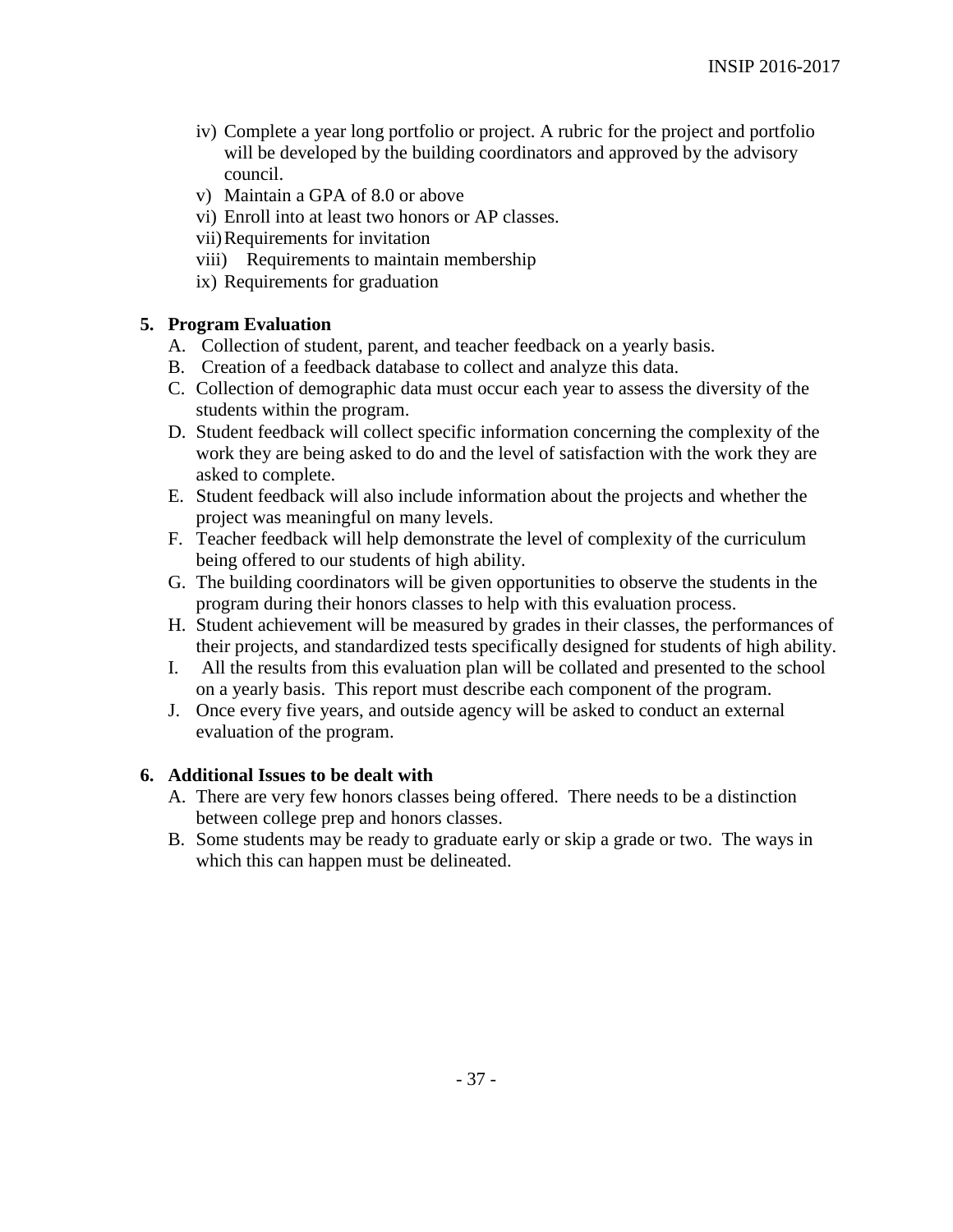### **JCHS High Ability Initial Plan**

*Karen Chilman – Coordinator*

**2007 – 2008** - select coordinators

**2008 – summer** – coordinators begin matriculation toward certification in HA

**2008 – 2009 school year** – coordinators meet with other coordinators across the school system to coordinate efforts, student identification process begins, coordinators evaluate current HA efforts by faculty and system, coordinators provide support to the faculty in their work with HA students, coordinators continue work toward certification, specific and measurable goals are set for the HA programming, and a process to evaluate progress is determined.

**2009 – 2010** – committee is formed to assist the school in meeting the needs of HA students, coordinators provide support to the faculty in their work with HA students, coordinators continue to work toward certification, student identification is ongoing, progress is measured and adjustments in goals are made.

**2010 - 2011** – committee looks at fiscal issues and makes recommendations for budgetary support of the HA programs, coordinators provide support to the faculty in their work with HA students, coordinators should be fully certified by the end of 2011, student identification is ongoing. Progress is measured and adjustments in goals are made as needed.

**2011 - 2012** – recommendations regarding budget issues are implemented, committee continues to meet, coordinators continue to support the faculty in their work with HA students, student identification is ongoing, progress is measured and adjustments to goals are made as needed.

**2012 - 2015 –** JCSC hired a permanent staff position (secondary) in 2013 and added a second position in 2014 (elementary) as directors of HA. These directors have implemented annual conferences, better student-tracking, vertical HA articulation, and improved programming.

**2016 - 2017 –** 

## **High Ability Curriculum and Instruction Plan**

The purpose of this School High Ability Curriculum and Instruction Plan is to ensure that each JCSC school has a plan in place to meet the needs of its high ability learners. The information provided on this plan will be reported to the IDOE on the yearly high ability final report. Plans are to be completed no later than September 1 of the new school year. The original copy of the plan is to be kept on file with the school high ability contact. Copies will also be kept with the Elementary High Ability Coordinator and online in the High Ability Contact Google Classroom.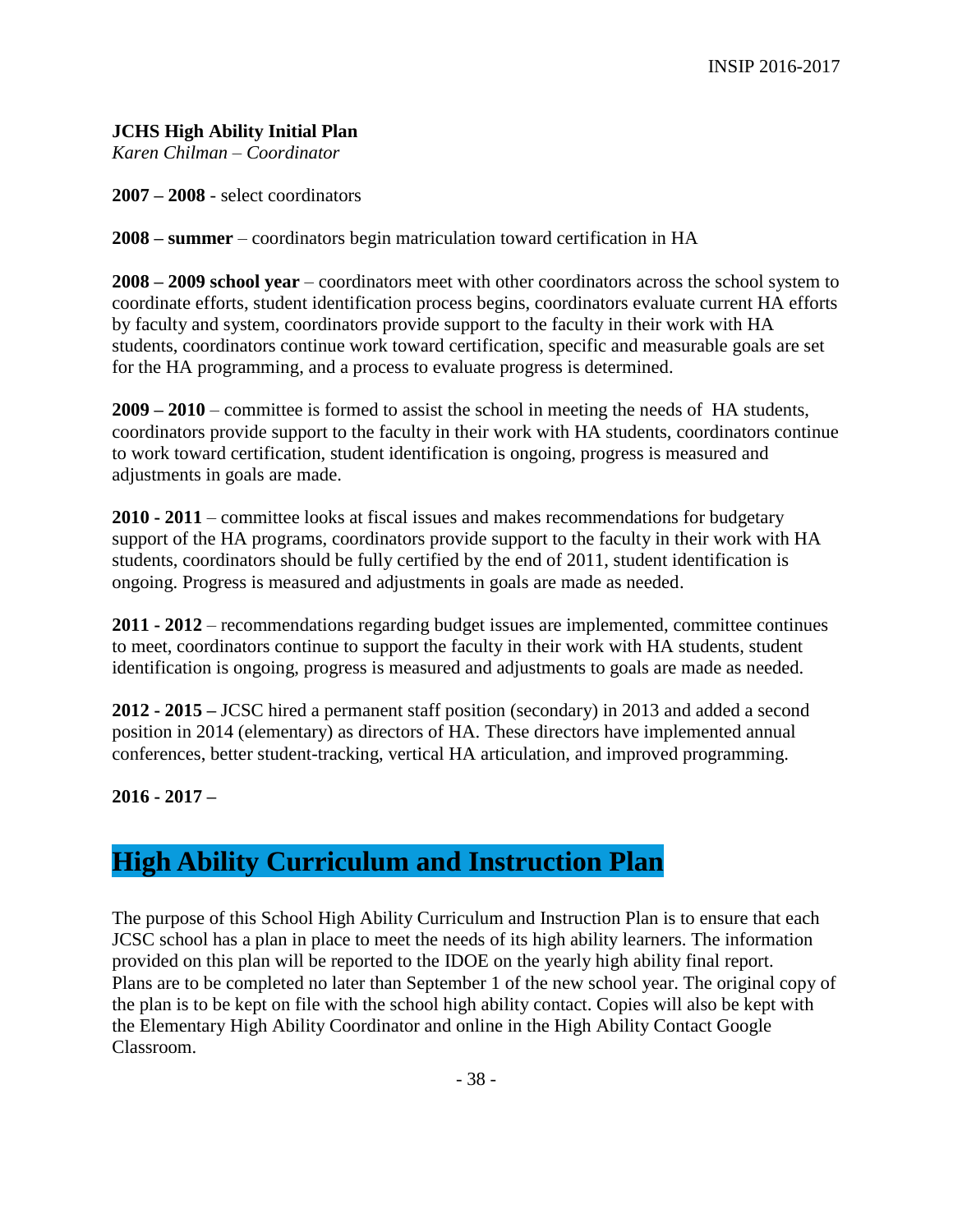The school high ability contact should encourage the principal, assistant principal, classroom teachers, and special services staff to give input for the development of the plan. Meeting the needs of high ability students requires all faculty and staff working together to provide appropriately challenging educational opportunities.

Students at JCHS come to us with identification in place from the elementary level. There are occasionally some students that have not been identified, and we find those through PSAT scores and teacher recommendation. Students that have been missed are most often coming to us from out of the district or through the local parochial school. We have been working with the parochial school to find these students at a younger age.

At the high school level, JCSC has enriched/accelerated classes for both English and mathematics, as well as a myriad of other AP/ACP courses. By beginning algebra in 8th grade (or sooner as appropriate for specific identified students) and finishing with Advanced Placement Calculus as seniors, students can receive five years of high school math as well as an opportunity to qualify for college credit through the AP exam. In English, students have an opportunity to take a more challenging curriculum through honors/advanced English classes culminating with the Advanced Placement English courses. AP courses are also available in biology, history, visual art, and chemistry. Dual credit is available for several classes in our schools and students also have the option to travel to nearby college campuses to take classes. Two years ago one of our HA students graduated with over 50 college credits; entering Butler University essentially as a junior level college student as a freshman.

The high school/middle school coordinator has an activity list of High Ability students in the grade book program and contacts the students regularly about opportunities for them. Students often meet with the coordinator to ask about scheduling, college, and for other advisement.

Freshman students are invited to meet individually with the coordinator in the first grading period. Other grade levels are invited to meet at times of their needs. Seniors are given a school/course load/college survey near the end of their senior year. The coordinator also records data of graduating seniors and their earned scholarships, post high school plans.

The opportunities for academic competition include Academic Team, Spell Bowl, Scholastic Art and Writing Awards, and local essay competitions. 2016-17 will be the inaugural year for the JCHS Academy of Fine Arts that has a component of choosing either a music or visual arts path, creating a senior showcase, and community service project, as well as holding an exemplary grade point average. Talented visual arts students are also invited to participate in the National Art Honor Society.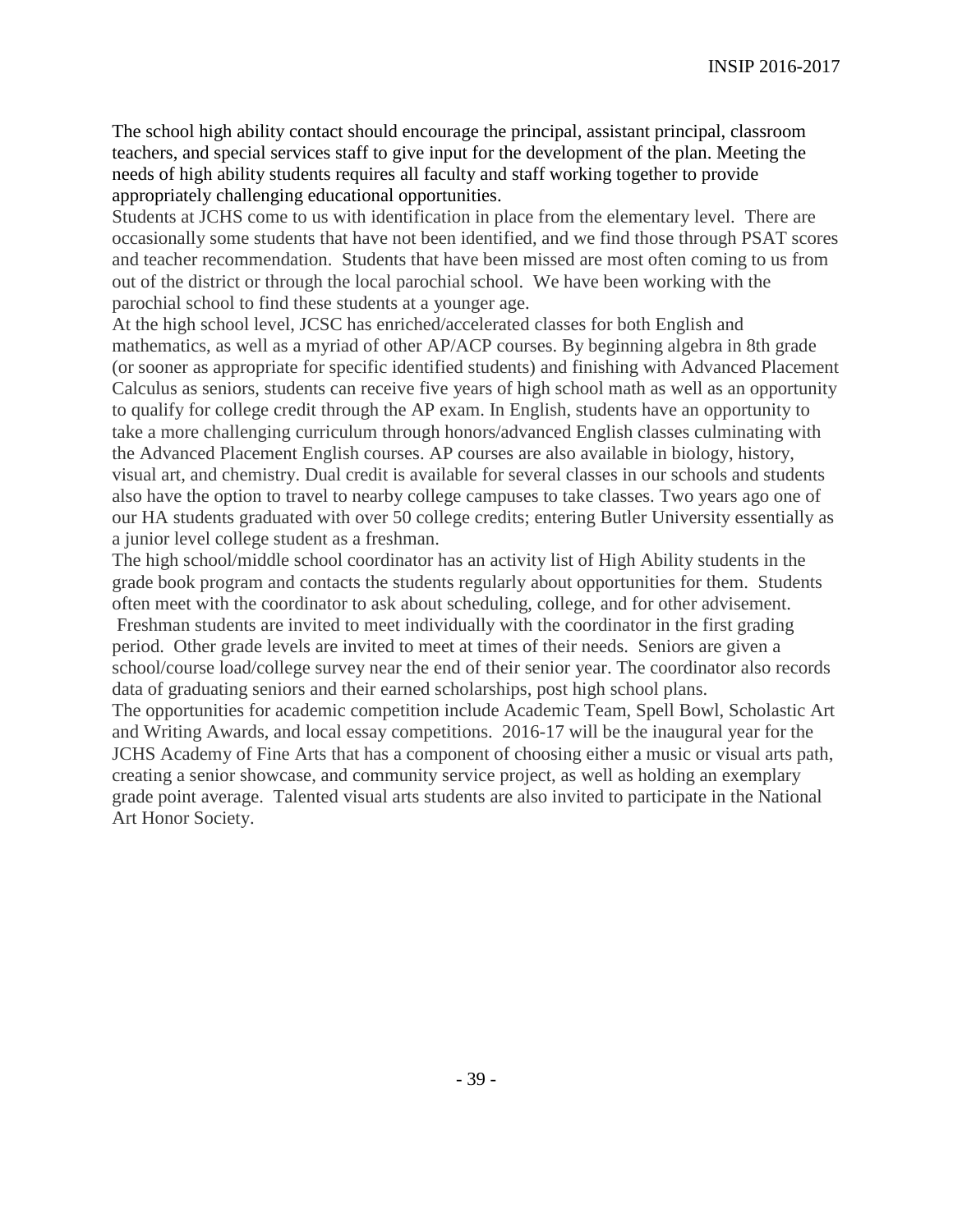## Jennings County School Corporation Bylaws & Policies

#### **8510 - WELLNESS**

#### **Philosophy**

The School Board believes that promoting healthy and safe behaviors among students is an important part of the fundamental mission of schools, which is to provide young people with the knowledge and skills they need to become healthy and productive adults. Improving student health and safety can increase students' capacity to learn, reduce absenteeism, and improve physical fitness and mental alertness.

#### **Nutrition Education and Promotion Goals**

- A. Nutrition and healthy living skills shall be taught as part of the regular instructional program and provides the opportunity for all students to understand and practice concepts and skills related to nutrition, health promotion and disease prevention.
- B. Each school shall provide for an interdisciplinary, sequential skill-based health education program based upon State standards and benchmarks.
- C. Students shall have access to valid and useful nutrition and health information, and nutrition and health promotion products and services.
- D. Students shall have the opportunity to practice behaviors that enhance health and/or reduce health risks during the school day and as part of before or after school programs.
- E. Students shall be taught communication, goal setting, and decision making skills that enhance person, family, and community nutrition and health.

#### **Physical Activity and Physical Education Goals**

- A. The School Corporation will comply with the Indiana Physical Education Standards.
- B. The promotion of life-long physical activity will be integrated across the curricula and throughout the school day.
- C. The allotted time for physical activity will be consistent with the State guidelines.
- D. At the elementary school level, students will engage in physical activity every day.
- E. The School Corporation will provide opportunities for physical activity through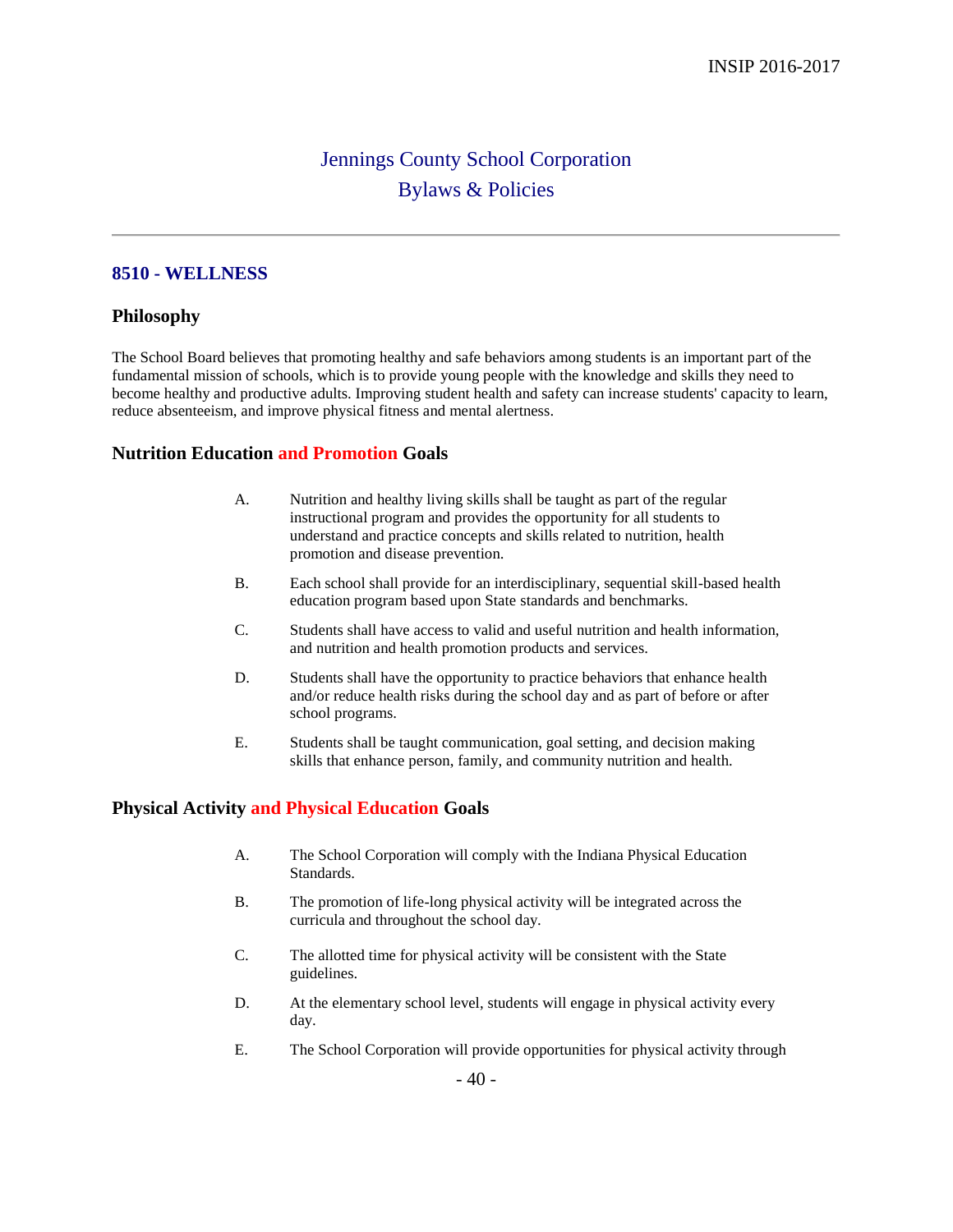after-school programs including but not limited to interscholastic athletics, the implementation and/or the enhancement of intramural athletics, and physical activity clubs.

- F. The School Corporation will ensure that all recreational facilities are safe, clean and accessible for all students.
- G. Faculty and parents will be encouraged to engage in physical activities with students.
- H. Programs and physical activities will be developed for the faculty participation in order to model life-long physical activities and fitness for the students.

#### **Other School Based Activities Goals**

- A. The School Corporation will encourage the use of non-food items as a reward in schools.
- B. The School Corporation will not encourage the denial of student participation in recess or other physical activities as a form of discipline or for classroom makeup time.
- C. Food from fast food type restaurants and carbonated beverages will not be permitted to be brought in to the School by a parent or student for their student's or their own breakfast or lunch that will be eaten in the cafeteria.
- D. All students' meals and eating areas will be accessible to all students.
- E. Dining areas will be clean, safe, attractive, and have enough space for seating all students during their meal period.
- F. Schools' fundraising efforts will be supportive of healthy eating.
- G. The School Corporation will ensure that drinking fountains are available in all schools.
- H. The School Corporation will make efforts to keep School or District owned physical activity facilities open for use by students outside school hours when fiscally possible.
- I. Parents, teachers, school administrators, students, foodservice professionals, and community members will be encouraged to serve as role models by practicing healthy eating and physical activity habits.

#### **Nutrition Guidelines for all Foods and Beverages Served on Campus during the School Day Goals**

- A. Ala Carte, beverage, and vending machine sales will meet the State and Federal requirements and nutrition standards set forth under Senate Enrolled Act 111, and the Healthy, Hunger-Free Kids Act of 2010.
- B. Ala Carte sales of food to students will not be allowed at the elementary school level.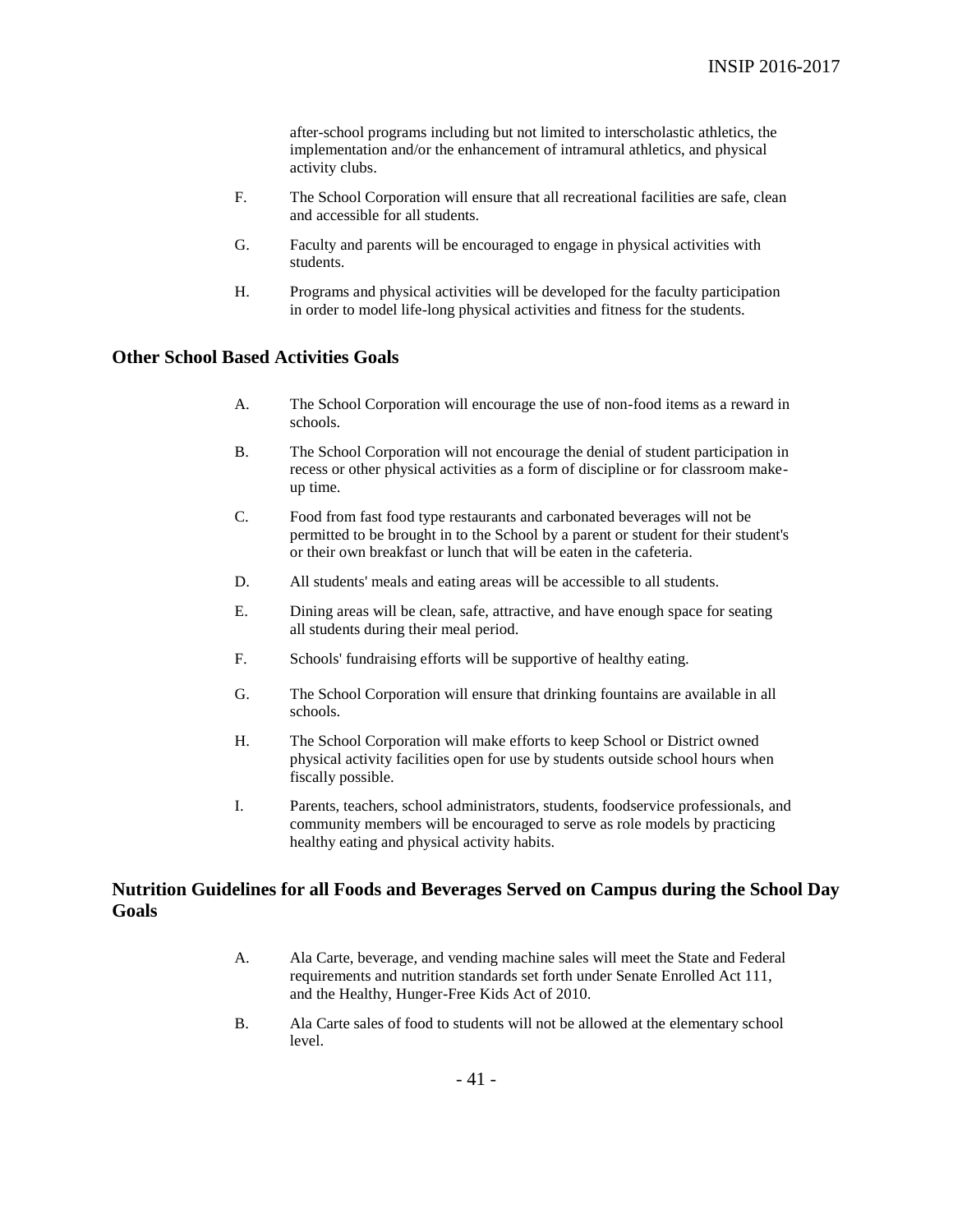- C. Ala Carte sales of food to students will not be allowed at the middle school level unless the student has previously purchased and consumed a reimbursable meal.
- D. At all schools, vending machines containing foods or carbonated beverages will not be accessible to students during the school day.
- E. Healthy food and beverage choices will be offered in vending machines, at concession stands, and at other School functions.
- F. The School Corporation will encourage parents to provide healthy snacks and treats, or non-food items, when supplying items for classroom celebrations.
- G. Food items supplied for classroom celebrations must follow Indiana Retail Food Establishment Sanitation Requirements, Title 410 IAC 7-24-142 Food Sources, Section 142(b). "Food prepared in a private home may not be used or offered for human consumption in a retail food establishment."

#### **Child Nutrition Program Goals**

- A. Reimbursable school meals will meet the program requirements and nutrition standards set forth under the Federal Register 7 CFR Part 210 and Part 220, the Richard B. Russell National School Lunch Act, and the Healthy, Hunger-Free Kids Act of 2010.
- B. All meals served will comply with Federal, State, and local Board of Health requirements.
- C. Breakfast and lunch will be offered at each school.
- D. The department will strive to increase participation in the available Federal Child Nutrition programs, such as the National School Lunch and Breakfast Programs.
- E. The identity of students receiving free or reduced price meal benefits will be protected.
- F. Lunch periods are scheduled as near the middle of the school day as possible.
- G. The School Corporation will encourage ongoing professional training for foodservice staff.

#### **Monitoring and Compliance Goals**

- A. Each school's Wellness Committee will be responsible for monitoring Wellness Policy compliance at their school.
- B. The School Corporation shall distribute the Indiana Health Standards to all schools.
- C. The Wellness Policy Committee will meet at least once each school year to evaluate the effectiveness of the Wellness Policy, and propose any necessary changes.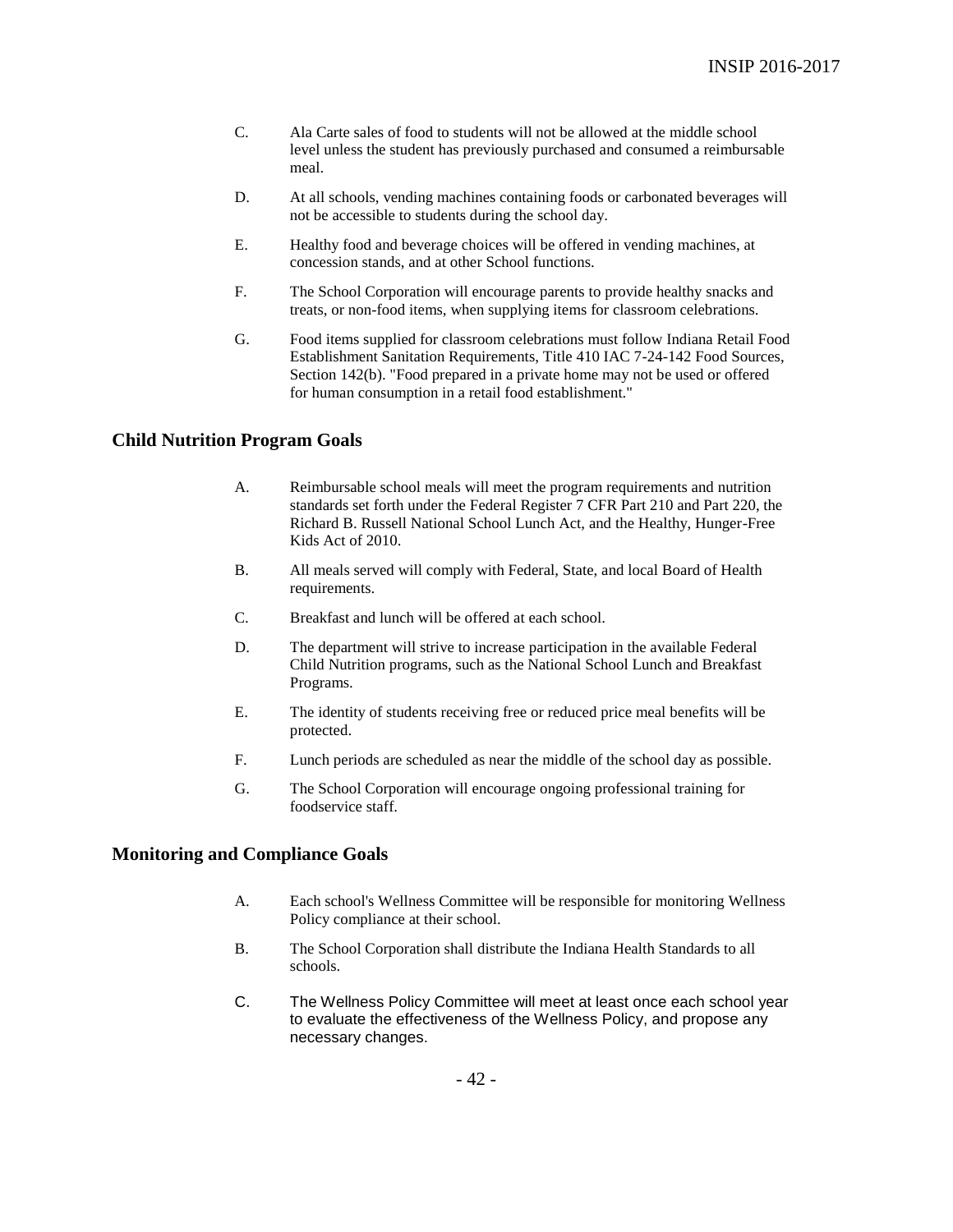D. The School Board will have the final authority to approve or disapprove any changes made to the Wellness Policy.

42 U.S.C. 1751, Sec. 204 42 U.S.C. 1771

Revised 7/26/10 Revised 7/8/13

Revised 7/28/14

Revised 5/6/15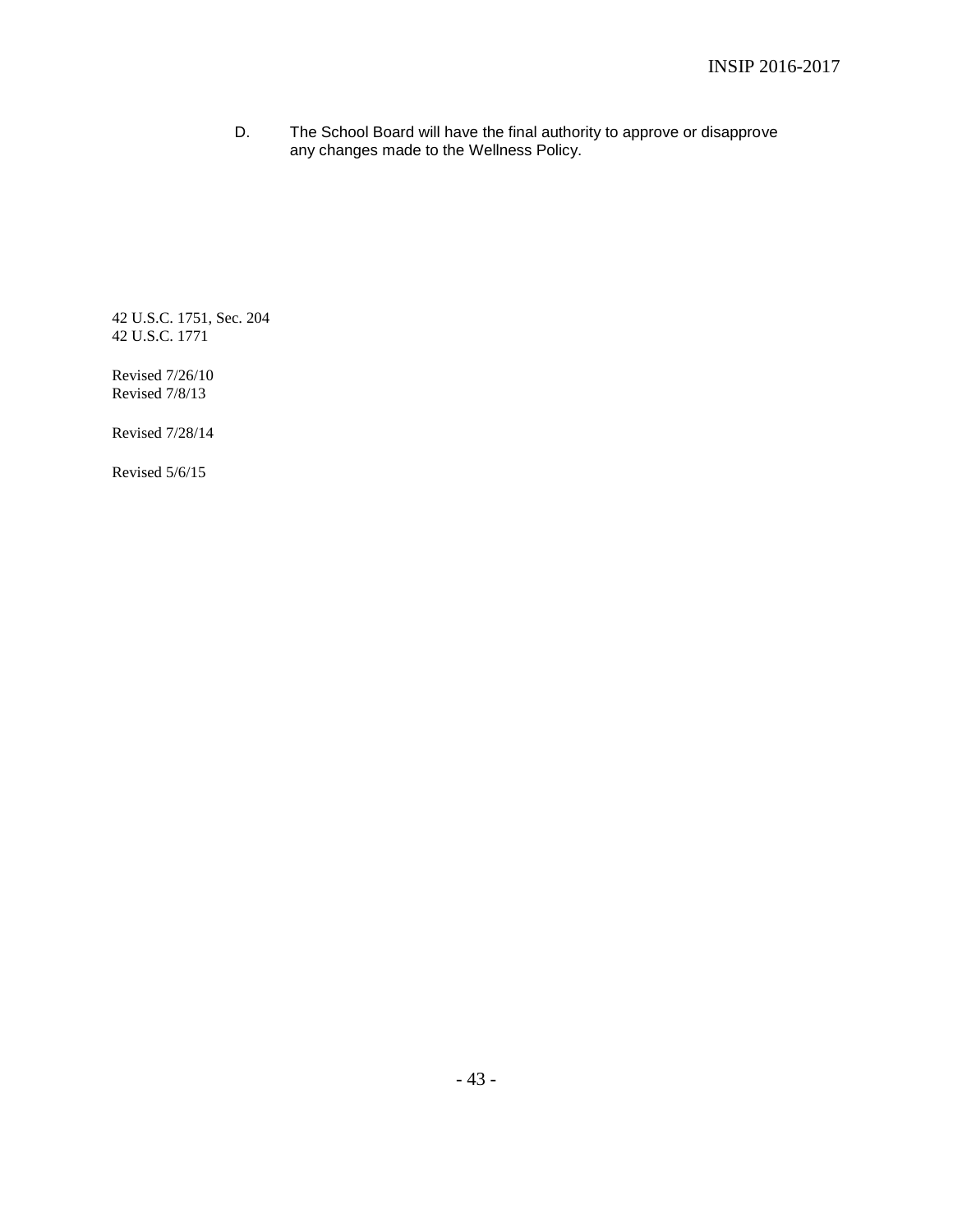## **Co-Curricular Activities and Extra-Curricular Activities**

A philosophy of Jennings County High School is that co-curricular activities are an extension of the academic curriculum. Statistics indicate that students who are involved in co-curricular activities perform at high academic levels and remain in school.

Jennings County High School offers a variety of clubs/organizations and twenty athletic activities. Approximately seventy percent of the student body participates in one or more cocurricular activities.

Students participating in extra-curricular activities are expected to adhere to Indiana High School Athletic Association and Jennings County High School board approved co-curricular and extracurricular codes of conduct. These may be obtained in the Jennings County High School main office and the athletic office.

#### **JENNINGS COUNTY HIGH SCHOOL EXTRA-CURRICULAR CLUBS**

Academic Team Asian Culture Club Archery Team Strategens Book club Board Game Club Drama Club Family, Career & Community Leaders of America Fellowship of Christian Athletes French Club **FFA** 

German Club Key Club National Art Honor Society National Honor Society Partners-In Education Spanish Club Spell Bowl Student Council SADD Jennings County Youth Leadership

#### **JENNINGS COUNTY HIGH SCHOOL EXTRA-CURRICULAR SPORTS**

| <b>Boys Sports</b>   | <b>Girls Sports</b>  |
|----------------------|----------------------|
| Baseball             | <b>Basketball</b>    |
| <b>Basketball</b>    | <b>Cross Country</b> |
| <b>Cross Country</b> | Golf                 |
| Football             | Soccer               |
| Golf                 | Cheerleading         |
| Soccer               | Softball             |
| Swimming             | Swimming             |
| <b>Tennis</b>        | Tennis               |
| Track                | Track                |
| Wrestling            | Volleyball           |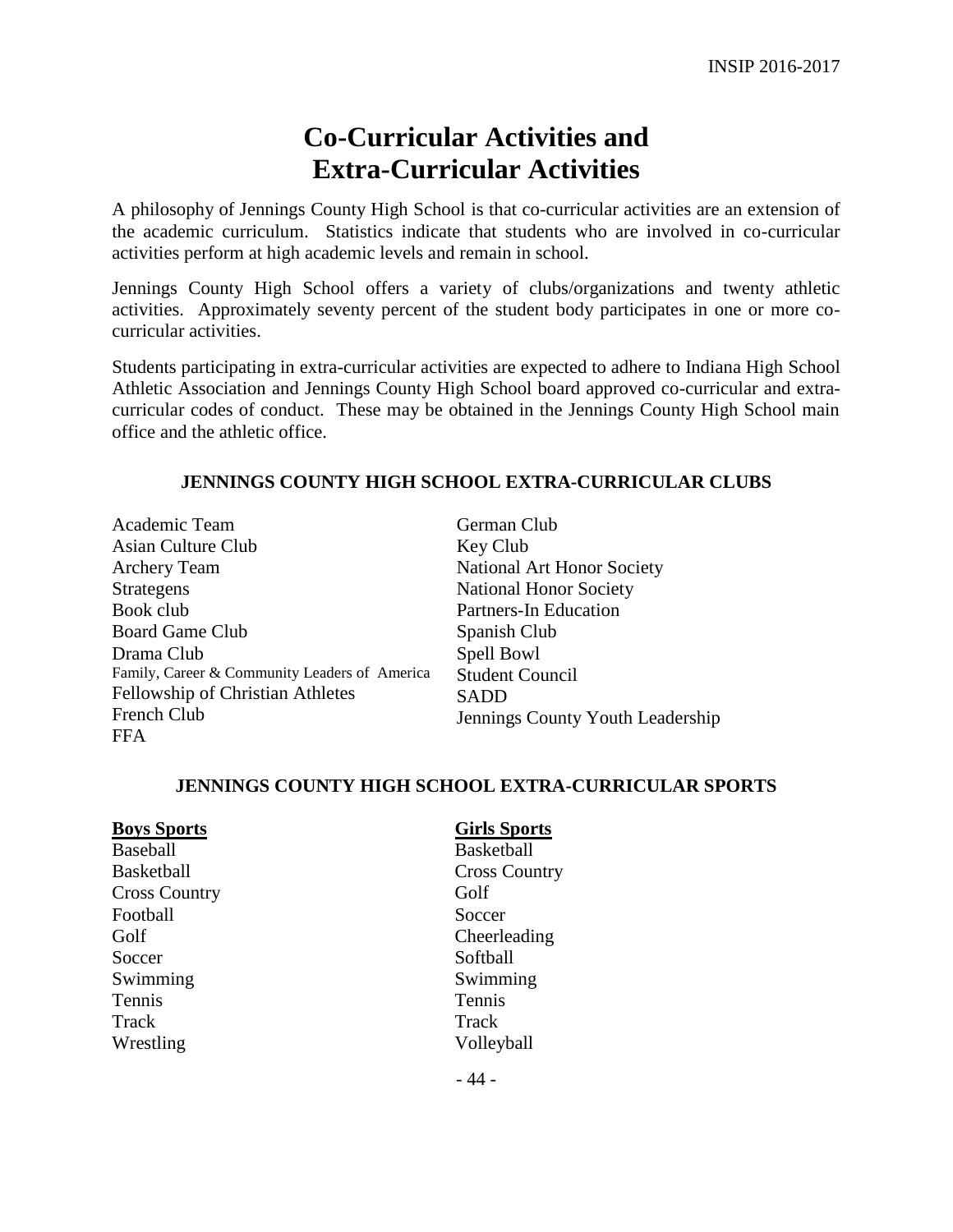## **JENNINGS COUNTY HIGH SCHOOL EXTRA-CURRICULAR ACTIVITIES**

Bands Bugle Choirs Color Guard Dance Team Drama Drill Team **Orchestras** Yearbook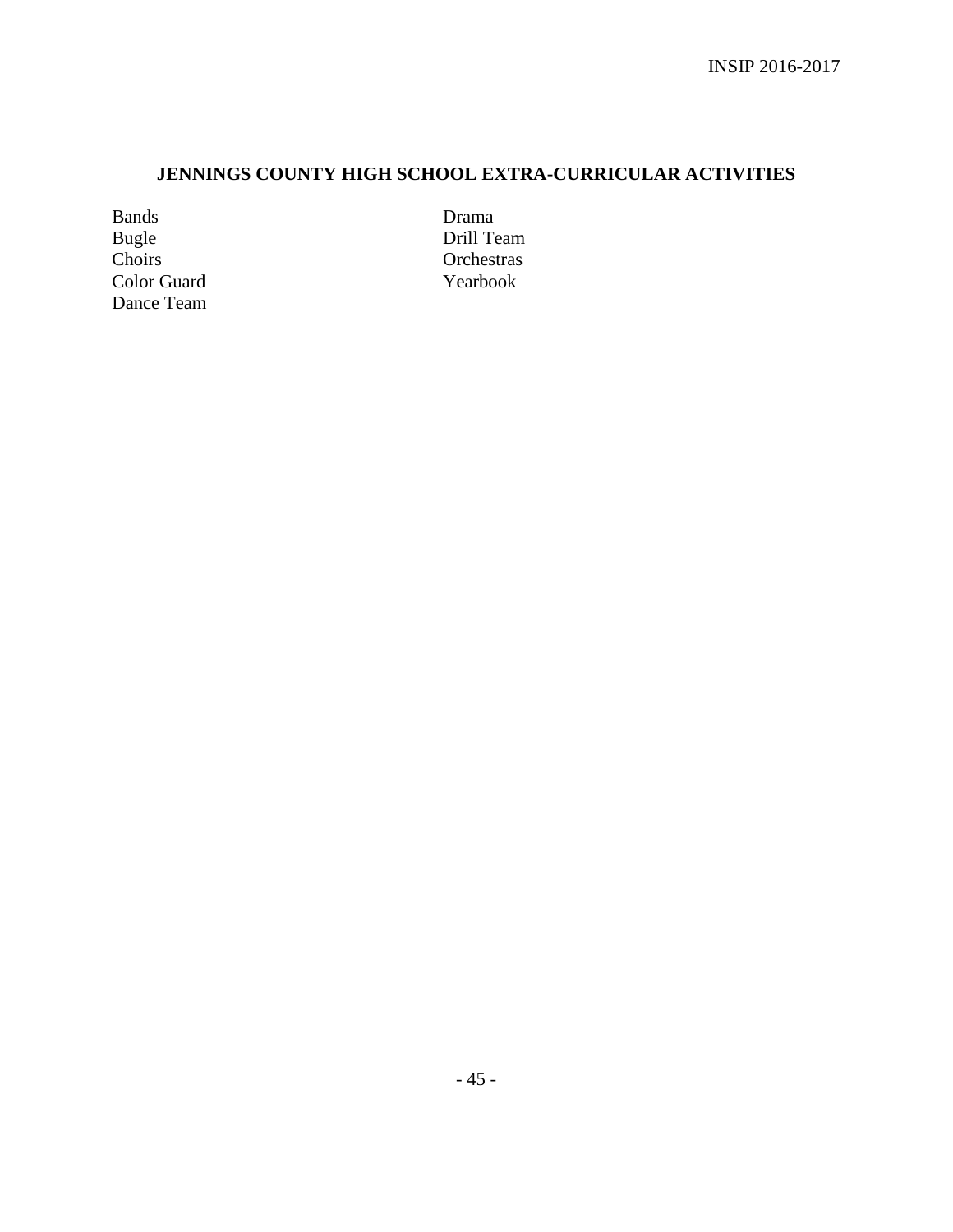# **Data**

**School data available at:<http://compass.doe.in.gov/dashboard/overview.aspx>**